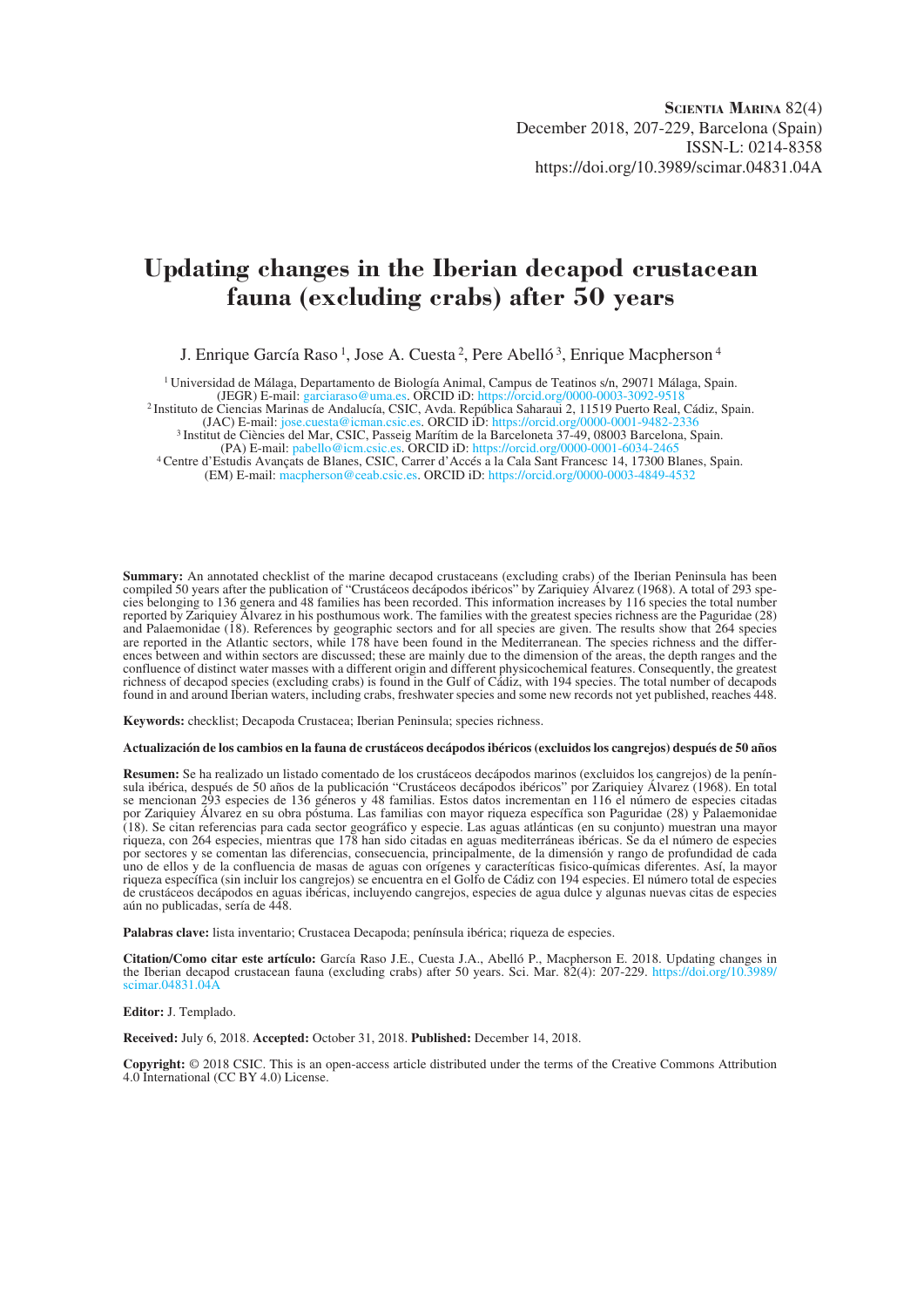# INTRODUCTION

The study of decapod crustaceans in the Iberian Peninsula began in the last part of the 19th century, with information and lists obtained from different coastal areas (e.g. Brito Capello 1873, Barceló-Combis 1875, Bolívar 1892, 1916, Buen 1887, 1916, Ferrer Galdiano 1920, 1940, Miranda y Rivera 1921), as well as from the results from the research expeditions that covered parts of these waters (see García Raso 1996 and references cited therein). The first checklist for all Spanish waters was compiled by Miranda y Rivera (1933) and subsequently extended by Zariquiey-Cenarro (1935a, b, 1942). Zariquiey Álvarez (1946) published a synthesis, "Crustáceos Decápodos Mediterráneos". In Portugal, Nobre (1931, 1936) published "Crustáceos Decápodos e Stomatópodes marinhos de Portugal". These relatively intensive works on the Iberian decapods culminated just 50 years ago with the publication of "Crustáceos Decápodos Ibéricos", a posthumous work by Ricardo Zariquiey Álvarez completed by Drs Lipke B. Holthuis, Jacques Forest and Isabella Gordon, which has been, and still is, a basic reference work for this taxonomic group in the Mediterranean Sea and Europe.

Recently, the works of d'Udekem d'Acoz (1999a) and Türkay (2001) offer updated lists of the European decapods, but they do not provide listings of species by geographic sectors.

Today, the number of known Iberian decapod crustaceans has increased mainly due to the large number of studies undertaken along the continental shelf and slope, as well as on bathyal bottoms. Furthermore, climate change and other anthropogenic activities have increased the number of thermophilic and invasive species, reinforcing the utility of check-lists for detecting changes in fauna over time in specific regional areas (Zenetos et al 2010, 2012). Finally, changes in nomenclature and taxonomical reorganizations at different levels (families, genera and species) have taken place in these years due, in part, to the development of molecular techniques (Cuesta et al. 2012, among others) and to larval studies (Marco-Herrero et al. 2013).

These reasons led us to consider that it would be of wider interest to review the list of Iberian decapod crustacean species. We also present this review in homage to and recognition of all these authors, especially Dr. Ricardo Zariquiey Álvarez and his father Ricardo Zariquiey-Cenarro. In this regard, Marco-Herrero et al. (2015) published a first paper with the updated list of the brachyuran crabs, and now, with this present paper, which includes the remaining marine groups, we update the definitive list of all marine Iberian decapod crustaceans. In addition, a list of freshwater species is given to account for the total number of species in Iberian waters.

#### MATERIALS AND METHODS

In order to draw up the present updated list of Iberian decapod crustaceans (excluding Brachyura), two basic studies were taken as a departure point: Zariquiey



Fig. 1. – Map of the Iberian Peninsula and nearby waters showing the areas considered to characterize the spatial distribution of decapod crustacean species. The –200 and –1000 metres isobaths are shown. Areas: Gulf of Biscay and Galicia (GB-GA); western Portugal (WP); Gulf of Cádiz or southwestern Iberian Peninsula (GC); Alborán Sea (ALB); Spanish western Mediterranean (SWM). Explanation of letters in left lower corner of figure. Figure modified from *Scientia Marina* in Marco-Herrero et al. (2015).

Álvarez (1968) and d'Udekem d'Acoz (1999a), in addition to a large number of subsequent specific publications. Data from relatively recent expeditions in remote areas of the coast, especially those from deep and pelagic waters (e.g. Türkay 1975, García Raso 1996, Fariña et al. 1997, and Cartes et al. 2007, 2014) enabled us to complete the species list. Additional information was obtained from several expeditions and research projects carried out by governmental agencies, which have published information and species lists on the internet. These include the Instituto Español de Oceanografía projects ECOMARG (http:// www.ecomarg.com/biodiversidad.html), DEEPER (http://www.ma.ieo.es/deeper) and INDEMARES (http://www.indemares.es), the Alcalá University CALMEN07 Expedition (http://www.juanjunoy.info/ wp-content/uploads/2012/12/CALMEN07.pdf; Junoy 2008) and studies of specific areas (e.g. Calado and Narciso 2002). Reviews of specific groups and genera (e.g. Macpherson 1988, García-Gómez 1994, Galil 2000, and Macpherson and Segonzac 2005), those with descriptions of new species (e.g. García Muñoz et al. 2014), and new records of introduced species in the area (e.g. García Raso et al. 2014b) were also included.

In addition, in studies on meso- and bathypelagic species in waters some distance from the Iberian Peninsula coast, for example between Portugal and Azores, some species are mentioned but their specific location is not (e.g. Burukovsky 1996). Some of these species, which show wide geographic distribution and extensive vertical movements, have also been included, because although they have not been captured in jurisdictional waters (economic zone) their presence is highly probable, especially considering the scarcity of studies in the pelagic habitat around Iberian waters.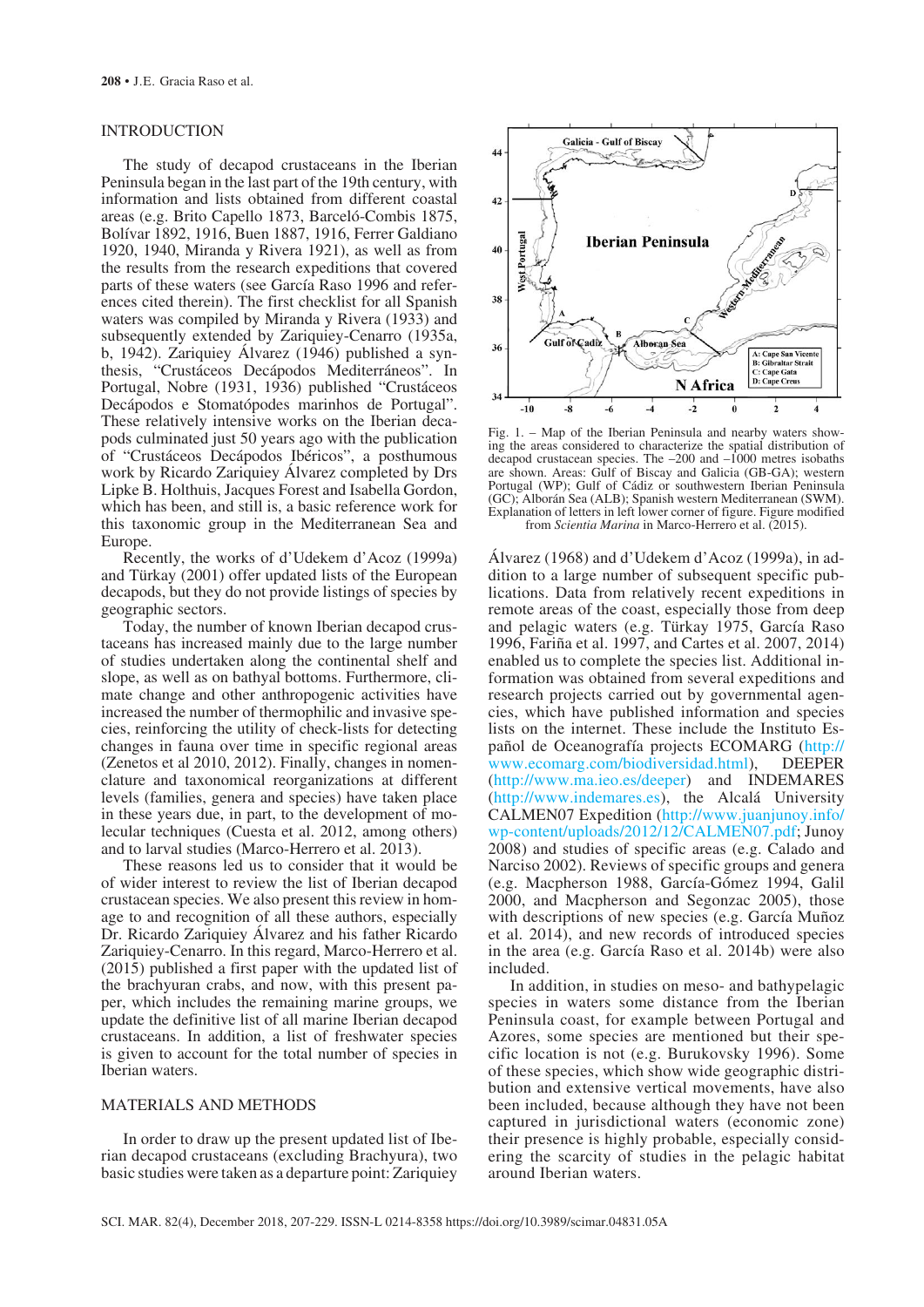The geographical sectors considered are the same as in Marco-Herrero et al. (2015) (Fig. 1): the Gulf of Biscay and Galicia, western Portugal, the Gulf of Cádiz and the southwestern Iberian Peninsula, the Alboran Sea, and the Spanish western Mediterranean. For each of these sectors and for all species, some selected bibliographic references are given.

For the classification and nomenclature, we followed that adopted in WoRMS (http://www. marinespecies.org/) and in recent reviews (Vereshchaka 2000, 2009, Baba et al. 2008, McLaughlin et al. 2010, Osawa and McLaughlin 2010, Boyko and McLaughlin 2010, Chan 2010, De Grave and Fransen 2011, Vereshchaka et al. 2014, and Ng and De Forges 2015, among others).

## RESULTS

A total of 293 species of marine and estuarine decapod crustaceans, excluding crabs (Brachyura) were recorded in coastal and offshore waters around the Iberian Peninsula (Appendix 1). They belong to 136 genera and 48 families. These data increase the number of species recorded by Zariquiey Álvarez (1968) by 116 species of 54 different genera and 22 families (the last two, including reassignments).

The updated checklist by geographical sectors of all decapod crustacean species, excluding Brachyura, recorded in waters around the Iberian Peninsula is shown in Appendix 1. The distribution of some species shows sectors in white, which are absences or "gaps" interspersed among others in which the species is cited. Unless they are at the distribution limit of the species, their presence in these gaps (although not verified) is more than likely.

The families with the highest species richness are Paguridae with 28 species, followed by Palaemonidae with 18 (excluding freshwater species) (Appendix 1).

Table 1 presents the taxonomic changes in the names of genera and species referred to in Zariquiey Álvarez (1968), as well as some synonyms mentioned in recent studies.

Table 1. – Changes in the generic or authority assignation of species in comparison with Zariquiey Álvarez (1968) as well as synonymized species, listed by taxonomic hierarchy. \* According to Garcia Gómez (1994) and WoRMS.

| In Zariquiey Álvarez (1968)                                           | Current name                                                      |
|-----------------------------------------------------------------------|-------------------------------------------------------------------|
| Anapagurus brevicarpus A. Milne-Edwards and Bouvier, 1892             | Anapagurus chiroacanthus (Lilljeborg, 1856) *                     |
| Axius stirhynchus Leach, 1815                                         | Axius stirhynchus Leach, 1816                                     |
| Callianassa (Callichirus) pestai De Man, 1928                         | Pestarella candida (Olivi, 1792)                                  |
| Callianassa (Callichirus) tyrrhena (Petagna, 1792)                    | Pestarella tyrrhena (Petagna, 1792)                               |
| Callianassa truncata Giard and Bonnier, 1890                          | <i>Necallianassa truncata</i> (Giard and Bonnier, 1890)           |
| Chirostylus formosus (Filhol, 1885)                                   | Gastroptychus formosus (Filhol, 1884)                             |
| Dantecia caudani Caullerry, 1896 (synonimy)                           | <i>Parapasiphae sulcatifrons Smith, 1884</i>                      |
| Ephyrina hoskynii Wood-Mason, 1891                                    | <i>Ephyrina figueirai</i> Crosnier and Forest, 1973               |
| <i>Hippolyte huntii</i> (Gosse, 1877)                                 | Hippolyte prideauxiana Leach, 1817                                |
| <i>Hippolyte longirostris</i> (Czerniavsky, 1868)                     | <i>Hippolyte garciarasoi</i> D'Udekem d'Acoz, 1996                |
| <i>Munida intermedia var. sarsi Huus, 1935 [in Zariquiey:</i>         | Munida sarsi Huus, 1935                                           |
| <i>M. i. var. sarsi Brinkmann, 1936</i> ]                             |                                                                   |
| Munida iris rutllanti Zariquiey-Alvarez, 1952 (or M. rutllanti)       | Munida speciosa von Martens, 1878                                 |
| <i>Munidopsis tridentata</i> (Esmark, 1857)                           | Munidopsis serricornis (Lovén, 1853)                              |
| Notostomus longirostris Bate, 1888                                    | <i>Notostomus elegans A. Milne-Edwards, 1881</i>                  |
| <i>Paguristes oculatus</i> (Fabricius, 1775)                          | <i>Paguristes eremita</i> (Linnaeus, 1767)                        |
| <i>Pagurus alatus Fabricius, 1775</i>                                 | Pagurus excavatus (Herbst, 1791)                                  |
| Pagurus prideauxi Leach, 1815                                         | Pagurus prideaux Leach, 1815                                      |
| Pagurus sculptimanus Lucas, 1846                                      | Pagurus forbesii Bell, 1845                                       |
| Pagurus variabilis (A. Milne-Edwards and Bouvier, 1892)               | Pagurus alatus Fabricius, 1775                                    |
| Palaemon garciacidi Zariquiey Alvarez, 1968                           | Palaemon longirostris H. Milne-Edwards, 1837                      |
| Palaemonetes varians (Leach, 1814)                                    | Palaemon varians Leach, 1813 [in Leach 1913-1914]                 |
| Parapagurus bicristatus (A. Milne-Edwards, 1880)                      | <i>Oncopagurus bicristatus</i> (A. Milne-Edwards, 1880)           |
| <i>Parapagurus gracilipes</i> (A. Milne-Edwards, 1891)                | <i>Strobopagurus gracilipes</i> (A. Milne-Edwards, 1891)          |
| Parapandalus narval (Fabricius, 1787)                                 | Plesionika narval (Fabricius, 1787)                               |
| Parapandalus richardi (Coutière, 1805)                                | Stylopandalus richardi (Coutière, 1805)                           |
| <i>Plesiopenaeus edwardsianus</i> (Johnson, 1868)                     | Aristaeopsis edwardsiana (Johnson, 1867)                          |
| <i>Polycheles granulatus Faxon, 1893)</i>                             | Pentacheles laevis Bate 1878                                      |
| <i>Pontocaris cataphracta</i> (Olivi, 1792)                           | Aegaeon cataphractus (Olivi, 1792)                                |
| Pontocaris lacazei (Gourret, 1887)                                    | Aegaeon lacazei (Gourret, 1887)                                   |
| Pontonia flavomaculata Heller, 1864                                   | Asidonia flavomaculata (Heller, 1864)                             |
| Processa canaliculata Leach, 1815 [in Zariquiey Alvarez 1968]         | Processa nouveli nouveli Al-Adhub and Williamson, 1975            |
| Processa edulis arcassonensis (Nouvel and Holthuis, 1957)             | <i>Processa edulis edulis</i> (Risso, 1816)                       |
| Processa edulis crassipes (Nouvel and Holthuis, 1957)                 | <i>Processa edulis edulis</i> (Risso, 1816)                       |
| <i>Processa mediterranea</i> (Parisi, 1915)                           | Processa canaliculata Leach, 1815                                 |
| Processa parva Holthuis, 1951 [in Zariquiey Álvarez 1968]             | Processa modica Williamson in Williamson and Rochanaburanon, 1979 |
| <i>Psathyrocaris fragilis var. atlantica Caullery, 1896</i>           | <i>Psathyrocaris fragilis</i> Wood-Mason, 1893                    |
| Sergestes arcticus Kröyer, 1855                                       | <i>Eusergestes arcticus</i> (Krøyer, 1855)                        |
| Sergestes mollis Smith, 1884                                          | Sergia japonica (Bate, 1881)                                      |
| Sergestes robustus Smith, 1882                                        | Robustosergia robusta (Smith, 1882)                               |
| Sergestes sargassi Ortmann, 1893                                      | <i>Allosergestes sargassi</i> (Ortmann, 1893)                     |
| <i>Sergestes vigilax Stimpson, 1860</i>                               | <i>Parasergestes vigilax</i> (Stimpson, 1860)                     |
| <i>Stereomastis grimaldii</i> (Bouvier, 1905)                         | <i>Stereomastis nana</i> (Smith, 1884)                            |
| Thoralus cranchii (Leach, 1817)                                       | Eualus cranchii (Leach, 1817)                                     |
| Thoralus sollaudi (Zariquiey Cenarro, 1935)                           | Eualus sollaudi (Zariquiey Cenarro, 1935)                         |
| Uroptychus nitidus var. concolor (A. Milne-Edwards and Bouvier, 1894) | Uroptychus concolor (A. Milne-Edwards and Bouvier, 1894)          |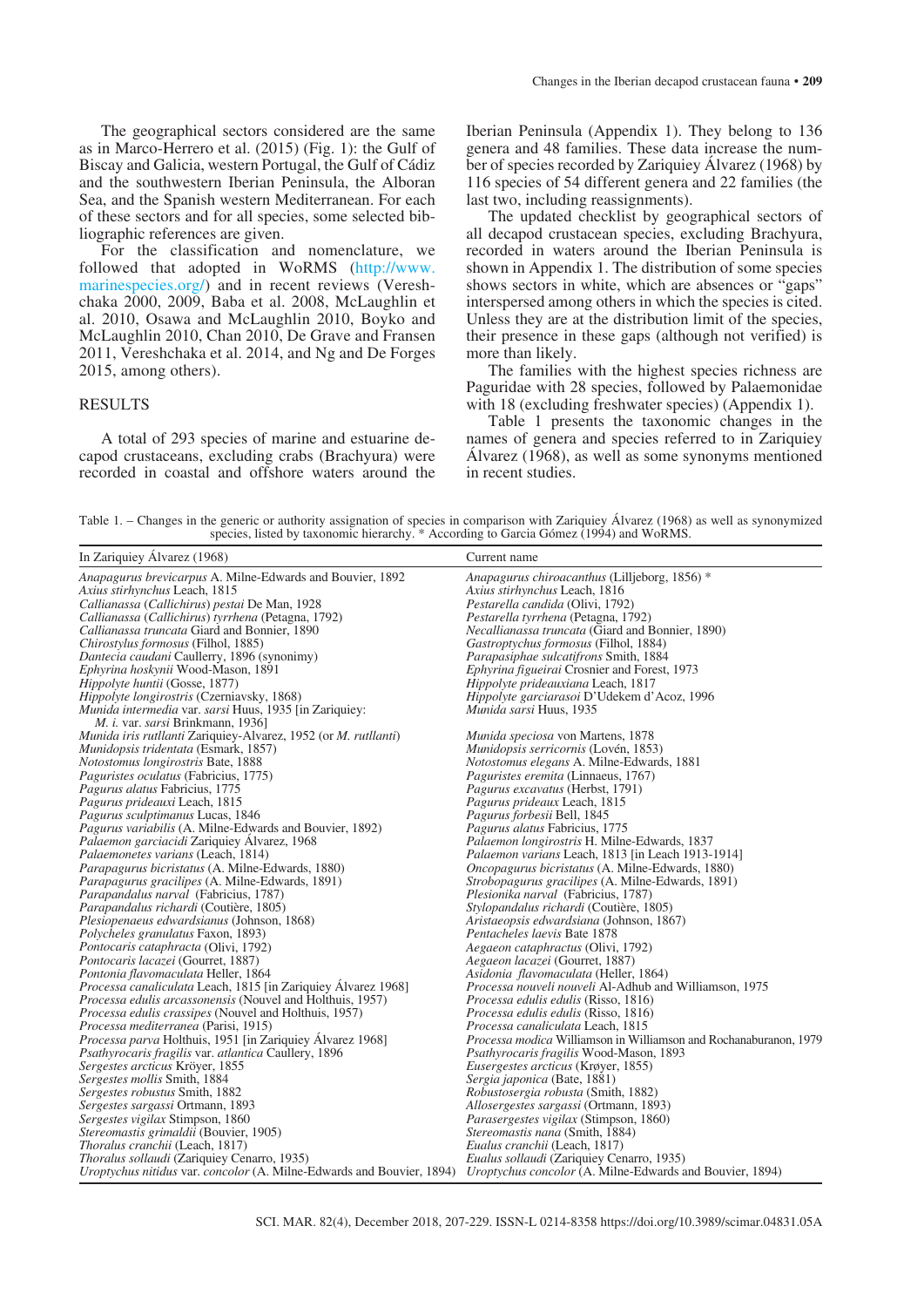#### **Taxonomic groups**

Zariquiey Álvarez (1968) considered two supersections: Natantia with three sections, Caridea, Penaeidea and Stenopodidea; and Reptantia with three sections, Macrura Reptantia, Anomura and Brachyura. However, in the current classification these taxa belong to different infraorders (included in two suborders), and the supersection and section ranges are not accepted.

The suborder Dendrobranchiata (previously Section Penaeidea within Supersection Natantia) is represented in the Iberian Peninsula by 38 species in 26 genera and 7 families.

The most important contributions to the knowledge of Dendrobranchiata in the study area are the papers of Maurin (1965), Abbes and Casanova (1973), Casanova and Judkins (1977), Sardà et al. (1982), Abelló et al. (2002), Domenech et al. (1981), Cartes et al. (2007, 2014), Serrano et al. (2011), Abelló and Torres (1998), and the classic works of Sund (1920), Stephensen (1923) and Hansen (1920, 1922).

In the new updated checklist, a new genus and species of the family Aristeidae is recorded for Iberian waters: *Cerataspis monstrosus*, which was captured in the Gulf of Biscay and reported as *Plesiopenaeus armatus* by Saint Laurent (1985). According to its general geographic distribution (Crosnier and Forest 1973, d'Udekem d'Acoz 1999a), this species must also be present in the Atlantic areas of Portugal and the Gulf of Cádiz. Morgan et al. (1985: Fig. 3) showed the presence of mysis larval stages of several species of *Cerataspis* around Iberian waters, while Bracken-Grissom et al. (2012) confirmed molecularly that the adult of *P. armatus* and the larvae of *C. monstrosus* belong to the same species.

In the family Benthesicymidae, two new species of the genus *Benthesicymus* have been added: *B. brasiliensis* and *B. iridescens* (Appendix 1).

In the family Penaeidae, three other species must be included in the updated list: *Penaeopsis serrata*, *Funchalia villosa* and the introduced species *Penaeus pulchricaudatus* (Abelló and Torres 1998, Abelló et al. 2002, Judkins 2014, d'Udekem d'Acoz 1999a, Rodríguez 1989).

In the Solenoceridae family, *Metapenaeus affinis*, *Hymenopenaeus aphoticus* and *Hymenopenaeus debilis* have been added to the list provided by Zariquiey Álvarez (1968) (Cartes et al. 2014, García Raso 1996, Abelló et al. 2002).

The Sergestidae family has recently been revised by Vereshchaka (2000, 2009) and Vereshchaka et al. (2014). These authors proposed some new genera, although the WoRMs does not include some of them yet. The information on the general distribution of the species can be found in Vereshchaka (2009) and in papers mentioned in the following paragraph.

In Iberian waters, this family shows a high species richness. A total of 15 species in 10 genera, most of them epipelagic and some benthopelagic and bathypelagic, have been reported. Eight of these species were not reported by Zariquiey Álvarez (1968): *Cornutosergestes cornutus* (synonym: *Sergestes cornutus* Krøyer, 1855), *Deosergestes henseni* (syn. *Sergestes* 

*henseni* Ortmann, 1893), *Gardinosergia splendens* (syn. *Sergia splendens* Sund, 1920), *Parasergestes armatus* (syn. *Sergestes armatus* Krøyer, 1855), *Petalidium obesum*, *Sergia burukovskii*, *Sergia grandis* and *Sergia tenuiremis* (syn. *Sergestes kroyeri* Bate, 1891) (see Appendix 1) (Cartes et al. 2014, d'Udekem d'Acoz 1999a, Torres et al. 2014, Landeira and Fransen 2012, Hansen 1920, 1922, Dos Santos and Moreira 2003).

Judkins (2014) provided geographical distribution maps of pelagic decapod shrimps in the Atlantic Ocean, which allowed us to complete the distribution of some species (such as *Gennadas tinayrei* and *Funchalia villosa*). We also used general information from the Ocean Biogeographic Information System (OBIS) (for example for *F. villosa* http://www.iobis.org/ explore/#/taxon/444697) and from specific websites edited by recognized research centres or researchers (e.g. *F. woodwardi* reported in Portugal in the French Inventaire National du Patrimoine Naturel (https:// inpn.mnhn.fr/accueil/recherche-de-donnees/especes).

Additionally, *Deosergestes arachnipodus* (Cocco, 1832, described as *Acheles arachnipodus*) was considered a synonym of *Sergestes arcticus* by Hansen (1922) and Zariquiey Álvarez (1968). Holthuis (1977a) mentioned that it is a synonym of *S. corniculum* Kroyer, 1885 and that the use of the name *arachnipodus* should be given preference since it is older than *corniculus*. However, Vereshchaka (2009), following Hansen (1922), considered that *D. arachnipodus* is a synonym of *Sergestes arcticus* Kroyer, 1855 (=*Eusergestes arcticus*, see Judkins and Kensley 2008), but this species is still accepted as valid in the WoRMS. We have followed Vereshchaka (2009) in this article, but the situation needs to be clarified.

Other species of Dendrobranchiata not yet reported in Iberian waters but with probable presence due to their biogeographical distribution range, and because they have been reported off northern Morocco, are *Benthesicymus bartletti* Smith, 1882 and *Benthonectes filipes* Smith, 1885 (García Raso 1996), as well as *Allosergestes pectinatus* (Sund, 1920) (Sund 1920, d'Udekem d'Acoz 1999a).

The suborder Pleocyemata is the most diverse and rich in species. It includes ten infraorders: Achelata, Polychelida, Astacidea, Stenopodidea, Caridea, Procarididea (with no species in Iberian waters), Axiidea, Gebiidea (both previously included within the Thalassinidea infraorder), Anomura and Brachyura.

The first three infraorders (Achelata, Polychelida and Astacidea) have 18 marine species included in 14 genera. In Zariquiey Álvarez (1968) these taxa were included within the Section Macrura Reptantia in the superfamilies Astacidea and Palinuridea [together with the Polychelidae, Palinuridae and Scyllaridae (the last two belonging presently to the Achelata)].

Some relevant contributions for the study area concerning these infraorders include those of Bouvier (1917), Miranda y Rivera (1921), Silvertsen and Holthuis (1956), Türkay (1976), Domenech et al. (1981), Saint Laurent (1985), Neves (1987), García Raso (1996) and Cartes et al. (2014), as well as the review of Polychelidae by Galil (2000).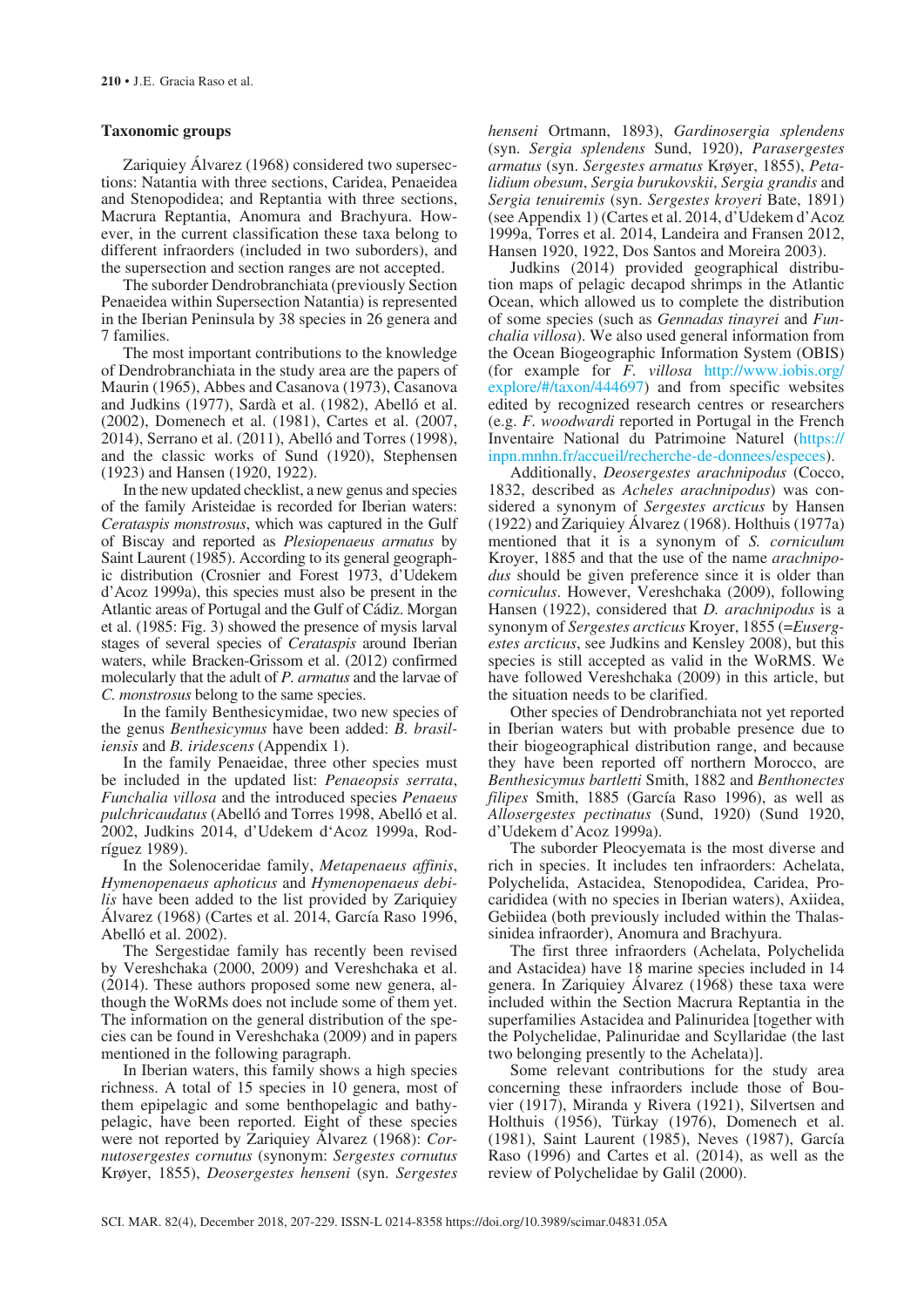Within the Polychelida, new additions include *Cardus crucifer* (=*Polycheles crucifer* Thomson, 1873) (d'Udekem d'Acoz 1999a, Türkay 1976), *Pentacheles snyderi* (Galil 2000), and *Willemoesia leptodactyla* (Saint Laurent 1985). *Pentacheles laevis* was quoted in Zariquiey Álvarez (1968) as *Polycheles granulatus* Faxon, 1893) without specifying its distribution area, but d'Udekem d'Acoz (1999a) (following Bouvier 1917) mentioned the species in Galicia and Portugal. *Pentacheles validus* (=*Polycheles validus* A. Milne-Edwards, 1880) could very probably be found in Atlantic Iberian waters since it has been reported in the northern sector of the Gulf of Biscay (Saint Laurent 1985), the Azores and northern Africa (Galil 2000).

The infraorder Stenopodidea was represented in the book of Zariquiey Álvarez (1968) by only two species. The studies of Macpherson (1978), Pretus (1990), Cartes and Sardà (1992), Cartes et al. (1994), García Raso (1996), Goy and Cardoso (2014) and Cartes et al. (2014) have increased this list to seven species (in four genera and two families), most of them from deep waters. *Odontozona addaia* is an endemism of the Iberian Peninsula, described from a marine cave of Menorca (Balearic Islands) (Pretus 1990). *Odontozona edwardsi* (=*Richardina edwardsi* Bouvier, 1908) was captured in northern Spain (Goy and Cardoso 2014), *Richardina fredericii* in the western Mediterranean (Macpherson 1978, Cartes and Sardà 1992, Cartes 1993, Cartes et al. 1994) and *Spongicoloides evolutus* in southern Portugal (García Raso 1996). Other studies (e.g. Neves 1969, García Raso 1985a) have increased the distribution area of some species. In addition, *Spongicoloides profundus* Hansen, 1908 could be added to this list, since although there are no records for Iberian waters, it has been captured in northern Morocco (García Raso 1996) and its biogeographic range reaches northern Europe.

The infraorder Caridea is a very large taxonomic group, with 128 marine species in Iberian peninsular waters included in 51 genera and 14 families. Fifty of these species were not mentioned in 1968. The taxonomy/phylogeny of the Caridea is not yet fully resolved, as is the case of the Palaemonidae, which appear in two clades (Aznar-Cormano et al. 2015), although only one of them is in Iberian waters.

Within the Alpheidae family, *Alpheus platydactylus* was reported for the first time in Spanish waters by Forest (1965), *Synalpheus africanus* (as *S. hululensis*) by García Raso (1984a), *Automate branchialis* by Guillen Nieto (1996), and *Alpheus talismani* and *Athanas amazone* by García Raso (1996) and Marina et al. (2015). These species have subsequently been found in other peninsular areas (e.g. Box et al. 2007, García Raso et al. 2010, Duris 1996, Abelló et al. 2002) (Appendix 1). Recently two new records of *Alpheus* species (Palero et al. unpublished data) have been found in Iberian

waters, thus increasing to 12 the number of marine species of this family. As potential additions, we can mention the African *Athanas grimaldii* Coutière, 1911, given its report in the Gulf of Biscay, France (Coutière 1911), although it needs confirmation (Nouvel 1941 in d'Udekem d'Acoz 1999a).

De Grave et al. (2014) showed that the former family Hippolytidae is not a monophyletic group and proposed to split it into five families. We have followed this criterion. Therefore, this group at present contains the following families: Lysmatidae Dana, 1852, Thoridae Kingsley, 1879, Bythocarididae Christoffersen, 1987, Merguiidae Christoffersen, 1990 and Hippolytidae S. Bate, 1888 s.s. Four genera and 11 species belonging to three of these families have been added to Iberian peninsular waters since Zariquiey Álvarez (1968).

Within the Bythocarididae family, only the occurrence of *Bythocaris cosmetops* has been reported in the Alboran Sea (García Raso et al. 2011).

Six new records for the Hippolytidae family have been provided in Iberian waters. *Caridion gordoni* was reported on the Galicia Bank seamounts (Cartes et al. 2014) and *Caridion steveni* off Portugal (larvae) (Paula 1987), in the Balearic Islands (García Socias and Gracia 1996, as *Caridion* sp., Torres et al. 2014, larvae) and in the Ebro Delta area (Abelló et al. 2002). *Merhippolyte ancistrota* was captured off Morocco, both in the Alboran Sea and in the Atlantic Ocean (d'Udekem d'Acoz and Duriš 1996, García Raso 1996), and recently also in the Gulf of Cádiz (García Raso, unpublished data, INDEMARES-Chica Expedition). *Hippolyte lagarderei* was reported in Cádiz by López de la Rosa et al. (2002), *Hippolyte niezabitowskii* in Málaga by García Raso et al. (1998), *Hippolyte leptometrae* in the Gulf of Biscay (Gascogne) and in the Mediterranean (France and Turkey, d'Udekem d'Acoz 1999a), and recently in the Alboran Sea (García Raso pers. comm.). García Raso and Manjón-Cabeza (1996) provided information on the expansion of the distribution area for other species. However, the presence of *Hippolyte holthuisi* in northern Spain (Anadón 1975) needs to be confirmed.

Within the Thoridae family *Eualus drachi* was captured in the Alboran Sea (Duris 1996, García Raso et al. 2014a), *Eualus lebourae* in the Strait of Gibraltar off Ceuta (García Raso 1996), and the boreal species *Lebbeus microceros* on the Galicia Bank (Cartes et al. 2014). Paula (1987) found larvae of *Eualus gaimardii* in southwestern Portugal during six months of an annual cycle.

The presence of three additional species in Iberian waters is very possible. These belong to the Lysmatidae family: *Lysmata nilita* Dohrn and Holthuis, 1950, known in the Azores, Canary Islands and Mediterranean Sea, see (d'Udekem d'Acoz 1999a), *Lysmata olavoi* Fransen, 1991, reported in the Azores and Mediterranean Sea (d'Udekem d'Acoz 1999a), and *Lysmata uncicornis* Holthuis and Maurin, 1952, captured in Atlantic waters of Morocco (Lagardère 1971).

The Ogyridae family is represented by only one species, *Ogyrides rarispina*, not mentioned by Zariquiey Álvarez (1968), recorded in Cádiz by Holthuis (1977b)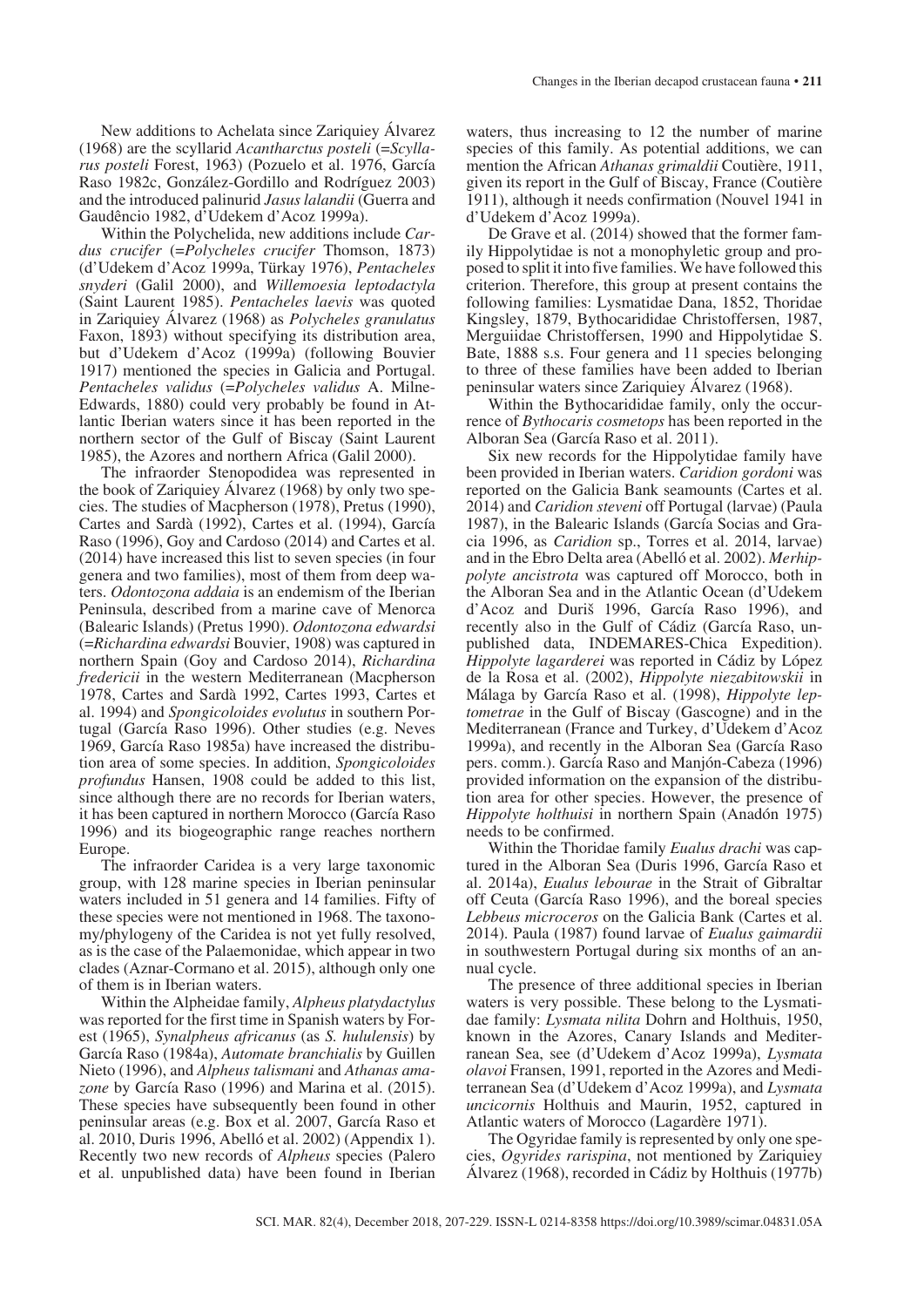and later by López de la Rosa et al. (2002), Cuesta et al. (2006) and González-Ortegón (2008).

The Bresiliidae family, not mentioned by Zariquiey Álvarez (1968), is represented in Iberian waters by *Bresilia atlantica*, and was caught recently on the Galicia Bank (Cartes et al. 2014).

The Crangonidae family has 15 species included in seven genera in the study area. Of these, five have been reported since 1968 in Iberian waters. Four of these are found exclusively in Atlantic waters: *Sabinea hystrix* and *Metacrangon jacqueti* in the Galicia Bank by Cartes et al. (2014); *Parapontophilus abyssi* in the Gulf of Biscay and in the Gulf of Cádiz by Saint Laurent (1985) and García Raso (1996), respectively; and *Crangon allmani* in the Bay of Cascais, Portugal by Santinho (2009), although only larvae of this species have been captured. Anadón (1975) provided information on the presence of *Crangon crangon* in Galicia. *Pontophilus norvegicus* was first mentioned in Spanish Mediterranean waters by Forest (1965), and has also been reported in the Atlantic by d'Udekem d'Acoz (1999a) and Cartes et al. (2007). *Philocheras bispinosus*, reported by Zariquiey Álvarez (1968), Neves (1975), and García Raso and Manjón-Cabeza (2002), is represented by two subspecies or species according to the WoRMS. The subspecies *Philocheras bispinosus neglectus* (Sars, 1883) has been only reported by García Raso and Manjón-Cabeza (2002) in the Alboran Sea, and by Santinho (2009) in Portugal. More data on the distribution of some species in Portugal are available in Paula (1987), Dos Santos (1999) and Dos Santos et al. (2008). In addition, the presence of the African species *Parapontophilus talismani* (Crosnier and Forest 1973) (=*Pontophilus talismani*) is possible because it has been recorded in the northern part of the Gulf of Biscay (Saint Laurent 1985).

The Glyphocrangonidae family (not mentioned in Zariquiey Álvarez 1968) is represented by three Atlantic species: *Glyphocrangon atlantica*, *G. sculpta* and *G. longirostris,* the first two captured in the Gulf of Biscay (Holthuis 1971 and Saint Laurent 1985), and the third on the Galicia Bank (Cartes et al. 2014).

The Nematocarcinidae family is represented by three species, two of them cited since 1968: *Nematocarcinus exilis* in the Atlantic Ocean (Saint Laurent 1985, Cartes et al. 2014, García Raso 1996) and in the Mediterranean Sea (Abelló and Valladares 1988), and *N. gracilipes* only in Atlantic waters off western Portugal and in the Gulf of Cádiz (Neves 1982, García Raso 1996); the presence of *N. ensifer* is mentioned in Portugal (without location) by Cardoso and Serejo (2007).

The Acanthephyridae family, included in Ophlophoridae in Zariquiey Álvarez (1968), is represented by 14 species within seven genera. Five of these have been cited since 1968: *Acanthephyra brevirostris* in Galicia and Portugal (Crosnier and Forest 1973), *Acanthephyra purpurea* in Galicia and Portugal (d'Udekem d'Acoz 1999a, Silvertsen and Holthuis 1956) and also in the Gulf of Cádiz (Portuguese and Spanish waters) (García Raso 1996, García Raso unpublished data, INDEMARES-Chica 0211), *Heterogenys microphthalma* (syn. *Acanthephyra microphthalma* Smith,

1885) in Portugal (Coutière 1911, see d'Udekem d'Acoz 1999a), *Hymenodora glacialis* in the Gulf of Biscay (Saint Laurent 1985); and *Kemphyra corallina* in western Portugal (see d'Udekem d'Acoz 1999a). Finally, *Meningodora miccyla* (Chace, 1940) could also be present in Iberian waters because it was reported between the Azores and Portugal by Burukovsky (1996), although without a specific locality.

The Oplophoridae family is represented by four species, in two genera; three of them not mentioned by Zariquiey Álvarez (1968). *Oplophorus spinosus* was captured in Galicia (Cartes et al. 2014), southern Portugal and Cádiz (García Raso 1996, and García Raso INDEMARES-Chica, unpublished data); *Systellaspis braueri* was found in the Cantabrian Sea by Saint Laurent (1985) and Crosnier and Forest (1973); and *Systellaspis cristata* has been reported from the Gulf of Biscay (Crosnier and Forest 1973) and in the west and south of Portugal (d'Udekem d'Acoz 1999a).

The Gnathophyllidae family has only one species in Iberian Peninsula waters, *Gnathophyllum elegans,* with a Mediterranean distribution (Zariquiey Álvarez 1968, García Raso 1982b), although it could be found in the Gulf of Cádiz [see WoRMS: *Gnathophyllum elegans* (Risso, 1816), accessed at http://www.marinespecies.org/aphia.php?p=taxdetails&id=107608 on 2018-04-03].

The Bathypalaemonellidae family has not been recorded in Iberian waters, but *Bathypalaemonella serratipalma* Pequegnat, 1970 was caught in the central part of the Gulf of Cádiz (Ibero-Moroccan), in waters close to the coast of Morocco (García Raso 1996).

Concerning the Palaemonidae family, Grippa and d'Udekem d'Acoz (1996) reviewed the species belonging to the genus *Periclimenes* from the Mediterranean and the northeastern Atlantic. González-Ortegón and Cuesta (2006) made a very useful illustrated key to identify the species of *Palaemon* and *Palaemonetes* (=*Palaemon*, after De Grave and Ashelby 2013) from European waters. In total, 18 marine and estuarine species of palaemonids are known from peninsular waters. Four of them have been captured since 1968: *Brachycarpus biunguiculatus* in the Mediterranean (in the Alboran Sea by García Raso 1987a, 1990, and in the Balearic Islands by Torres et al. 2014); *Periclimenes aegylios* in the Balearic Islands (García Socias and Gracia 1996); *P. kornii* in the Gulf of Cádiz (Saint Laurent and García Raso 1993), the Alboran Sea (d'Udekem d'Acoz 1999b, and García Raso unpublished data) and, with doubts, in Catalan Sea waters (Cartes et al. 1994, as *Periclimenes* sp.). An introduced species, *Palaemon macrodactylus*, has also been reported in the Gulf of Cádiz, in the Guadiana, Guadalquivir, Guadalete, San Pedro and Salado estuaries (Cuesta et al. 2004, 2006, González-Ortegón et al. 2005), in Cascais, western Portugal (Santinho 2009) and in the Balearic Islands as larvae (Torres et al. 2012). Finally, González-Ortegón et al. (2006), Cuesta et al. (2012) and Cartaxana (2015) found, by analysing the variation in mtDNA, that there is no reason to recognize *Palaemon garciacidi* (a species described by Zariquiey-Alvarez 1968) as a species distinct from *P. longirostris*. In addition, larvae of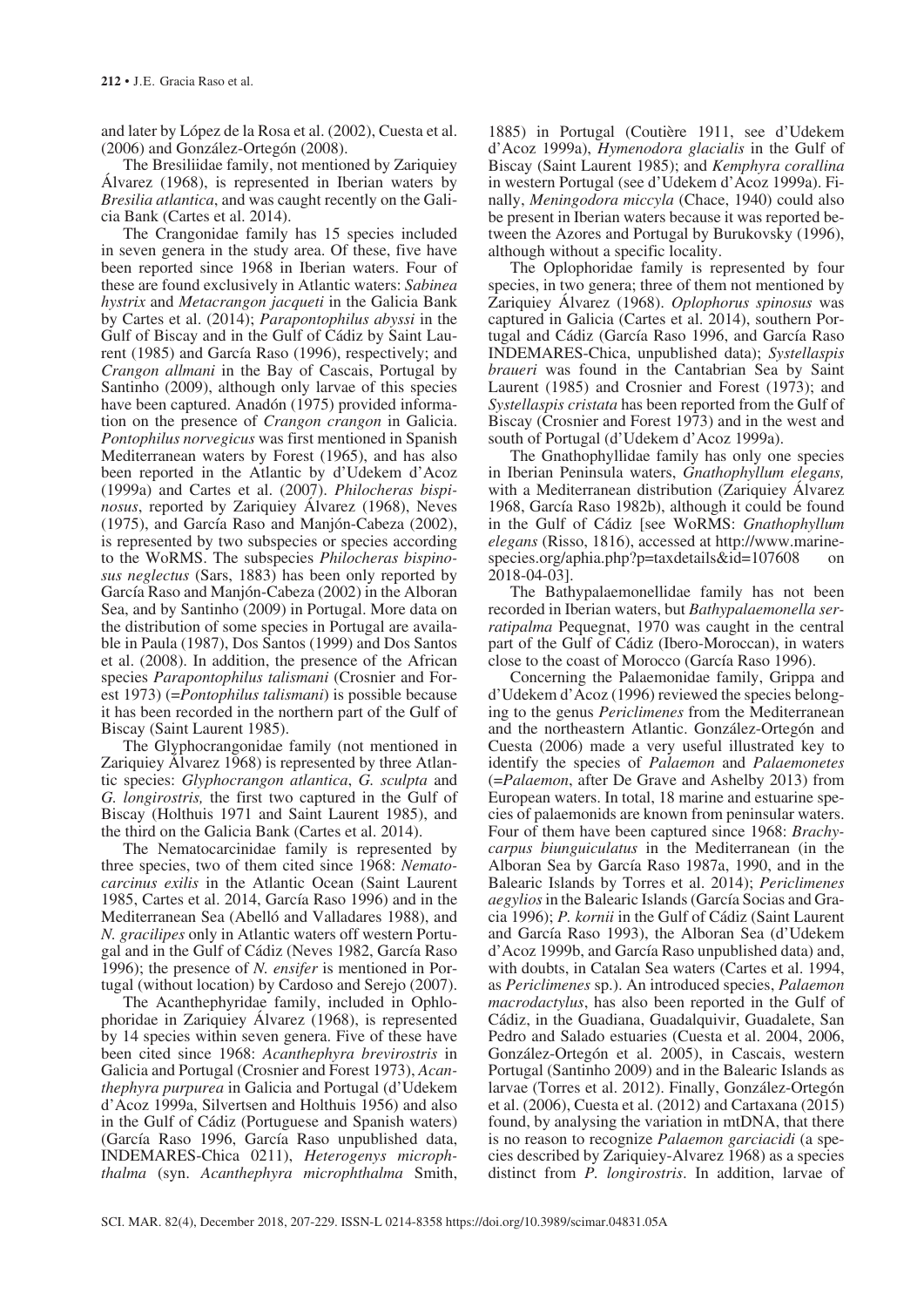*Ascidonia flavomaculata* were captured in Portugal by Paula (1987). Finally, *Balssia noeli* Bruce, 1998 has not been reported in Spanish waters, but its presence in Iberian Peninsula waters is quite probable since it was described by Bruce (1998) from Banyuls-sur-Mer, in the NW Mediterranean.

The Pandalidae family is represented by 17 species (within six genera), five of which were not recorded in Iberian waters by Zariquiey Álvarez (1968). These are *Dichelopandalus bonnieri* captured off northern Spain (Fariña et al. 1997, Domenech et al. 1981); *Heterocarpus grimaldii* off southern Portugal (Crosnier and Forest 1973 and García Raso 1996); *Plesionika ensis* in the Alboran Sea and Gulf of Cádiz (García Raso 1981, 1996), *Plesionika geniculatus* off Portugal (d'Udekem d'Acoz 1999a) and *Plesionika williamsi* off southern Portugal (García Raso 1996). Neves (1985) reported the occurrence of *Chlorotocus crassicornis* on the Portuguese coast, Fariña et al. (1997) in Galicia and Landeira et al. (2015) in the Gulf of Cádiz, while describing several larval stages. A rare pandalid whose presence is probable (although not verified) is *Plesionika alexandri* (A. Milne-Edwards, 1883). It was captured off northern Morocco during the Balgim Expedition (García Raso 1996 as *Plesionika* sp.) and in the Azores (d'Udekem d'Acoz 1999a, Fransen and Biscoito 2006).

The Physetocarididae family is not mentioned in Iberian waters, but the species *Physetocaris microphthalma* Chace, 1940 has been reported between the Azores and Portugal (Burukovsky 1996), without indicating a specific locality. It is a similar case to that of *Meningodora miccyla*.

The Pasiphaeidae family is represented by eight species within four genera, but only four species were mentioned in Zariquiey Álvarez (1968). New records are *Eupasiphae gilesii*, quoted in the Gulf of Biscay (North) and Galicia (Abbes and Casanova 1973) and between the Azores and Portugal (Burukovsky 1996, d'Udekem d'Acoz 1999a); *Pasiphaea ecarina,* recently captured by Cartes et al. (2014) on the Galicia Bank; *P. hoplocerca*, found along the Spanish and Portuguese Atlantic coasts (Cartes et al. 2014, d'Udekem d'Acoz 1999a, Dos Santos and Moreira 2003) and also in the Gulf of Cádiz by the INDEMARES-Chica expedition (García Raso unpublished data); *P. tarda*, recently reported in Cantabria and Galicia by Cartes et al. (2007 and 2014 respectively); and *Psathyrocaris fragilis* (previously reported by Zariquiey Álvarez 1968 as *Psathyrocaris fragilis* var. a*tlantica* Caullery, 1896), found in Cantabria by Cartes et al. (2007). Other species whose presence is possible are *Psathyrocaris infirma*, reported in the Gulf of Biscay, French waters (Lagardère 1970) and in Moroccan Atlantic waters (d'Udekem d'Acoz 1999a); *Eupasiphae serrata* (Rathbun, 1902), whose northernmost reference is from northern Morocco, at 35°09'N, far from the coast (Crosnier 1988, García Raso 1996), which could be found in the southern waters of the Iberian Peninsula; and *Parapasiphae compta* Smith, 1884, mentioned between 48° and 44°N and 15° and 17°W (Crosnier 1988, d'Udekem d'Acoz 1999a). Two other pelagic species

of this group that may appear in peninsular Atlantic waters, but more rarely since their closest references are some distance offshore, are *Parapasiphae cristata* Smith, 1884 and *Pasiphaea liocerca* Chace, 1940 (Silvertsen and Holthuis 1956).

The Processidae family is represented in Iberian waters by 10 species, all of them belonging to the genus *Processa*. With the exception of *P. macrodactyla,* all other species were already reported by Zariquiey Álvarez (1968), although the names of some species have been modified (see Table 1). *P. macrodactyla* is an African species first recorded in European waters in the Alboran Sea, in Málaga (García Raso and Salas 1985); later it was found in the Bay of Cádiz (Ortega et al. 2005) and in the Catalan Sea (Aguirre and Sánchez 2005). Today there are references of this species even in Turkish waters (Ateş et al. 2004). The occurrence of *P. acutirostris* from Guipuzcoa (Martínez et al. 2007 as *P.* cf. *acutirostris*) needs to be confirmed. We should also mention that the capture of *P. intermedia* during the CALMEN07 expedition (Junoy 2008) is the first reference on the Iberian Mediterranean coasts. Finally, Williamson and Rochanaburanon (1979) described two subspecies of *P. modica* (reported as *P. parva* by Zariquiey Álvarez 1968): *P. m. carolii* and *P. m. modica*, the first reported from Cadaqués and southwestern Spain and the second in Atlantic waters, from the North Sea to NW France. The distribution of both subspecies in the Iberian Peninsula has not been studied.

Gurney (1942) considered *Amphionides reynaudii* (H. Milne-Edwards, 1833) (a species of the family Amphionididae Holthuis, 1955) to be in the Caridea, and although its taxonomic position is not yet fully elucidated, DNA analysis shows its close affinity with the Pandalidae (De Grave et al. 2015). This pelagic species is widely distributed, since it is present in the Pacific, Indian and Atlantic oceans, particularly in tropical and subtropical waters between 36°N and 36°S (De Grave et al. 2015, Fransen 2010), including waters south of the Iberian Peninsula. Consequently, it has not been included in the checklist (Appendix 1), but its presence is likely offshore the southern part of the Peninsula, especially considering the current temperature increase of the oceans.

The old Thalassinidea infraorder is presently considered paraphyletic and was therefore divided into two new infraorders: Axiidea and Gebiidea (Bracken et al. 2009, Dworschak et al. 2012). A study of the European and Mediterranean Thalassinidea was carried out by Ngoc-Ho (2003).

The Axiidea infraorder is represented in Iberian waters by six families: Axiidae, Calocarididae, Callianassidae, Eucalliacidae, Bathycalliacidae and Gourretiidae (Dworschak et al. 2012), containing 13 species within 12 genera, nine of them not mentioned by Zariquiey Alvarez (1968).

In the Axiidae family the new reported species are *Calocarides coronatus* in Cantabria (Cartes et al. 2007), the Alboran Sea (García Raso 1996, Abelló et al. 2002) and Catalonia (Cartes et al. 1994), and *Levantocaris hornungae* off the Catalan coast (pers. comm. by Saint Laurent in d'Udekem d'Acoz 1999a).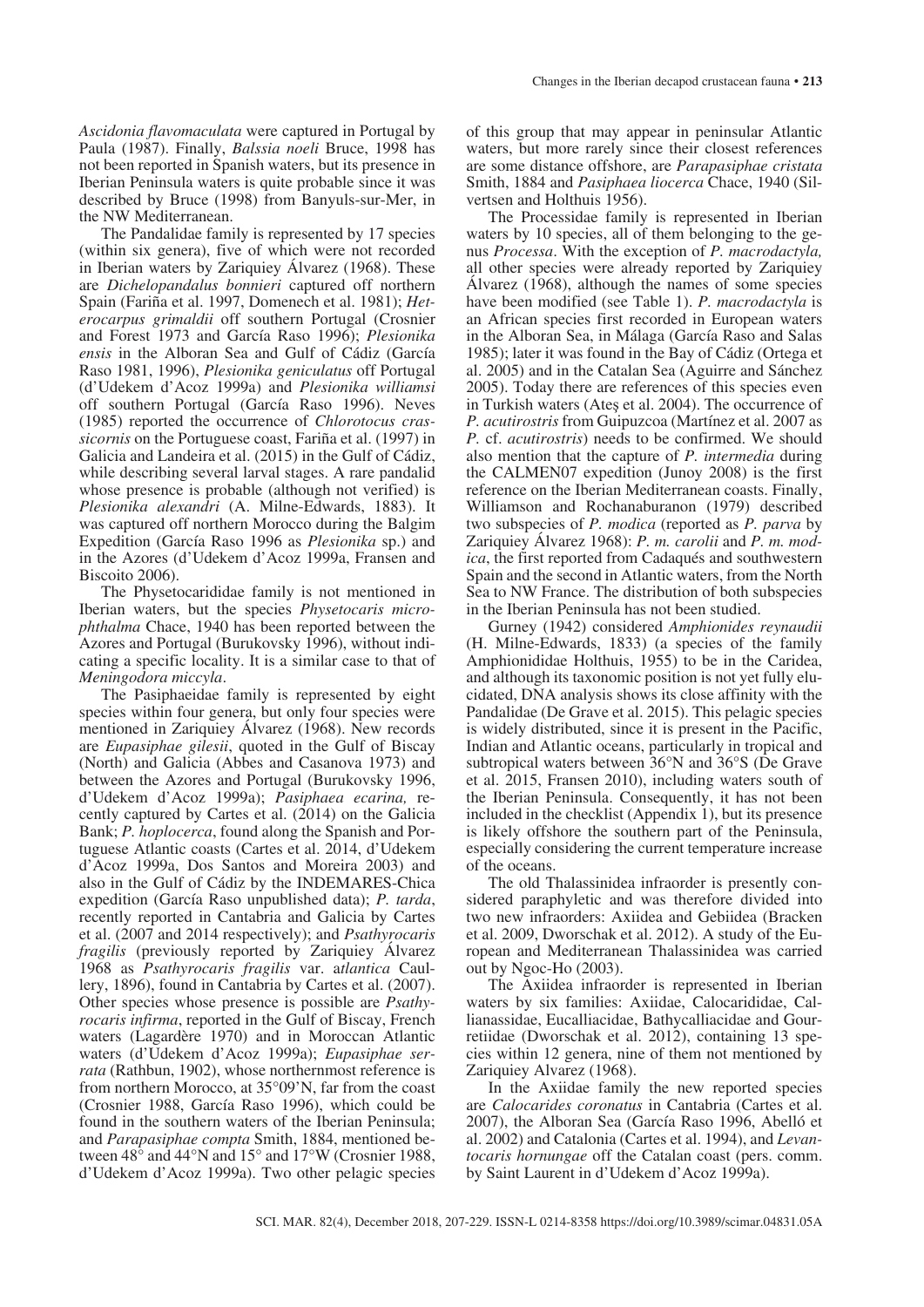Concerning the Calocarididae family, *Calastacus laevis* was quoted in the Bay of Biscay (Saint Laurent 1972a) and *Calocaris cf. templemani* on the Galicia Bank (Cartes et al. 2014) (as *Calocariopsis* in Sakai 2011). Additional data on the distribution of other species such as *Calocaris macandreae*, the most common axiid in Mediterranean waters, are provided by Diez et al. (1994) and Rueda et al. (2012a).

The species of the Callianassidae family from the NE Atlantic and Mediterranean Sea were studied by Saint Laurent and Bozic (1976), but currently this family has been split into several families. In the Iberian Peninsula Zariquiey Alvarez (1968) reported four species in three genera, but since this work several more species have been reported: *Necallianassa truncata*  (previously mentioned by Zariquiey in waters of Melilla as *Callianassa truncata*) in Guipuzcoa (Martínez et al. 2007), Chingudi Bay, Hendaye (Lagardère 1966), Cascais, western Portugal (Santhino 2009) and the Balearic Islands (Torres et al. 2014). In the last two areas the reports were based on the capture of larvae. *Pestarella candida* was reported in the Gulf of Cádiz (García Raso 1985b, as *Callianassa pestae*), Algeciras, the Strait of Gibraltar-Alboran (García Raso 1983 as *Callianassa pontica*) and Cadaqués, NE Spain (Ngoc-Ho 2003). In Sakai (2011) the last two species are reported as *Trypaea truncata* and *Gilvossius candidus* (*Pestarella tyrrhena* is also cited as *Gilvossius tyrrhenus*), but these changes have not been acceped in the WoRMS.

Two additional species of Axiidea have recently been captured associated with mud volcanoes in the Gulf of Cádiz: *Vulcanocalliax arutyunovi* (Dworschak and Cunha 2007), belonging to the Bathycalliacidae family, and *Calliax lobate*, captured during the INDEMARES-Chica expeditions (Rueda et al. 2012b, García Raso et al. 2018) and belonging to the Eucalliacidae family. The eucallicid *Calliaxina punica* (Saint Laurent and Manning, 1982) could also be found in Spanish Mediterranean waters, since it is a typical Mediterranean species whose presence is known in the South of France (Ngoc-Ho 2003), but it has not yet been recorded.

The Gourretiidae family is represented in the Iberian Peninsula by a single species, *Gourretia denticulata*, recorded only in the Gulf of Cádiz (López de la Rosa et al. 1998).

The infraorder Gebiidea is composed of four families, two of them present in Iberian waters.

The Upogebiidae family contains at present four Iberian species. Only one species has been added since Zariquiey's work: *Upogebia mediterranea,* from the Balearic Islands (Ngoc-Ho 2003). However, three additional species could be found: *Gebiacantha talismani* (Bouvier, 1915), whose presence is known in Morocco (Saint Laurent and Loeuff 1979, García Raso 1996), and whose distribution includes the Mediterranean and East Africa (Ngoc-Ho 2003); *Upogebia nitida* (A. Milne-Edwards, 1868), captured in Toulon and Banyuls (S France), Italy, Algeria, and from Mauritania to the Gulf of Guinea (Ngoc-Ho 2003); and *Upogebia stellata* (Montagu, 1808), known from the North Atlantic to France and also with a single occurrence, in Greece (Thessalou-Legaki 1986, Ngoc-Ho 2003).

The Laomediidae family is represented by a single species, *Jaxea nocturna*, found along the whole Iberian coast.

The Anomura infraorder is represented by 85 species belonging to 26 genera and 10 families.

Five species of the Chirostylidae family have been recorded in Iberian waters, two of which have been cited since 1968. These new occurrences are *Uroptychus bouvieri*, mentioned only in the NW sector of Spain (Cartes et al. 2014), although it probably occurs along the entire Atlantic coast since it has also been captured in northern Morocco (García Raso 1996); and *Uroptychus cartesi*, a new species described from the Galicia Bank (Baba and Macpherson 2012). In addition, *Uroptychus maroccanus* Türkay, 1976 is a well-known deep-sea species found in northern Morocco (Türkay 1976, García Raso 1996) and could probably be found in the Iberian sector of the Gulf of Cádiz.

The Galatheidae family is represented in the Iberian waters by 10 species, all of them belonging to the genus *Galathea*. The geographical distribution of the species given by Zariquiey Álvarez (1968) has been expanded (see Türkay 1976, Neves 1977, García Raso 1987b, 1989), and the list has increased by two additional species: *Galathea capillata,* captured in the Gulf of Cádiz near the Strait of Gibraltar (García Raso and Manjón-Cabeza 2002); and *G. machadoi* recently captured on the Bank of Galicia (Cartes et al. 2014) and the Gulf of Cádiz (García Raso unpublished data, INDEMARES-Chica). *Galathea intermedia* could contain a complex of species. For instance, d'Udekem d'Acoz (1996) mentioned two subspecies (*G. intermedia intermedia* Lilljeborg, 1851 and *G. i. parroceli* Gourret, 1887), but these subspecies should not be included until their taxonomic position is clarified. The presence of *Galathea rufipes* A. Milne-Edwards and Bouvier, 1894 in the Gulf of Biscay also needs to be confirmed (see comments in d'Udekem d'Acoz 1999a).

The Munididae family is represented by eight species, all of them belonging to the genus *Munida*. The nomenclature and diagnosis of the species of the genus *Munida* from the northeastern Atlantic was revised by Rice and Saint Laurent (1986), who considered *Munida perarmata* a synonym of *Munida tenuimana*. However, Rodríguez Flores et al. (2016), using both morphological and molecular data, showed that *M. tenuimana* is a species restricted to NE Atlantic waters, whereas the Mediterranean specimens belong to a different species: they recommended that the name *Munida perarmata* should be resurrected. Furthermore, two additional species have been recorded in the area: *Munida microphthalma*, on the Galicia Bank (Cartes et al. 2014), and *Munida sanctipauli*, captured in the Gulf of Cádiz (García Raso unpublished data, INDEMARES-Chica 0211). New references of some species for different sectors are given (e.g. García Socias and Gracia 1988) in Appendix 1. Finally, *Munida rutllanti* has been shown to be a junior synonym of *M. speciosa* von Martens (Rodríguez Flores et al. 2016).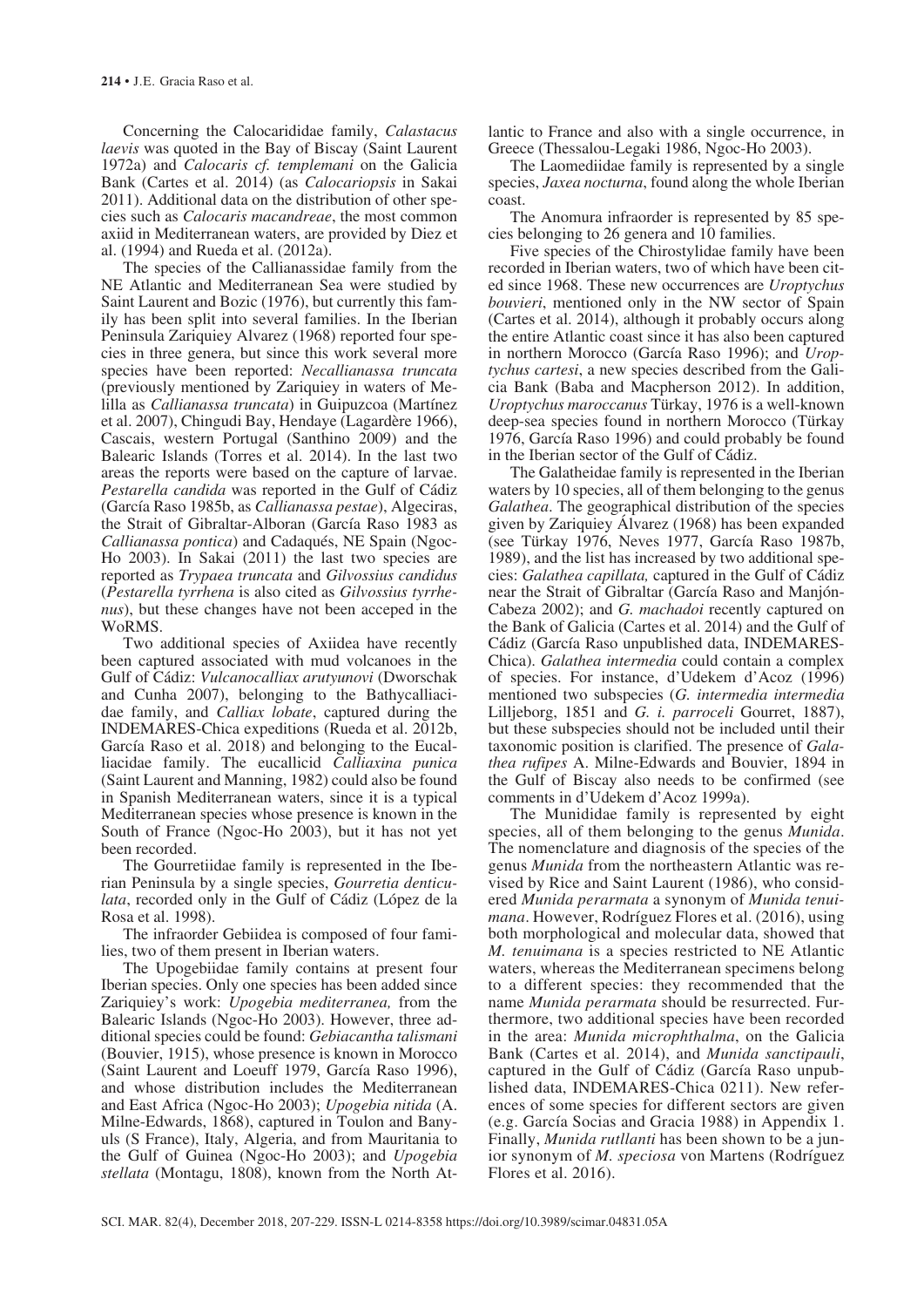The Munidopsidae family is represented in Iberian waters by 13 species. All of them except *Galacantha rostrata* are included within the genus *Munidopsis*. Ten of these species were reported later than 1968 (Zariquiey Álvarez 1968): *M. abyssicola*, *M. acutispina*, *M. allae, M. antonii*, *M. aries* (=*Munidopsis sundi* Sivertsen and Holthuis, 1956), *M. curvirostra*, *M. marionis*, *M. parfaiti*, *M. thieli* and *M vaillantii*. All of them were reported from Atlantic waters of northern Spain, and/or in western and/or southern Portugal (see Appendix 1) (Saint Laurent 1985, Macpherson and Segonzac 2005, Cartes et al. 2014, Türkay 1975 and 1976, d'Udekem d'Acoz 1999a, and data from ORBIS). In addition, Abelló and Valladares (1988) recorded *Munidopsis serricornis* in the Catalan Sea.

The Porcellanidae family includes four species, all mentioned in Zariquiey Álvarez (1968). *Pisidia longimama* was cited in Portugal by Neves (1977) and Nunes-Ruivo (1961), and in Galicia by Anodon (1975). The taxonomy of the genus *Pisidia* is currently under review and, based on morphological and molecular studies, the three known species will be validated and a fourth new species will be described (Cuesta et al. unpublished information).

The Albuneidae family is represented in Iberian waters by just one species already mentioned by Zariquiey Álvarez (1968), *Albunea carabus*, which shows a Mediterranean distribution, although it has recently been found in southern Portugal (Pereira et al. 2008).

No species of the Lithodidae family were mentioned by Zariquiey Álvarez (1968), but three species have been captured in northern Spain, all of them on deepsea bottoms (see Saint Laurent 1985 and Macpherson 1988): *Neolithodes grimaldii*, *Paralomis microps* and *Paralomis bouvieri* Hansen, 1908. The last species was located in the Cantabrian Sea according to Figure 33 in Macpherson (1988).

The six species of the Diogenidae family known in Iberian Peninsula waters were all mentioned by Zariquiey Álvarez (1968).

Six species of the Parapaguridae family are now known in Iberian waters, three of them since 1968. *Parapagurus nudus* and *P. abyssorum* in the Gulf of Biscay (Saint Laurent 1985), and *Paragiopagurus ruticheles* in southern Portugal (Lemaitre 1990 as *Sympagurus ruticheles*). Lemaitre (1989) did a review of the genus *Parapagurus* in the eastern Atlantic, completing the previous study by Saint Laurent (1972b).

The Paguridae family is the most diverse, with 28 species within six genera. New references for different geographic sectors have been given by Ingle (1993), García Raso (1982a, 1984b, 1985c), and the ECO-MARG (IEO) 2005 and 2006 Expeditions, among others (see Appendix 1). Seven species of pagurids have been added since Zariquiey Álvarez (1968): *Anapagurus alboranensis*, described from the Alboran Sea by García-Gómez (1994) and later recorded in the Gulf of Cádiz (Manjón-Cabeza and García Raso 1998) and along the Spanish Mediterranean coasts (Macpherson and Raventos 2004); *Anapagurus pusillus,* captured in Atlantic waters in southern and western Portugal

(García-Gómez 1994, Sampaio et al. 2016) and in northern Spain (Cantabria, ECOMARG IEO, Serrano et al. 2006); *Catapaguroides iris*, captured in the Gulf of Cádiz (one specimen from INDEMARES-Chica 0211, García Raso unpublished data), previously known in Azores and the north of Morocco (Ingle 1993, García Raso 1996); *Pagurus pseudosculptimanus,* described by García Muñoz et al. (2014) and recorded in the Alboran Sea; the African *Pagurus mbizi*, which is penetrating into the Mediterranean through the Alboran Sea (García Raso et al. 2014b); *Pagurus pubescentulus,* recorded in Cantabria (IEO ECOMARG, Serrano et al 2006); and *Michelopagurus atlanticus*, a deep-sea (790-1575 m according to Lemaitre and Tavares 2015) amphi-Atlantic species recently found off Aveiro, Costa de Prata (western Portugal) at a much shallower depth (41 m) by Sampaio et al. (2016), which is noteworthy. Also, the occurrence of *Anapagurus smythi* Ingle, 1993 in the Cantabrian Sea (IEO ECOMARG http://www. ecomarg.com/biodiversidad.html) should be reviewed (so it is not included in Appendix 1). The specimen of *Catapaguroides iris* from INDEMARES-Chica 0211 shows a mixture of morphological characteristics of the two species cited in the area. The cephalothoracic shield has the same length and width  $(L/W=0.93,$  as shown in Figure 81a, p. 367 in Ingle 1993, for the holotype of *C. iris*), no longer than wide (as in Figure 85a, p. 345 in Ingle 1993, for a paratype of *C. megalops*), but the carpus of the large cheliped has an incomplete row of five spines (not a simple row of setosed tubercles as shown in Figure 81f in Ingle 1993 for *C. iris*, nor a complete and well-developed row of small sub-acute setose tubercles as shown in Figure 85g in Ingle 1993, for *C. megalops*). To complicate matters further, Saint Laurent (1968) drew a specimen (L/W=0.98) designated ?*C. megalops*, with a shield similar to that drawn by Ingle 1993 for *C. iris*, but with a strong row (even double row) of acute tubercles-spines. However, the deep-sea species *C. megalops* A. Milne-Edwards and Bouvier, 1892 could also be found, since it is known in nearby areas of the Atlantic (Morocco and Azores, Ingle 1993).

Other studies have increased the distribution area of some marine species in Spanish (García Muñoz et al. 2008, García Raso 1985c, García Raso et al. 2014a, Serrano et al 2006) and Portuguese waters (e.g. *Pagurus chevreuxi* by Almeida 2008). Furthermore, larvae of *Cestopagurus timidus* have been captured in southwestern Portugal (Paula 1987).

To complete the information regarding the Iberian Peninsula decapod crustacean fauna, it is worth mentioning that up to nine strictly freshwater species have been reported in the Iberian Peninsula, including the Balearic Islands (excluding brachyuran crabs). These are four crayfishes (Vedia and Miranda 2013): *Austropotamobius italicus italicus* (Faxon, 1914) (recorded as *A. pallipes lusitanicus* in Zariquiey Álvarez 1968) and *Pacifastacus leniusculus* (Dana, 1852) (both within the family Astacidae Latreille, 1802); *Procambarus clarkii* (Girard, 1852) (family Cambaridae Hobbs, 1942); and *Cherax destructor* Clark, 1936 (family Parastacidae Huxley, 1879). The last three species have been inten-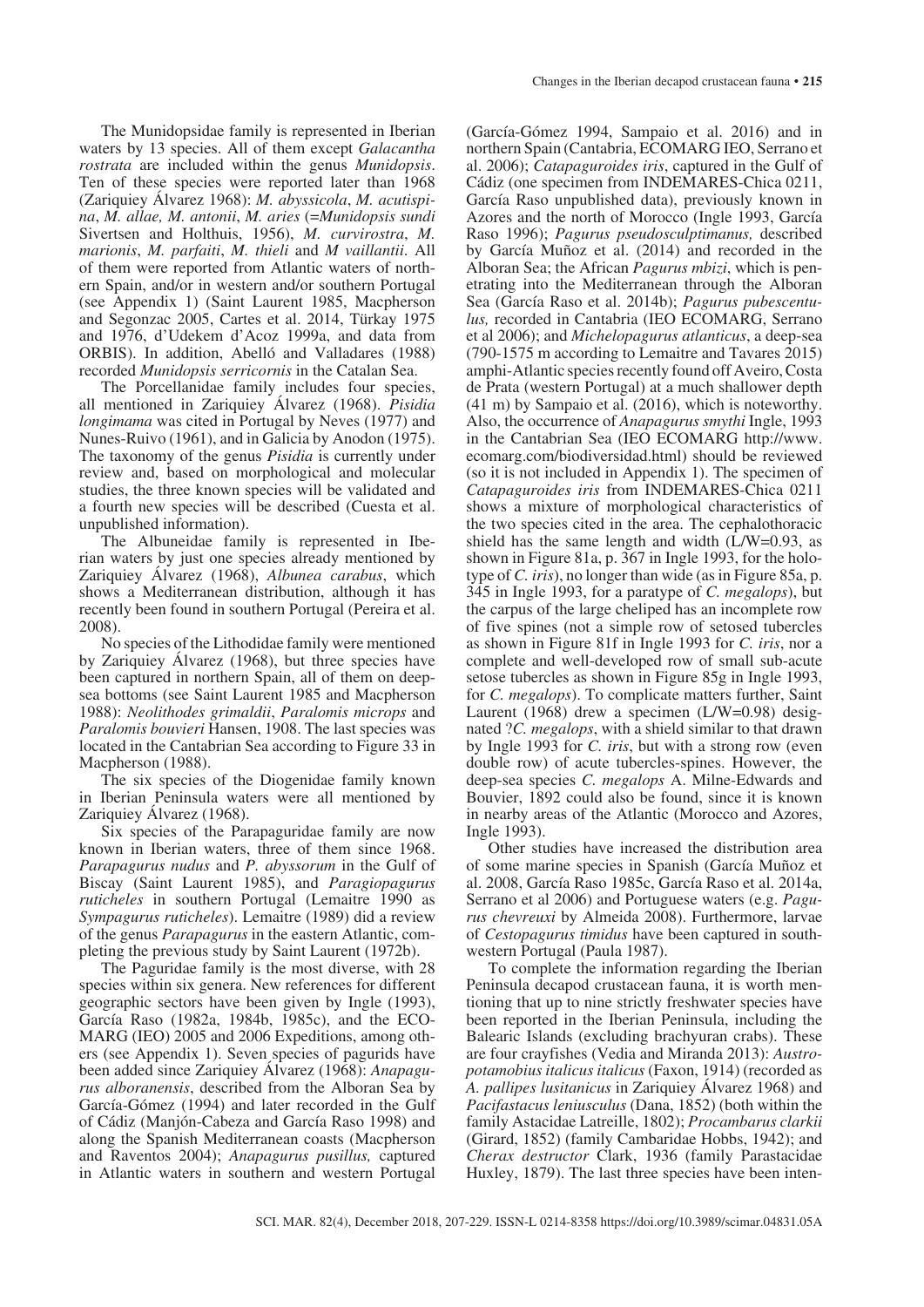tional human-mediated introductions for aquaculture. One yet undescribed alpheid shrimp of the genus *Bermudacaris* was discovered in an anchialine cave in the Balearic Islands (Gràcia et al. 2003, Gràcia and Jaume 2011). The freshwater list also includes three atyids, *Atyaephyra desmarestii* (Millet, 18319), present in all Iberian freshwaters, *Dugastella valentina* (Ferrer Galdiano, 1924), present in the Gulf of Valencia (Sanz and Gómez 1984), and *Typhlatya miravetensis* Sanz and Platvoet, 1995, described from a cave in Ullal de la Rambla de Miravet in Cabanes, Castellón by Sanz and Platvoet (1995), and also one palaemonid, *Palaemon zariquieyi* Sollaud, 1938 (Sanz Brau 1986) (as *Palaemonetes* in Zariquiey Álvarez 1968). The latter three species are endemic to the eastern sector.

#### DISCUSSION

## **Species richness and distribution by geographic sectors**

The number of marine decapod crustacean species (excluding Brachyura) reported by geographic sectors (Table 2) shows that the greatest specific richness is found in Atlantic waters, with 264 species, while a total of 178 species have been found in Mediterranean waters. These differences are the consequence of the relative extension of the areas, the depth ranges and the confluence of different water masses. The whole Atlantic sector has the greatest extension, the largest range of depths, and also the greatest diversity of water masses, with different characteristics and associated species. As an example, the various different water masses found in the Gulf of Biscay and Galicia are East North Atlantic Central Water, Mediterranean Outflow Water, which forms in the Gulf of Cádiz and progresses northwards, and Labrador Sea Cold Water (Cartes et al. 2007, 2014). In the Gulf of Cádiz there are clear influences of two marine ecoregions, the Lusitanian (with Atlantic and African sectors) and the Mediterranean (Spalding et al. 2007), or three provinces (Lusitanica, Mauritanica and the Mediterranean) (Bianchi et al. 2012), with different associated species. It must also be borne in mind that the fauna present in the Mediterranean has an ancient Atlantic origin (originated after the Messinian salinity crisis in the late Miocene 5.6 mya, Bianchi et al. 2012). Consequently, most Mediterranean species are also found in the Atlantic. The interaction of the water masses present and their dynamics, with the geological and environmental history, account for the present biogeographic structures. The greatest species richness is found in the Gulf of Cádiz and Gulf of Biscay - Galicia (GB-GA) sectors, with 194 and 176 species respectively. The Alboran Sea shows a lower species richness, probably because of its shorter coastal extension and lower range of depths, especially when compared with adjacent sectors.

Geographically, a total of 222 species have been identified in southern Iberian areas  $(GC + ALB)$ , 176 species in northern areas (GB-GA), 160 species in eastern Spanish waters (SWM) and 155 species in western Portugal (WP).

The total number of marine decapod species known in and around Iberian waters, excluding Brachyura, is 293. However, this number increases to 305 when the nine freshwater species and several unpublished new records (see above) are also included.

#### **Introduced marine decapod species**

The number of introduced species (excluding brachyuran crabs) in the Iberian waters is relatively low (four, see Appendix 1 "Int") and appears to be mainly related to human activities such as aquaculture (Zenetos et al. 2010, 2012). The four species are *Penaeus pulchricaudatus* (Penaeidae family), previously reported as *Penaeus japonicus* Spence Bate, 1888 (Rodríguez 1989, Guerra and Gaudêncio 2016, Tsoi et al. 2014), *Panulirus regius* and *Jasus lalandii* (Palinuridae family) (Zariquiev Álvarez 1968, Guerra and Gaudêncio 1982, Holthuis 1991), and *Palaemon macrodactylus* (Palaemonidae family).

Tsoi et al. (2014) showed that the references of *P. japonicus* in the Mediterranean corresponded to the cryptic species *P. pulchricaudatus*, but they only analysed specimens from its eastern basin. Therefore, we assume that the Iberian specimens also correspond to *P. pulchricaudatus.* This should, however, be checked since it is likely that these reports may be due to escapes from aquaculture facilities.

No additional occurrences of *Panulirus regius* and *Jasus lalandii* have been reported in Iberian waters, suggesting that their introduction around the Iberian Peninsula has not been successful. However, Froglia et al. (2012) captured several specimens of *P. regius* in Italian waters in the Ligurian Sea and considered, taking into account the very long larval planktonic life of the species and the size of the specimens caught, that the occurrence of a successful population could be related to a population range expansion driven by global warming and Atlanto-Mediterranean currents rather than being a direct result of human introductions. In addition, Guerra and Gaudêncio (2016) mentioned the occurrence of the western Atlantic lobster *Panulirus guttatus* (Latreille, 1804) on the Portuguese coast, but without specifying any reference and and introduction pathway (this species has not been considered in this paper).

The shrimp *Palaemon macrodactylus* has been introduced most probably through ballast water and presently shows well-established populations (Cuesta et al. 2004, Torres et al. 2012, Chícharo et al. 2009, González-Ortegón et al. 2010).

Additionally, the cause of the presence of certain African species (whose previously known northern limits of distribution were far to the south of the Iberian Peninsula) is not clear. They could be human-mediated introductions, but the scarcity of studies along the NW African coasts may also explain the lack of knowledge concerning the precise distribution areas of the species. Range expansions may also be due to climate change effects because the warming of the waters favours the northern expansion of thermophilic Atlantic species along the Atlantic coasts, and their introduction and further expansion in the Mediterranean Sea (e.g. *Pagurus mbizi*, García Raso et al. 2014b). Thus, the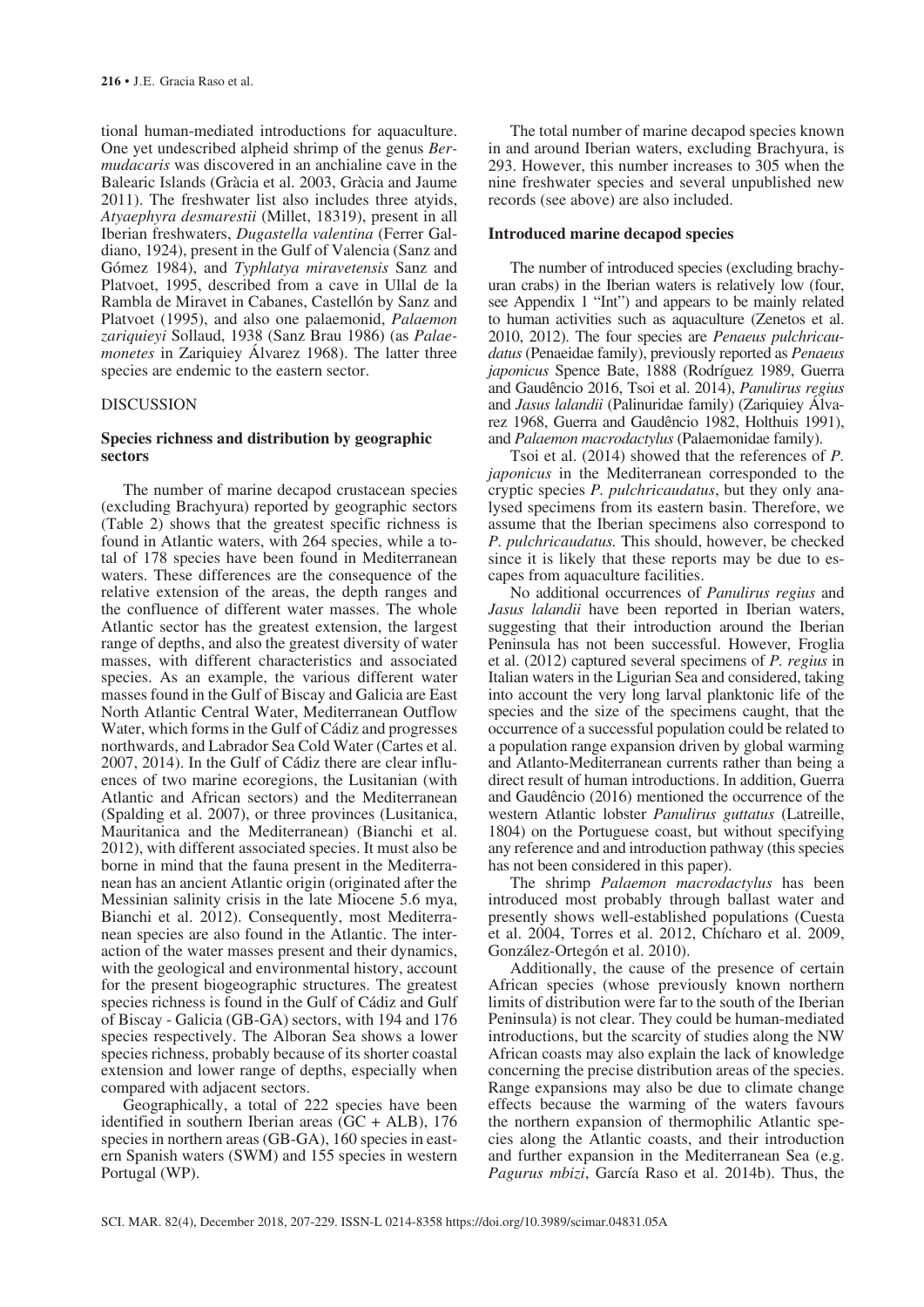| Table 2. – Number of marine decapod, families (F), genera (G), species, total (sp) and new registers after Zariquiey Álvarez (1968) (spnr) (ex- |
|-------------------------------------------------------------------------------------------------------------------------------------------------|
| cluded crabs and freshwater species) ordered by families and geographical sectors. GB-GA, Gulf of Biscay and Galicia; WP, western Portugal;     |
| GC. Gulf of Cádiz or southwestern Iberian Peninsula: ALB. Alboran Sea: SWM. Spanish western Mediterranean: S. southern Iberian waters           |
| (GC+ALB); A, Atlantic Iberian waters (GB-GA+WP+GC); M, Mediterranean Spanish waters (ALB+SWM).                                                  |

| F              | G                   | sp             | spnr                |                                             | GB-GA          | WP                      | GC                      | ALB                 | Geographical sectors<br><b>SWM</b> | ${\mathcal S}$          | А              | М                    |
|----------------|---------------------|----------------|---------------------|---------------------------------------------|----------------|-------------------------|-------------------------|---------------------|------------------------------------|-------------------------|----------------|----------------------|
|                |                     |                |                     |                                             |                |                         |                         |                     |                                    |                         |                |                      |
| 7              | 26                  | 38             | 17                  | Dendrobranchiata                            |                |                         |                         |                     |                                    |                         |                |                      |
|                | $\overline{4}$      | 4              | $\mathbf{1}$        | Family Aristeidae                           | 4              | 3                       | 3                       | 2                   | $\overline{c}$                     | 3                       | 4              | 2                    |
|                | 3                   | 7              | $\overline{c}$      | Family Benthesicymidae                      | 6              | 5                       | 5                       | $\sqrt{2}$          | $\mathbf{1}$                       | 5                       | 7              | $\overline{c}$       |
|                | $\overline{4}$      | 6              | $\mathfrak{Z}$      | Family Penaeidae                            | $\mathfrak{2}$ | 5                       | 6                       | $\overline{4}$      | 5                                  | 6                       | 6              | 5                    |
|                | 3                   | 4              | 3                   | Family Solenoceridae                        | 3              | $\mathbf{1}$            | 4                       | 2                   | 1                                  | $\overline{4}$          | $\overline{4}$ | $\mathbf{2}$         |
|                | 1                   | $\mathbf{1}$   | $\boldsymbol{0}$    | Family Sicyoniidae                          |                |                         | $\mathbf{1}$            | $\mathbf{1}$        | 1                                  | $\mathbf{1}$            | $\mathbf{1}$   | $\mathbf{1}$         |
|                | 10                  | 15             | 8                   | <b>Family Sergestidae</b>                   | 7              | 10                      | 14                      | 7                   | 8                                  | 14                      | 15             | 9                    |
|                | 1                   | 1              | $\overline{0}$      | Family Luciferidae                          | $\mathbf{1}$   | $\mathbf{1}$            | $\mathbf{1}$            | 1                   | 1                                  | $\mathbf{1}$            | 1              | $\mathbf{1}$         |
|                |                     |                |                     | Pleocvemata                                 |                |                         |                         |                     |                                    |                         |                |                      |
| 2              | 6                   | 8              | 2                   | Achelata                                    |                |                         |                         |                     |                                    |                         |                |                      |
|                | 3                   | 4              | $\mathbf{1}$        | Family Palinuridae                          | 1              | $\frac{2}{2}$           | $\frac{3}{3}$           | 2                   | 3                                  | 3                       | 3              | 3                    |
|                | 3                   | 4              | $\mathbf{1}$        | Family Scyllaridae                          | $\mathbf{1}$   |                         |                         | $\overline{4}$      | 3                                  | $\overline{4}$          | 3              | $\overline{4}$       |
| 1              | 5                   | 7              | 3                   | Polychelida                                 |                |                         |                         |                     |                                    |                         |                |                      |
|                | 5                   | 7              | 3                   | Family Polychelidae                         | 6              | 4                       | 4                       | $\mathbf{1}$        | $\mathbf{2}$                       | 4                       | 7              | $\mathfrak{2}$       |
| 1              | 3                   | 3              | $\boldsymbol{0}$    | <b>Astacidea</b>                            |                |                         |                         |                     |                                    |                         |                |                      |
|                | 3                   | 3              | $\boldsymbol{0}$    | Family Nephropidae                          | 3              | 3                       | 3                       | $\mathfrak{2}$      | $\overline{2}$                     | 3                       | 3              | 2                    |
| 2              | $\overline{4}$      | $\overline{7}$ | $\overline{4}$      | Stenopodidea                                |                |                         |                         |                     |                                    |                         |                |                      |
|                | 3                   | 5              | $\mathfrak{Z}$      | Family Stenopodidae                         | $\overline{c}$ | $\mathbf{1}$            | $\mathbf{1}$            | 2                   | 3                                  | $\overline{\mathbf{c}}$ | 3              | 3                    |
|                | 1                   | $\overline{2}$ | $\mathbf{1}$        | Family Spongicolidae                        | 1              |                         | $\overline{2}$          |                     |                                    | $\overline{2}$          | $\overline{2}$ |                      |
| 17             | 51                  | 128            | 50                  | Caridea                                     |                |                         |                         |                     |                                    |                         |                |                      |
|                | 4                   | 10             | 5                   | Family Alpheidae                            | 4              | 6                       | 8                       | 9                   | 8                                  | 10                      | 8              | 9                    |
|                | 1                   | $\mathbf{1}$   | 1                   | Family Bythocarididae                       |                |                         |                         | $\mathbf{1}$        |                                    | $\mathbf{1}$            |                | $\mathbf{1}$         |
|                | 3                   | 12             | 6                   | Family Hippolytidae                         | 6              | 5                       | 8                       | 9                   | 7                                  | 12                      | 9              | 10                   |
|                | $\overline{2}$      | 8              | $\overline{4}$      | Family Thoridae                             | 4              | 5                       | 3                       | 6                   | 3                                  | 6                       | 6              | 6                    |
|                | $\overline{2}$      | $\mathfrak{2}$ | $\boldsymbol{0}$    | Family Lysmatidae                           | 1              | 1                       | $\mathbf{1}$            | 2                   | $\mathfrak{2}$                     | $\mathfrak{2}$          | 1              | $\overline{2}$       |
|                | $\mathbf{1}$        | $\mathbf{1}$   | $\mathbf{1}$        | Family Ogyrididae                           |                |                         | 1                       |                     |                                    | $\mathbf{1}$            | $\mathbf{1}$   |                      |
|                | $\mathbf{1}$        | $\mathbf{1}$   | $\mathbf{1}$        | Family Bresiliidae                          | 1              |                         |                         |                     |                                    |                         | $\mathbf{1}$   |                      |
|                | 7                   | 15             | 5                   | Family Crangonidae                          | 12             | 11                      | 11                      | 10                  | 11                                 | 11                      | 15             | 11                   |
|                | $\mathbf{1}$        | 3              | $\mathfrak{Z}$      | Family Glyphocrangonidae                    | 3              |                         |                         |                     |                                    |                         | 3              |                      |
|                | $\mathbf{1}$        | 3              | $rac{2}{5}$         | Family Nematocarcinidae                     | $\mathfrak{2}$ | $\overline{c}$          | $\overline{\mathbf{c}}$ |                     | $\mathbf{1}$                       | $\boldsymbol{2}$        | 3              | 1                    |
|                | 7                   | 14             |                     | Family Acanthephyridae                      | 10             | 9                       | 5                       | $\sqrt{2}$          | $\mathbf{2}$                       | 5                       | 14             | 2                    |
|                | $\mathfrak{2}$      | 4              | $\mathfrak{Z}$      | Family Oplophoridae                         | $\overline{4}$ | 3                       | 3                       |                     |                                    | 3                       | $\overline{4}$ |                      |
|                | $\mathbf{1}$<br>7   | $\mathbf{1}$   | $\boldsymbol{0}$    | Family Gnathophyllidae                      |                | 9                       |                         | $\mathbf{1}$        | $\mathbf{1}$<br>17                 | $\mathbf{1}$            |                | 1<br>18              |
|                |                     | 18             | $\overline{4}$      | Family Palaemonidae                         | 6              | 9                       | 11                      | 14<br>12            | 11                                 | 16                      | 11             | 12                   |
|                | 6<br>$\overline{4}$ | 17<br>8        | 5<br>$\overline{4}$ | Family Pandalidae                           | 6              |                         | 16<br>$\overline{4}$    |                     |                                    | 16<br>$\overline{4}$    | 17             |                      |
|                | 1                   | 10             | $\mathbf{1}$        | Family Pasiphaeidae                         | 8<br>5         | 5<br>5                  | 9                       | $\overline{c}$<br>8 | $\overline{c}$<br>10               | 10                      | 8<br>10        | $\overline{c}$<br>10 |
| 6              | 12                  | 13             | 9                   | <b>Family Processidae</b><br><b>Axiidea</b> |                |                         |                         |                     |                                    |                         |                |                      |
|                | 3                   | 3              |                     | Family Axiidae                              | 1              | $\mathbf{1}$            | $\mathbf{1}$            | 1                   | 3                                  | $\mathfrak{2}$          | $\overline{c}$ | 3                    |
|                | 3                   | 3              | $\frac{2}{2}$       | Family Calocarididae                        | 3              |                         | 1                       | 1                   | 1                                  | $\mathbf{1}$            | 3              | 1                    |
|                | 3                   | $\overline{4}$ | $\sqrt{2}$          | Family Callianassidae                       | 3              | 3                       | 3                       | $\overline{4}$      | $\overline{4}$                     | $\overline{4}$          | $\overline{4}$ | 4                    |
|                | 1                   | 1              | $\mathbf{1}$        | Fam. Eucalliacidae                          |                |                         | $\mathbf{1}$            |                     |                                    | 1                       | 1              |                      |
|                | 1                   | 1              | $\mathbf{1}$        | Fam Bathycalliacidae                        |                |                         | 1                       |                     |                                    | 1                       | 1              |                      |
|                | 1                   | $\mathbf{1}$   | $\mathbf{1}$        | Fam Gourretiidae                            |                |                         | 1                       |                     |                                    | 1                       | 1              |                      |
| $\overline{2}$ | $\mathfrak{2}$      | 5              | $\mathbf{1}$        | Gebiidea                                    |                |                         |                         |                     |                                    |                         |                |                      |
|                | $\mathbf{1}$        | 4              | $\mathbf{1}$        | Family Upogebiidae                          | $\overline{c}$ | $\overline{\mathbf{c}}$ | 2                       | 2                   | 4                                  | $\overline{\mathbf{c}}$ | 2              | 4                    |
|                | 1                   | 1              | $\mathbf{0}$        | Family Laomediidae                          | $\mathbf{1}$   | $\mathbf{1}$            | $\mathbf{1}$            | $\mathbf{1}$        | $\mathbf{1}$                       | $\mathbf{1}$            | $\mathbf{1}$   | 1                    |
| 10             | 27                  | 85             | 32                  | Anomura                                     |                |                         |                         |                     |                                    |                         |                |                      |
|                | $\mathfrak{2}$      | 5              | $\overline{c}$      | Family Chirostylidae                        | 5              |                         |                         |                     |                                    |                         | 5              |                      |
|                | $\mathbf{1}$        | 10             | $\mathfrak{2}$      | Family Galatheidae                          | 5              | 6                       | 8                       | 6                   | 7                                  | 9                       | 8              | 7                    |
|                | $\mathbf{1}$        | 8              | 2                   | Family Munididae                            | 6              | 6                       | 7                       | 4                   | 4                                  | $\boldsymbol{7}$        | $\,$ 8 $\,$    | 4                    |
|                | $\overline{2}$      | 13             | 11                  | Family Munidopsidae                         | 10             | 4                       | $\overline{\mathbf{c}}$ |                     | 1                                  | $\mathfrak{2}$          | 13             | 1                    |
|                | $\mathfrak{2}$      | 4              | $\theta$            | Family Porcellanidae                        | 3              | 3                       | 3                       | 3                   | $\overline{4}$                     | 3                       | 3              | 4                    |
|                | $\mathbf{1}$        | 1              | $\overline{0}$      | Family Albuneidae                           |                |                         | $\mathbf{1}$            | 1                   | 1                                  | 1                       | $\mathbf{1}$   | 1                    |
|                | $\mathfrak{2}$      | 3              | 3                   | Family Lithodidae                           | 3              |                         |                         |                     |                                    |                         | 3              |                      |
|                | 5                   | 6              | $\boldsymbol{0}$    | Family Diogenidae                           | $\overline{4}$ | 5                       | 5                       | 6                   | 6                                  | 6                       | 6              | 6                    |
|                | 4                   | 6              | 3                   | Family Parapaguridae                        | 3              | $\mathbf{1}$            | 4                       |                     |                                    | 4                       | 6              |                      |
|                | 7                   | 28             | 7                   | Family Paguridae                            | 18             | 16                      | 21                      | 20                  | 17                                 | 25                      | 26             | 21                   |
| 48             | 136                 | 293            | 116                 |                                             | 176            | 155                     | 194                     | 155                 | 160                                | 222                     | 264            | 178                  |
|                |                     |                |                     |                                             |                |                         |                         |                     |                                    |                         |                |                      |

presence of these species today could be the result of natural expansions of their geographic distribution ranges rather than human-mediated introduction.

## **General reflections on the total specific richness in the Iberian Peninsula**

The total number of decapod species in the Iberian Peninsula (marine and continental), including the 140 species of crabs reported by Marco-Herrero et al. (2015) and other new species in process of description, comes to 449. Regarding the crabs mentioned by Marco-Herrero et al. (2015), some references need clarification. In this regard, there are cases under study of synonyms within the Calappidae and Leucosiidae families [e.g. *Calappa tuerkayana* Pastore, 1995, a synonym of *Calappa granulata* (Linnaeus, 1758) (Holthuis 2001); a similar case could be found within the genus *Ebalia*]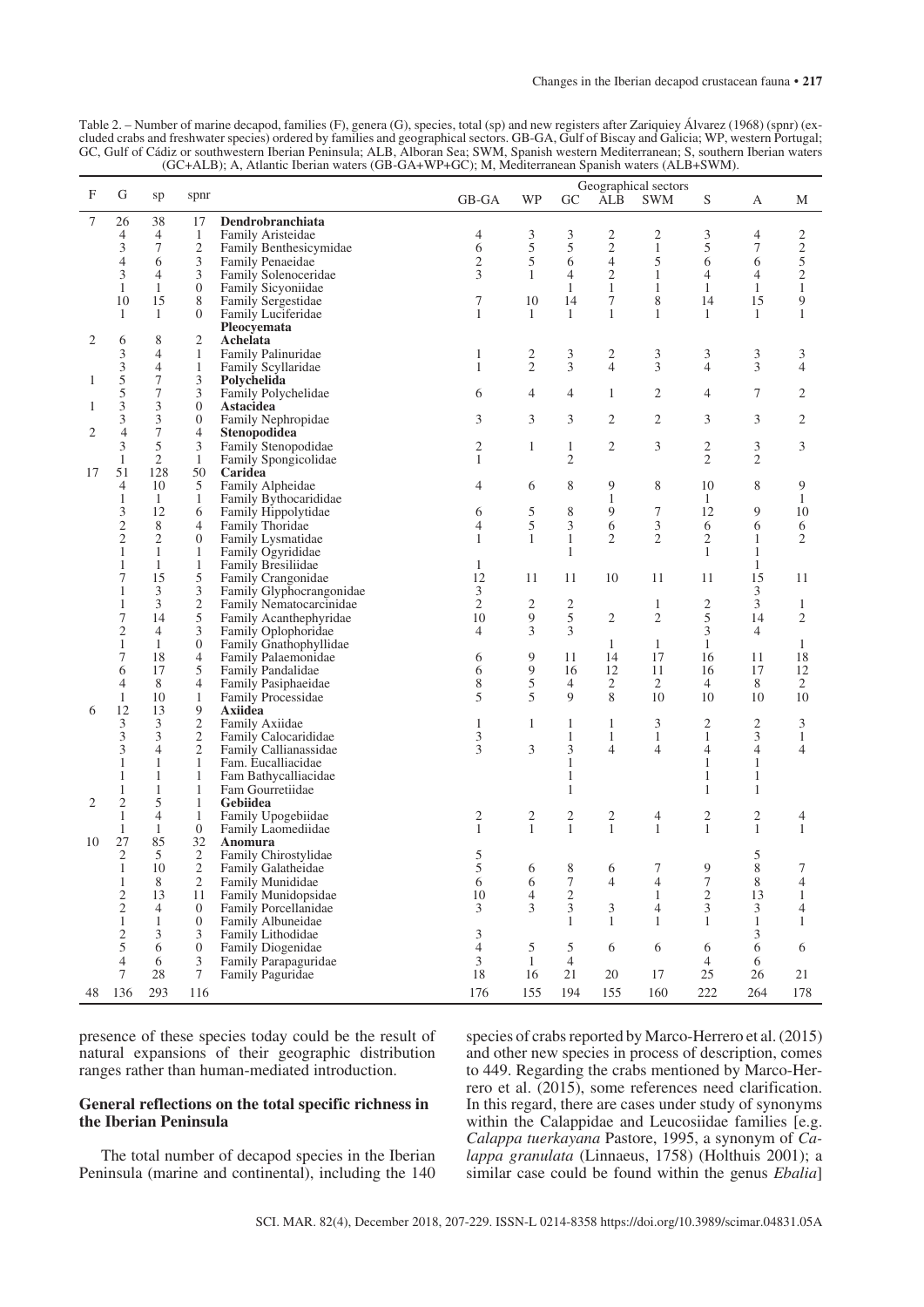that will decrease the number of species in it. However, other species have to be added, such as *Inachus parvirostris* (Risso, 1816), captured on the CALMEN07 expedition (Junoy 2008) in the vicinity of Alboran Island (García Raso, unpublished data, INDEMARES Alboran expedition) and *Pinnotheres petunculi* Hesse, 1872 (Pérez-Miguel et al. 2017). Within the Pinnotheridae family there are also new species of crabs in process of description.

Consequently, the total number of decapod crustacean species in Iberian waters could reach 448, much higher than the total reported in Italy, with 324 marine and freshwater species (Froglia 2010); in Turkey, with 265 (Ateş et al. 2010, Deval and Froglia 2016); and on the coasts of Algeria, with 253 (Grimes et al. 2016). However, when only the species richness of the Iberian Mediterranean coasts (with less km of coastline) is compared with that of Italy, the number of species (about 296) is lower, although still higher than those reported for Algeria and Turkey. The position of the Iberian Peninsula in the western Mediterranean Sea, surrounded by both Atlantic and Mediterranean waters, is probably the main reason for this greater richness of species. The wide range of depths and long coastlines occurring in the area may be important additional reasons for the high species richness.

Finally, we must mention that molecular analysis studies are currently being carried out to verify the validity of some species. Moreover, the exploration of deep habitats and ecosystems under the European Framework Directive for the Marine Strategy will report additional new occurrences and species. Accurate faunistic analysis of fishery discards may also become an increasing source of biodiversity knowledge that may help to understand biogeographic patterns and dynamic changes in distribution, including early detection of allochtonous and invasive species (Gorelli et al. 2016, Anjos et al. 2018). Another interesting and necessary activity, which is also carried out in some areas, is the study of meroplanktonic larvae in relation to hydrographic currents and climate change, because it improves knowledge of specific composition and biocenoses, and can explain the presence of new records and the increase of the biogeographical range of some species (Torres 2015, Landeira et al. 2017, Landeira and Lozano-Soldevilla 2018).

#### ACKNOWLEDGEMENTS

We would like to express our sincere gratitude to Isabel M. Muñoz for providing information on some species. We thank Royston F. Snart for the English revision of the manuscript. This work was partly supported by the INDEMARES/CHICA "Mud volcanoes from Gulf Cadiz" and INDEMARES/ALBORAN Projects, EC contract INDEMARES-LIFE+ (07/NAT/E/000732) and FEDER funding assigned to equipment of the R/V *Cornide de Saavedra* (FICTS-2010-01), CTM2017- 88080 (AEI/FEDER, UE). Finally, thanks are due to Dr E. González-Ortegón and an unknown reviewer for fruitful comments and critical reading of the manuscript.

## **REFERENCES**

- Abbes R., Casanova J.-P. 1973. Crustacés Décapodes Pélagiques Penaeidea et Caridea récoltés par la "Thalassa" dans I'Atlantique eurafricain. Rev. Trav. Inst. Peches marit. 37: 257-290.
- Abelló P., Torres P. 1998. Occurrence of *Peneopsis serrata* (Bate, 1881) (Decapoda, Penaeidae) in the Mediterranean Sea. Graellsia 54: 115-117.
- Abelló P., Valladares F.J. 1988. Bathyal decapod crustaceans of the Catalan sea (northwestern Mediterranean). Mésogée 48: 97-102.
- Abelló P., Carbonell A., Torres P. 2002. Biogeography of epibenthic crustaceans on the shelf and upper slope off the Iberian Peninsula Mediterranean coasts: implications for the establishment of natural management areas. Sci. Mar. 66(S2): 183-198.<br>https://doi.org/10.3989/scimar.2002.66s2183 /scimar.2002.66s2183
- Aguirre H., Sanchez P. 2005. Repartición del recurso trófico entre *Mullus barbatus* y *M. surmuletus* en el mar catalán. Cien. Mar. 31: 429-439.
- Almeida C. 2008. Distribuição e padrões de utilização das conchas de caranguejos eremitas (Anomura) da costa do Algarve. Ph. D. thesis, Univ. Algarve, 75 pp.
- Anadón R. 1975. Aportaciones al conocimiento de la fauna bentónica de la Ría de Vigo (NW de España). I. Pycnogónidos y crustáceos de Panjón. Invest. Pesq. 39: 199-218.
- Anjos M., Pereira F., Vasconcelos P., et al. 2018. Bycatch and discard survival rate in a small-scale bivalve dredge fishery along the Algarve coast (southern Portugal). Sci. Mar. 82S1: 75-90. https://doi.org/10.3989/scimar.04742.08A
- Ateş A.S., Katagan T., Kocatas A. 2004. New decapod species for the Turkish seas. Crustaceana 77: 507-512.
- Ateş A.S., Kokatas A., Katağan T., et al. 2010. An updated list of decapod crustaceans on the Turkish coast with a new record of the Mediterranean shrimp, *Processa acutirostris* Nouvel and Holthuis 1957 (Caridea, Processidae). North-Western J. Zool. 6: 209-217.
- Aznar-Cormano L., Brisset J., Chan T.-Y., et al. 2015. An improved taxonomic sampling is a necessary but not sufficient condition for resolving inter-families relationships in Caridean decapods. Genetica 143: 195-205.

https://doi.org/10.1007/s10709-014-9807-0

- Baba K., Macpherson E. 2012 A new squat lobster (Crustacea: De- capoda: Anomura: Chirostylidae) from off NW Spain. Zootaxa 3224: 49-56.
- Baba K., Macpherson E., Poore G.C.B., et al. 2008. Catalogue of squat lobsters of the world (Crustacea: Decapoda: Anomurafamilies Chirostylidae, Galatheidae and Kiwaidae). Zootaxa 1905: 1-220.
- Barceló Combis F. 1875. Apuntes para la Fauna Balear. Addenda al catálogo de los peces de las Baleares, inserto en la revista de los progresos de las ciencias exactas, físicas y naturales, tomo XVIII, núm. 3 y 4. An. Soc. Esp. Hist. Nat. 4: 59-68.
- Bianchi C.N., Morri C., Chiantore M., et al. 2012. Mediterranean Sea biodiversity between the legacy from the past and a future of change. In: Stambler N. (ed.), Life in the Mediterranean Sea: A Look at Habitat Changes. Nova Science Publishers, New York, pp. 1-55.
- Bolívar I. 1892. Lista de la colección de crustáceos de España y Portugal del Museo de Historia Natural de Madrid. Act. Soc. Esp. Hist. Nat. 21: 124-141.
- Bolívar I. 1916. Los Crustáceos de las Baleares. Bol. Soc. Esp. Hist. Nat. 16: 246-253.
- Bouvier E.-L. 1917. Crustacés décapodes (Macroures marcheurs) provenant des campagnes des Yachts Hirondelle et Princesse Alice (1885-1915). Résult. Camp. Sci. Monaco 50: 1-140.
- Box A., Guerao G., Abelló P., et al. 2007. Occurrence of *Automate branchialis* Holthuis and Gottlieb, 1958 (Decapoda, Alpheidae) in the Balearic Islands (western Mediterranean Sea). Crustaceana 80: 495-501.
- Boyko C.B., McLaughlin P.A. 2010. Annotated checklist of Anomuran Decapod crustaceans of the world (exclusive of the Kiwaoidea and families Chirostylidae and Galatheidae of the Galatheoidea) Part. IV - Hippoidea. The Raffles Bull. Zool. 23 (Suppl.): 139-151.
- Bracken H.D., Toon A., Felder D.L., et al. 2009. The Decapod Tree of Life: Compiling the Data and Moving toward a Consensus of Decapod Evolution. Arthropod Syst. Phylogeny 61: 99-116.
- Bracken-Grissom H.D., Felder D.L., Vollmer N.L., et al. 2012. Phy- logenetics links monster larva to deep-sea shrimp. Ecol. Evol. 2: 2367-2373.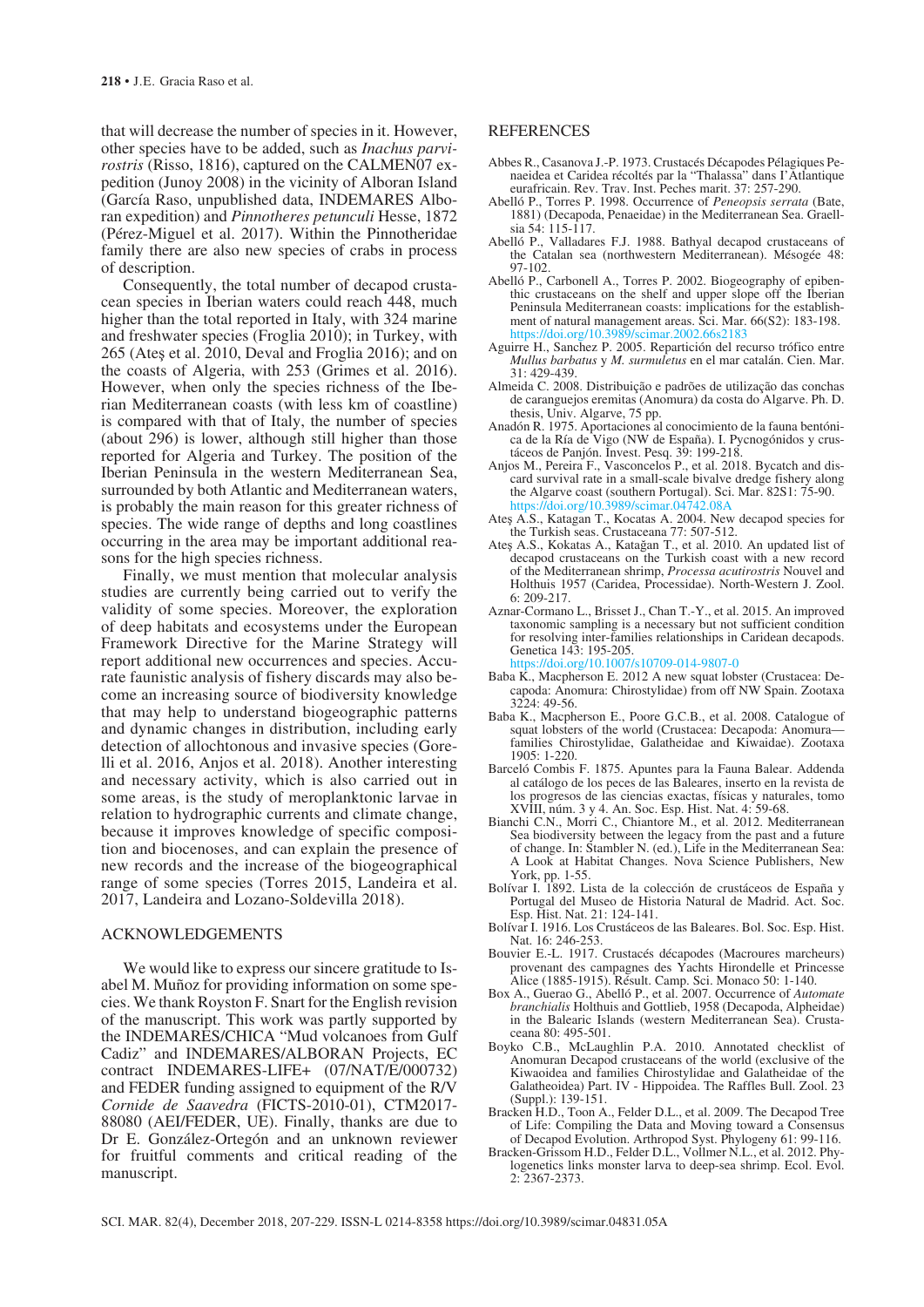https://doi.org/10.1002/ece3.347

- Brito Capello F. de. 1873. Lista dos crustáceos decápodios de Portugal, existentes no Museu de Lisboa. Jorn. Sci. Math. Phys. Nat. Lisboa 4: 233-240.
- Bruce A.J. 1998. A second species of the genus *Balssia* Kemp, 1922 (Crustacea: Decapoda: Pontoniinae). Zoosystema 20: 603-611.
- Buen O. de. 1887. Materiales para la Fauna carcinológica de España. Anales Soc. Esp. Hist. Nat. 16: 405-434.
- Buen O. de. 1916. Los Crustáceos de Baleares. Bol. Soc. Esp. Hist. Nal. 16: 355-367.
- Burukovsky R.N. 1996. Shrimp fauna (Crustacea: Decapoda) of the North Atlantic subtropical convergence. Arquipel. Life Mar. Sci. 14A: 7-15.
- Calado R., Narciso L. 2002. Camarões e Lagostas da Costa Continental Portuguesa. Camara Municipal de Cascais, Portugal, 222 pp.
- Cardoso I.A., Serejo C.S. 2007. Deep sea Caridea (Crustacea, Decapoda) from Campos Basin, RJ, Brazil. Braz. J. Biol. Oceanogr. 55: 39-50.

https://doi.org/10.1590/S1679-87592007000100005

Cartaxana A. 2015. Morphometric and molecular analyses for populations of *Palaemon longirostris* and *Palaemon garciacidi* (Crustacea, Palaemonidae): Evidence for a single species. Estuar. Coast. Shelf Sci. 154: 194-204.

/10.1016/j.ecss.2014.12.04;

- Cartes J.E. 1993. Deep-sea decapod fauna of the western Mediterranean: Bathymetric distribution and biogeographic aspects. Crustaceana 65: 29-40.
- Cartes J.E., Sardà F. 1992. Abundance and diversity of decapod crustaceans in the deep-Catalan Sea (Western Mediterranean). J. Nat. Hist. 26: 1305-1323.
- Cartes J.E., Sorbe J.C., Sardà F. 1994. Spatial distribution of deepsea decapods and euphausiids near the bottom in the northwestern Mediterranean. J. Exp. Mar. Biol. Ecol. 179: 131-144.
- Cartes J.E., Serrano A., Velasco F., et al. 2007. Community structure and dynamics of deep-water decapod assemblages from the Danois Bank (Cantabrian Sea, NE Atlantic): influence of the environmental variables and food availability. Prog. Oceanogr. 75: 797-816.
- Cartes J.E., Papiol V., Frutos I., et al. 2014. Distribution and biogeographic trends of decapod assemblages from Galicia Bank (NE Atlantic) at depths between 700 and 1800 m, with connexions to regional water masses. Deep Sea Research Part II: Trop. Stud. Oceanogr. 106: 165-178.
- Casanova J.-P., Judkins D.C. 1977. Les décapodes pélagiques en Mediterranée. Repartition et secteurs faunistiques. Rapp. Comm. int. Mer Medit. 24: 125-127.
- Chan T.-Y. 2010 Annotated Checklist of the World's Marine Lobsters (Crustacea: Decapoda: Astacidea, Glypheidea, Achelata, Polychelida). The Raffles Bull. Zool. 23(Suppl.): 153-181.
- Chícharo M.A., Leitão T., Range P., et al. 2009. Alien species in the Guadiana Estuary (SE-Portugal/SW-Spain): *Blackfordia virginica* (Cnidaria, Hydrozoa) and *Palaemon macrodactylus*  (Crustacea, Decapoda): potential impacts and mitigation measures. Aquat. Invasions 4: 501-506.
- Coutière H. 1911. Sur les Alpheidae du genre *Athanas* Leach provenant des collections de S.AS. Le Prince de Monaco (*Ath. Grimaldii*, n. sp.). Bull. Inst. Oceanogr. Monaco 197: 1-7.
- Crosnier A. 1988. Les Eupasiphae (Crustacea Decapoda Pasiphaeidae) du sud-ouest de l'océan Indien. Description d'*E. paucidentata* sp. nov. Bull. Mus. Natl. Hist. Nat. 4A, 10: 785-797.
- Crosnier A., Forest J. 1973. Les crevettes profondes de 1'Atlantique Oriental tropical. Fauna Tropicale XIX. O.R.S.T.O.M. 1-409.
- Cuesta J.A., González-Ortegón E., Drake P., et al. 2004. First record of *Palaemon macrodactylus* Rathbun, 1902 (Decapoda, Caridea, Palaemonidae) from European waters. Crustaceana 77: 377-380.
- Cuesta J.A., González-Ortegón E., Rodríguez A., et al. 2006. The decapod crustacean community of the Guadalquivir Estuary (SW Spain): seasonal and inter-year changes in community structure. Hydrobiologia 557: 85-95. https://doi.org/10.1007/1-4020-4756-8\_11

Cuesta J.A., Drake P., Martínez-Rodríguez G., et al. 2012. Molecular phylogeny of the genera *Palaemon* and *Palaemonetes* (Decapoda, Caridea, Palemonidae) from a European perspective. Crustaceana 85: 877-888.

https://doi.org/10.1163/156854012X650197

Delivering Alien Invasive Species Inventories for Europe (DAI-SIE). 2008. *Panulirus guttatus*. Accessed on 11/04/2018. Available at:

http://www.europe-aliens.org/speciesFactsheet.  $eciesId=53416$ 

- De Grave S., Ashelby C.W. 2013. A re-appraisal of the systematic status of selected genera in Palaemoninae (Crustacea: Decapoda: Palaemonidae). Zootaxa 3734: 331-344. https://doi.org/10.11646/zootaxa.3734.3.3
- De Grave S., Fransen C.H.J.M. 2011. Carideorum Catalogus: The Recent Species of the Dendrobranchiate, Stenopodidean, Procarididean and Caridean Shrimps (Crustacea: Decapoda). Zool. Meded. 89: 195-589.
- De Grave S., Li C.P., Tsang L.M., et al. 2014. Unweaving hippolytoid systematics (Crustacea, Decapoda, Hippolytidae): resurrection of several families. Zool. Scr. 43: 496–507. https://doi.org/10.1111/zsc
- De Grave S., Chan T.-Y., Chu K.H., et al. 2015. Phylogenetics reveals the crustacean order Amphionidacea to be larval shrimps (Decapoda: Caridea). Sci. Rep. 5: 17464. https://doi.org/10.1038/srep17

D'Udekem d'Acoz C. 1996. Contribution à la connaissance des crustacés décapodes helléniques II: Penaeidea, Stenopodidea, Palinuridea, Homaridea, Thalassinidea, Anomura, et note sur

- les stomatopodes. Bios (Macedonia, Greece) 3: 51-77. D'Udekem d'Acoz C. 1999a. Inventaire et distribution des crustacés décapodes de l'Atlantique nord-oriental, de la Méditerranée et des eaux continentales adjacentes au nord de 25°N. Mus. Nat. Hist. Nat. (Col. Patrim. Nat.: 40). Serv. Patrimoine Nat., Inst. d'Écol. Gest. Biodiv. (ed.), Paris. 1-384.
- D'Udekem d'Acoz C. 1999b. New observations on *Periclimenes kornii* (Lo Bianco, 1903) (Crustacea, Decapoda, Caridea). Bull. K. Belg. Inst. Nat. Wet. 69: 143-149.
- D'Udekem d'Acoz C., Duriš Z. 1996. First records of *Merhippolyte ancistrota* Crosnier & Forest, 1973 in Moroccan Atlantic waters and in the Mediterranean Sea (Decapoda, Merhippolytidae). Crustaceana 69: 890-897.
- Deval M.C., Froglia C. 2016. Nerw record of deep-sea decapod crustaceans in Turkish Mediterranean Sea (North levant Sea). Zool. Middle East 62: 323-330. https://doi.org/10.1080/09397140.2016.1250709
- Diez L.F., García-Arberas L, Rayo A. 1994. Fauna béntica de la fosa de la Capbreton (Golfo de Vizcaya, Atlántico Oriental) Crustáceos Decápodos. Cuad. Invest. Biol. (Bilbao) 18: 45-54.
- Domenech J.L., Menéndez de la Hoz M., Ortea J.A. 1981. Crustáceos decápodos de la costa asturiana. I. Macruros. Bol. Cien. Nat. 27: 117-157.
- Dos Santos A. 1999. Larvas de crustáceos decápodes ao largo da costa Portuguesa. Tese, Faculdade de Ciências, Universidade de Lisboa, Lisboa, 278 pp. Anexos I, II.
- Dos Santos A., Moreira A. 2003. On the occurrence of *Sergia grandis* (Sund, 1920) and *Pasiphaea hoplocerca* Chace 1940 (Decapoda) off he southern coast of Portugal. Crustaceana 75: 1061-1065.

https://doi.org/10.1163/156854002763270464

- Dos Santos A., Santos A.M.P., Conway D.V.P., et al. 2008. Diel vertical migration of decapod larvae in the Portuguese coastal upwelling ecosystem: implications for offshore transport. Mar. Ecol. Prog. Ser. 359: 171-183.
- Duris Z. 1996. Penaeid and caridean shrimps collected during Soviet expeditions 1974-1980 to the Mediterranean area. 6th Colloquium Crustacea Decapoda Mediterranea, Florence, 12-15.
- Dworschak P.C., Cunha M.R. 2007. A new subfamily, Vulcanocalliacinae n. subfam., for *Vulcanocalliax arutyunovi* n. gen., n. sp. from a mud volcano in the Gulf of Cádiz (Crustacea, Decapoda, Callianassidae). Zootaxa 1460: 35-46.
- Dworschak P.C., Felder D.L., Tudge C.C. 2012. Infraorders Axiidea de Saint Laurent, 1979 and Gebiidea de Saint Laurent, 1979 (formerly known collectively as Thalassinidea). In: Schram F.R., Vaupel Klein J.C. von, et al. (eds), Treatise on Zoology - Anatomy, Taxonomy, Biology. The Crustacea. Complementary to the volumes translated from the French of the Traité de Zoologie [founded by P.-P. Grassé], Volume 9 Part B. Eucarida: Decapoda: Astacidea P.P. (Enoplometopoidea, Nephropoidea), Glypheidea, Axiidea, Gebiidea, and Anomura. Leiden: Brill, pp. 109-219.
- Fariña A.C., Freire J., González-Gurriarán E. 1997. Megabenthic decapod crustacean assemblages on the Galician continental shelf and upper slope (north-west Spain). Mar. Biol. 127: 419-434.
- Ferrer Galdiano M. 1920. Observaciones sobre los Hippolytidae. Bol. Soc. Esp. Hist. Nat. 20: 129-133.
- Ferrer Galdiano M. 1940. Observaciones sobre el género *Ebalia* y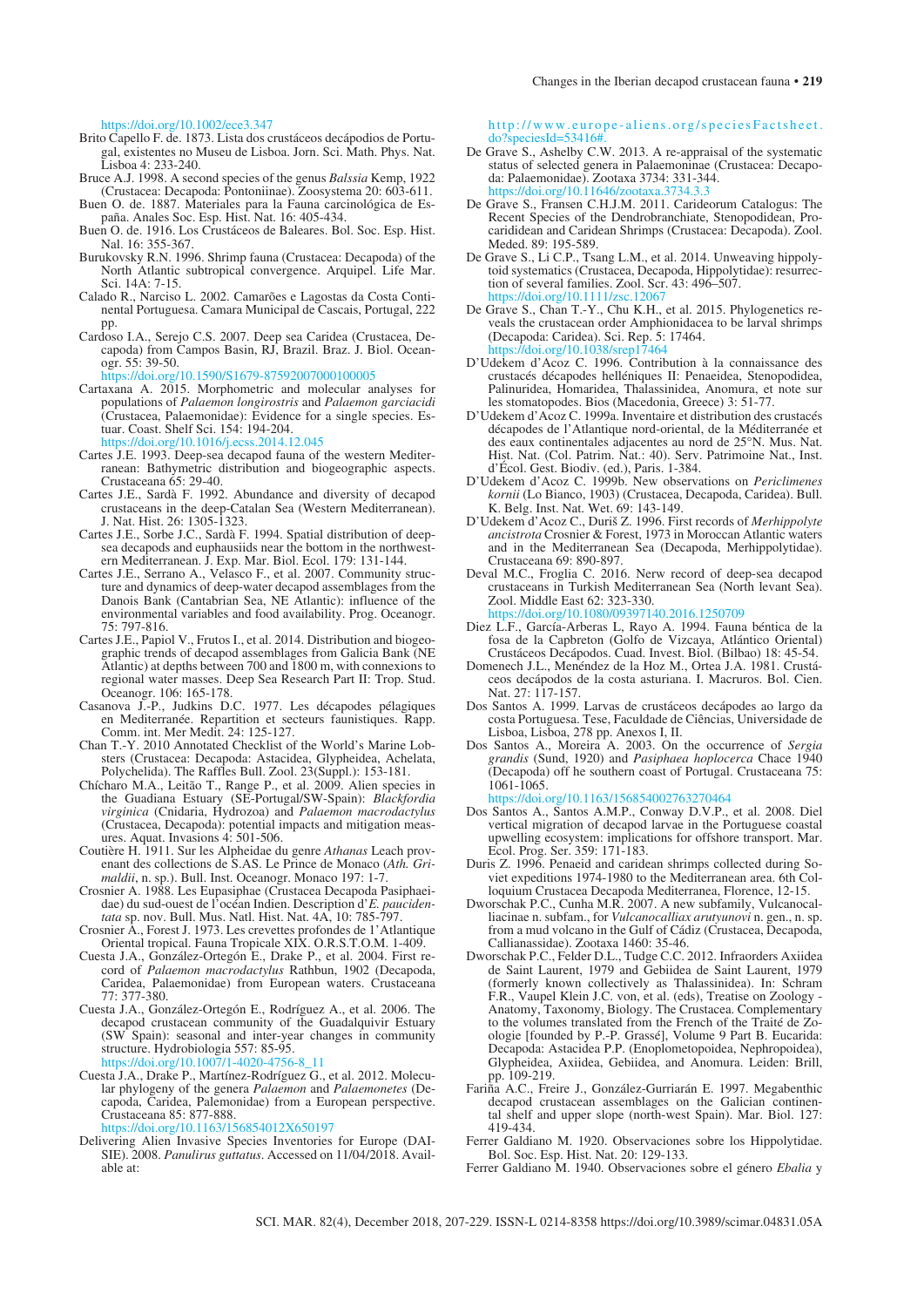las especies españolas. Anal. Ciénc. Nat., Madrid 73-81.

- Forest J. 1965. Campagnes du "Professeur Lacaze-Duthiers" aux Baleares: Juin 1953 et aout 1954. Crustacés Decapodes. Vie et Milieu 16: 325-413.
- Fransen C.H.J.M. 2010. Order Amphionidacea Williamson, 1973. In: Schram F.M.R., Vaupel Klein J.C.von (eds) Treatise on Zoology – Anatomy, Taxonomy, Biology – The Crustacea, Decapoda, Vol. 9 Part A: Eucarida: Euphausiacea, Amphionidacea, and Decapoda (partim). Brill, Leiden, pp. 83-95.<br>https://doi.org/10.1163/9789004187801.004 https://doi.org/10.1163/9789004187801\_004
- Fransen C.H.J.M., Biscoito M.J. 2006. On two rare species of caridean shrimp from the hydrothermal fields Lucky Strike and Menez Gwen on the Mid-Atlantic Ridge. Zool. Med. Leiden 80: 45-53.
- Froglia C. 2010. Crustacea, Malacostraca, Decapoda. Biol. Mar. Mediter. 17 (suppl. 1): 519-534.
- Froglia C., Silvestri R., Serena F. 2012. First record of *Panulirus regius* (Decapoda: Palinuridae) in the Italian seas, with remarks on the earlier Mediterranean records. Mar. Biod. Rec. 5: e31. https://doi.org/10.1017/S1755267211000960
- Galil B. 2000. Crustacea Decapoda: Review of the genera and species of the family Polychelidae Wood-Mason. 1874. In: Crosnier A. (ed.) Résultats des Campagnes MUSORSTOM 21. Mem. Mus. Natl. Hist. Nat. A Zool. 184: 85-287.
- García-Gómez J. 1994. The systematics of the genus Anapagurus Henderson, 1886, and a new genus for *Anapagurus drachi* Forest, 1966 (Crustacea, Decapoda, Paguroidea). Zool Verh. 295: 1-131.
- García Muñoz J.E., Manjón-Cabeza M.E., García Raso J.E. 2008. Decapod crustacean assemblages from littoral bottoms of the Alborán Sea (Spain, west Mediterranean Sea): spatial and temporal variability. Sci. Mar. 72: 437-449.<br>https://doi.org/10.3989/scimar.2008.72r 0.3989/scimar.2008.72n343
- García Muñoz J.E., Cuesta J.A., García Raso J.E. 2014 Taxonomic study of the *Pagurus forbesii* "complex" (Crustacea: Decapoda: Paguridae). Description of *Pagurus pseudosculptimanus* sp. nov. from Alborán Sea (Southern Spain, Western Mediterranean Sea). Zootaxa 3753: 25-46.
- García Raso J.E. 1981. Crustáceos Decápodos del litoral de Málaga (región sur-mediterránea española). Fam. Pandalidae Haworth, 1825. Trab. Monogr. Dep. Zool. Univ. Granada, Nueva Serie 4: 83-92.
- García Raso J.E. 1982a. Contribución al estudio de los Pagúridos (Crustacea, Decapoda, Anomura) en el litoral sudmediterráneo español. Inv. Pesq. 46: 493-508.
- García Raso J.E. 1982b. Penaeidea y Caridea de las costas de Málaga (región sur-mediterránea española). Graellsia 38: 85-115.
- García Raso J.E. 1982c. Familia Scyllaridae Latreille 1825 (Crustácea, Decapoda) en la Región Sur-mediterránea española. Bol. Asoc. esp. Entom. 6: 73-78.
- García Raso J.E 1983. Aportaciones al conocimiento de los Thalassinidea Latreille 1833 (Crustacea, Decapoda) del Sur de España. Invest. Pesq. 47: 317-324.
- García Raso J.E. 1984a. Carideos (Crustacea, Decapoda, Caridea) nuevos o interesantes en aguas ibéricas. Inv. Pesq. 48: 45-50.
- García Raso J.E. 1984b. Primeras aportaciones al conocimiento de la fauna de Crustáceos Decápodos litorales de la Isla de Alborán (España). Bol. Assoc. Esp. Entolomol. 8: 253-263.
- García Raso J.E. 1985a. Nuevas aportaciones a la fauna de crustáceos decápodos de la isla de Alborán (España). Bolm. Soc. port. Ent. 1(Supl.1): 11-18.
- García Raso J.E. 1985b. Presencia de una poblacion de *Brachynotus atlanticus* Forest, 1957 Crustacea, Decapoda, Brachyura, Grapsidae en el sur de la peninsula ibérica. Actas do Congresso Iberico de Entomologia, Bolm. Soc. port. Ent. 1(sup. 1): 19-26.
- García Raso J.E. 1985c. Nuevas aportaciones a la fauna de crustáceos decápodos de la Isla de Alborán. Bolm. Soc. port. Ent. 1(supl. 1):  $11-18$ .
- García Raso J.E. 1987a. Presencia de *Brachycarpus biunguiculatus*  (Lucas) (Crustacea, Decapoda, Palaemonidae) en el litoral español. Misc. Zool. 11: 377-379.
- García Raso J.E. 1987b Consideraciones taxonómicas sobre algunas especies de fondos de concrecionamientos calcáreos y *Posidonia oceanica*: *Pisidia longicornis* - *Pisidia longimana* y *Galathea bolivari* - *Galathea cenarroi*. Inv. Pesq. 51: 277-292.
- García Raso J.E. 1989. Resultados de la segunda campaña del IEO para la exploración de los fondos de coral rojo en el mar de Alborán. Bol. Inst. Esp. Oceanogr. 5: 27-36.
- García Raso J.E. 1990. Study of a Crustacea Decapoda Taxocoenosis of *Posidonia oceanica* beds from the southeast of Spain.

Mar. Ecol. 11: 309-326.

 $\frac{h}{\frac{1}{2}}$ ://doi.org/10.1111/j.1439-0485.1990.tb00386.

- García Raso J.E. 1996. Crustacea Decapoda (Excl, Sergestidae) from Ibero-moroccan waters. Results of BALGIM-84 Expedition. Bull. Mar. Sci. 58: 730-752.
- García Raso J.E., Manjón-Cabeza M.E. 1996. New record of *Liocarcinus mcleayi* (Barnard, 1947), new combination (Decapoda, Brachyura, Portunidae) from South Europe. Crustaceana 69: 84-93.
- García Raso J.E., Manjón-Cabeza M.E. 2002. A new record of *Galathea capillata* for Europe and Spain. and notes on *Philocheras bispinosus* (Decapoca). Crustaceana 75: 383-393.
- García Raso J.E., Salas C. 1985. New record of the species *Processa macrodactyla* Holthuis, 1952 (Decapoda, Caridea) from Spanish waters. Crustaceana 49: 88-91.
- Garcia Raso J.E., Manjon-Cabeza M.E., Martinez Iglesias J.C. 1998. Considerations on some species of *Hippolyte* (Decapoda, Caridea) from southern European waters, *H. niezabitowskii*, *H. holthuisi*, and *H. varians*. Crustaceana 71: 453-467.
- García Raso J.E., Cobos Muñoz V., García Muñoz J.E. 2010. Additional records of two rare crustaceans from southern Spain (Western Mediterranean Sea): *Platysquilla eusebia* (Stomatopoda) and *Automate branchialis* (Decapoda). Mar. Biodivers. Rec. 3: e29

https://doi.org/10.1017/S1755267209990431

- García Raso J.E, Marina P., Baro J. 2011. *Bythocaris cosmetops*  (Decapoda: Caridea: Hippolytidae) in the western Mediterranean Sea. Mar. Biodivers. Rec. 4: e52.
- García Raso J.E., Orellana M., Ruiz M.J., et al. 2014a. Crustáceos decápodos de fondos de maërl y cascajo de la Isla de Alborán (Mediterráneo Occidental). In: Ríos P.; Suárez L.A., Cristobo J. (eds), XVIII Simposio Ibérico de Estudios de Biología Marina. Libro de resúmenes. Centro Oceanográfico de Gijón, p. 19.
- García Raso J.E., Salmerón F., Baro J., et al. 2014b. The tropical African hermit crab *Pagurus mbizi* (Crustacea, Decapoda, Paguridae) in the Western Mediterranean Sea: a new alien species or filling gaps in the knowledge of the distribution? Medit. Mar. Sci. 15: 172-178.
- García Raso J.E., García Muñoz J.E., Mateo Ramírez A., et al. 2018. Decapod crustaceans Eucalliacidae in chemoautotrophic bathyal bottoms of the Gulf of Cadiz (Atlantic Ocean), environmental characteristic and associated communities. J. Mar. Biol. Assoc. U.K. 1-8.

https://doi.org/10.1017/S0025315418000280

- García Socias L., Gracia F. 1988. Nuevas aportaciones a la fauna de Crustacea Decapoda de las Islas Baleares. Boll. Soc. Hist. Nat. Balears 32: 47-56.
- García Socias L., Gracia F. 1996. Sobre algunes espècies de crustacis decàpodes interessants de les Illes Balears (Crustacea: Decapoda). Boll. Soc. Hist. Nat. Balears 39: 177-186.
- González-Gordillo J.I., Rodríguez A. 2003. Comparative seasonal and spatial distribution of decapod larvae assemblages in three coastal zones off the south-western. Iberian Peninsula. Acta. Oecol. 24: 219-233.
- González-Ortegón E. 2008. Ecología de los crustáceos decápodos en el necton del estuario del Guadalquivir. Efectos de la introducción de *Palaemon macrodactylus*. Ph. D. thesis. Univ. Cádiz, 314 pp.
- González-Ortegón E., Cuesta J.A. 2006. An illustrated key to species of *Palaemon* and *Palaemonetes* (Crustacea: Decapoda: Caridea) from European waters, including the alien species *Palaemon macrodactylus*. J. Mar. Biol. Assoc. U.K. 86: 93-102.<br>https://doi.org/10.1017/S0025315406012896 https://doi.org/10.1017/S0025
- González-Ortegón E., Cuesta J.A., Drake P. 2005. La introducción del camarón oriental en el estuario del Guadalquivir. Quercus 234: 20-24.
- González-Ortegón E, Pascual E., Cuesta J.A., et al. 2006. Field distribution and osmoregulatory capacity of shrimps in a temperate European estuary (SW Spain). Estuar. Coast. Shelf Sci. 67: 293-302.

https://doi.org/10.1016/j.ecss.2005.11.025

González-Ortegón E., Cuesta J.A., Pascual E., et al. 2010 Assessment of the interaction between the white shrimp, *Palaemon longirostris*, and the exotic oriental shrimp, *Palaemon macrodactylus*, in a European estuary (SW Spain). Biol. Invasions 12: 1731-1745.

https://doi.org/10.1007/s10530-009-9585-2

Gorelli G., Blanco M., Sardá F., et al. 2016. Spatio-temporal variability of discards in the fishery of the deep-sea red shrimp *Aristeus antennatus* in the northwestern Mediterranean Sea: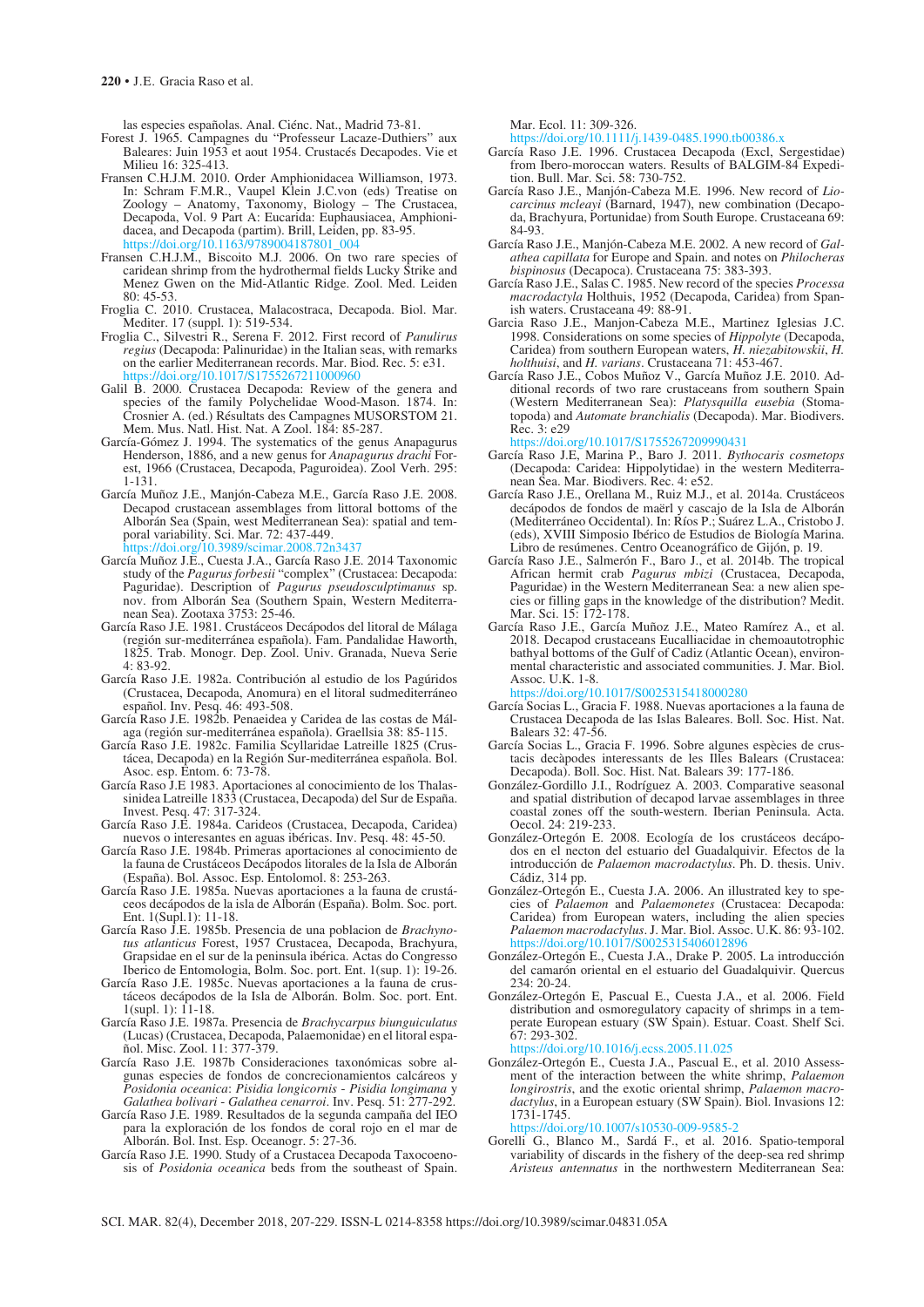implications for management. Sci. Mar. 80: 79-88. https://doi.org/10.3989/scimar.042

- Goy J.W., Cardoso I.A. 2014. Redescription of *Odontozona edwardsi* (Bouvier, 1908) (Decapoda: Stenopdidea: Stenopodidae) and description of a new species of *Odontozona* commensal on the deep-water coral, *Lophelia pertusa* (Linneaus, 1758). Zootaxa 3774: 552-566.
- Gràcia F., Jaume D. 2011. La fauna aquàtica dels hàbitats anquihalins i dolçaquícoles de les cavitats balears. Endins, 35 / Mon. Soc. Hist. Nat. Balears 17: 257-268.
- Gràcia F., Jaume D., Ramis D., et al. 2003. Les coves de Cala Anguila (Manacor, Mallorca). II. La Cova Genovesa o Cova d'en Bessó. Espeleogènesi, geomorfologia, hidrologia, sedimentologia, fauna, paleontologia, arqueologia i conservació. Endins 25: 43-86.
- Grimes S., Bakalem A. Dauvin J.C. 2016. Annotated chechlist of marine Algerian Crustacean Decapod. Medit. Mar. Sci. 17: 384-395.
- Grippa G.B., d'Udekem d'Acoz C. 1996. The genus *Periclimenes* Costa, 1844 in the Mediterranean Sea and the Northeastern Atlantic Ocean: review of the species and description of *Periclimenes sagittifer aegylios* subsp. nov. (Crustacea, Decapoda, Caridea, Pontoniinae). Atti. Soc. Ital. Sci. Nat. e Mus. Civ. Stor. Nat. Milano 135: 401-412.
- Guerra M.T., Gaudéncio M.J. 1982. Première capture de la langouste du sud-ouest Africain, *Jasus lalandii* (H. Milne-Edwards, 1837), sur la côte portugaise. Mems. Mus. Mar, ser Zool, Portugal, 2: 1-12.
- Guerra M.T., Gaudéncio M.J. 2016. Identificação das espécies de cruatáceos não indígenas da costa potuguesa. EMEPC; IPMA, Projeto BioMar PT. Paço de Arcos, 120 pp.
- Guillen Nieto E. 1996. Crustaceos decapodos de los fondos infralitorales del SE iberico: faunistica, biologia y ecologia. Ph. D. thesis. Universidad de Alicante.
- Gurney R. 1942. Larvae of decapod Crustacea. Ray Society. London, 306 pp.
- Hansen H.J. 1920. Les Sergestides des expéditions du "Travailleur" et du "Talisman" Bull. Mus. Hist. Nat. Paris 26: 477-483.
- Hansen H.J. 1922. Crustacés décapodes (Sergestides) provenant des campagnes des yachts "Hirondelle" et "Princesse Alice" (1885- 1915). Rés. Camp. sci. Monaco 64: 1-232.
- Holthuis L.B. 1971. The Atlantic shrimps of the deep-sea genus *Glyphocrangon* A. Milne Edwards, 1881. Bull. Mar. Sci. 21: 267-373.
- Holthuis L.B. 1977a. The Mediterranean Decapod and Stomatopod Crustacea in A. Risso's published works and manuscripts. Ann. Mus. Hist. Nat. Nice 5: 37-88.
- Holthuis L.B. 1977b. First record of the family Ogyrididae from European waters (Decapoda, Caridea). Crustaceana 33: 108-111.
- Holthuis L.B. 1991. FAO species catalogue. Marine lobsters of the world. An annotated and illustrated catalogue of species of interest to fisheries known to date. FAO Fish. Synop. 125: 1-292.
- Holthuis L.B. 2001. Nomenclatural notes on Mediterranean species of *Calappa* Weber, 1795 (Crustacea: Decapoda: Brachyura). Zool. Verh. Leiden 334 (Suppl.): 99-102.
- Ingle R. 1993. Hermit crabs of the Northeastern Atlantic Ocean and the Mediterranean Sea. An illustrated key. Chapman & Hall, London, Glasgow, New York, Tokyo, Melbourne, Madras, 495 pp.
- Judkins D.C. 2014. Geographical distribution of pelagic decapod shrimps in the Atlantic Ocean. Zootaxa 3895: 301-345. https://doi.org/10.11646/zootaxa.3895.3.1
- Judkins D.C., Kensley B. 2008. New genera in the family Sergestidae (Crustacea: Decapoda: Penaeidae). Proc. Biol. Soc. Wash. 121: 72-84.
- Junoy J. 2008. Informe sobre los trabajos realizados en el Laboratorio de Bentos de la Universidad de Alcalá con las muestras recogidas durante la campaña CALMEN07 (conv. SGM-UAH),  $1-140$ .

https://docplayer.es/78337511-Calmen07-informe-bentosinforme-sobre-los-trabajos-realizados-en-el-laboratorio-debentos-de-la-universidad-de-alcala-con-las-muestras.html

- Lagardère J.-P. 1966. Recherches sur la biologie et l'écologie de la macrofaune des substrats meubles de la côte des Landes el de la côte basque. Bull. Cent. Étud. Rech. Sci. Biarritz 6: 143-209.
- Lagardère J.-P. 1970. Les crevettes du Golfe de Gascogne (Région Sud). Tethys 1: 1023-1048. Lagardère J.-P. 1971. Les crevettes des cotes du Maroc. Trav. Inst.
- sci. chérif. Fac. Sci. Rabat, Sér Zool. 36: 1-140.
- Landeira J.M., Fransen C.H.J.M. 2012. New data on the mesopelag-

ic shrimp community of the Canary Islans Region. Crustaceana 85: 385-414.

https://doi.org/10.1163/156854012X626428

- Landeira J.M., Lozano-Soldevilla F. 2018. Seasonality of planktonic crustacean decapod larvae in the subtropical waters of Gran Canaria Island, NE Atlantic. Sci. Mar. 82: 119-134.<br>https://doi.org/10.3989/scimar.04683.08A https://doi.org/10.398
- Landeira J.M., Jiang G., Chan T., et al. 2015. Redescription of the early larval stages of the pandalid shrimp *Chlorotocus crassicornis* (Decapoda: Caridea: Pandalidae). Zootaxa 4013: 100-110. https://doi.org/10.11646/zootaxa.4013.1.7
- Landeira J.M., Brochier T., Mason E., et al. 2017. Transport pathways of decapod larvae under intense mesoscale activity in the Canary-African coastal transition zone: implications for population connectivity. Sci. Mar. 81: 299-315. https://doi.org/10.3989/scimar.04599.06A
- Lemaitre R. 1989. Revision of the genus *Parapagurus* (Anomura: Paguroidea: Parapaguridae), including redescription of the Western Atlantic species. Zool. Verh. 253: 1-106.
- Lemaitre R. 1990. A review of eastern Atlantic species of the family Parapaguridae (Decapoda, Anomura, Paguroidea). J. Nat. Hist. 24: 219-240.
- Lemaitre R., Tavares M. 2015. New taxonomic and distributional information on hermit crabs (Crustacea: Anomura: Paguroidea) from the Gulf of Mexico, Caribbean Sea, and Atlantic coast of South America. Zootaxa 3994: 451-506. https://doi.org/10.11646/zootaxa.3994.4.
- López De La Rosa I., García Raso J.E., Rodríguez A. 1998. First record of *Gourretia denticulata* (Lutze, 1937) (Crustacea, Decapoda, Thalassinidea) from the Atlantic coast of Spain. Sci. Mar. 62: 393-395. https://doi.org/10.3989/scimar.1998.62n4393
- López De La Rosa I., García Raso J.E., Rodríguez A. 2002. Evolution of a decapod community (Crustacea) of shallow soft bottoms with seaweeds from southern Europe. J. Mar Biol. Assoc. U.K. 82: 85-95.
- Macpherson E. 1978. On the occurrence of *Richardina fredericii*  Lo Bianco, 1903 (Decapoda; Stenopodidae) in Spanish waters. Crustaceana 35: 107-109.
- Macpherson E. 1988. Revision of the Family Lithodidae Samouelle, 1819 (Crustacea, Decapoda, Anomura) in the Atlantic Ocean. Monogr. Zool. Mar. 2: 9-153.
- Macpherson E., Raventos N. 2004. Population structure and reproduction of three sympatric species of hermit crabs in the northwestern Mediterranean. J. Mar. Biol. Ass. U.K. 84: 371-376. https://doi.org/10.1017/S0025315404009300h
- Macpherson E., Segonzac M. 2005. Species of the genus *Munidopsis* (Crustacea, Decapoda, Galatheidae) from the deep Atlantic Ocean, including cold-seep and hydrothermal vent areas. Zootaxa 1095: 1-60. https://doi.org/10.11646/zootaxa.1095.1.1
- Manjón-Cabeza M.E., García Raso J.E. 1998. Structure and evolution of a decapod crustacean community from the coastal detritic bottoms of Barbate (Cádiz, Southern Spain). J. Nat. Hist. 32: 10-11. https://doi.org/10.1080/00222939800771151
- Marco-Herrero E., Torres A.P, Cuesta J.A., et al. 2013. The systematic position of *Ergasticus* (Decapoda, Brachyura) and allied genera, a molecular and morphological approach. Zool. Scr. 42: 427-439.
- https://doi.org/10.1111/zsc.12012 Marco-Herrero E., Abelló P., Drake P., et al. 2015. Annotated checklist of brachyuran crabs (Crustacea: Decapoda) of the Ibe-
- rian Peninsula (SW Europe). Sci. Mar. 79: 243-256.<br>https://doi.org/10.3989/scimar.04161.27.8. https://doi.org/10.3989/scimar.04 Marina P., Rueda J.L., Urra J., et al. 2015. Sublittoral soft bottom
- assemblages within a Marine Protected Area of the northern Alboran Sea. J. Mar. Biol. Assoc. U.K. 95: 1-14. https://doi.org/10.101
- Martínez J., Adarraga I., Ruíz J.M. 2007. Tipificación de poblaciones bentónicas de los fondos blandos de la plataforma continental de Guipúzcoa (sureste del golfo de Vizcaya). Bol. Inst. Esp. Oceanogr. 23: 85-110.
- Maurin C. 1965. Les crevettes profondes de la region atlantique ibero-marocaine: repartition bathymetrique et geographique, importance economique. Comm. Int. Explor. Sci. Mer Medit. Rapp. P.-V. Reun. 166: 116-119.
- McLaughlin P.A., Komai T., Lemaitre R., et al. 2010. Annotated checklist of Anomuran Decapod crustaceans of the world (ex-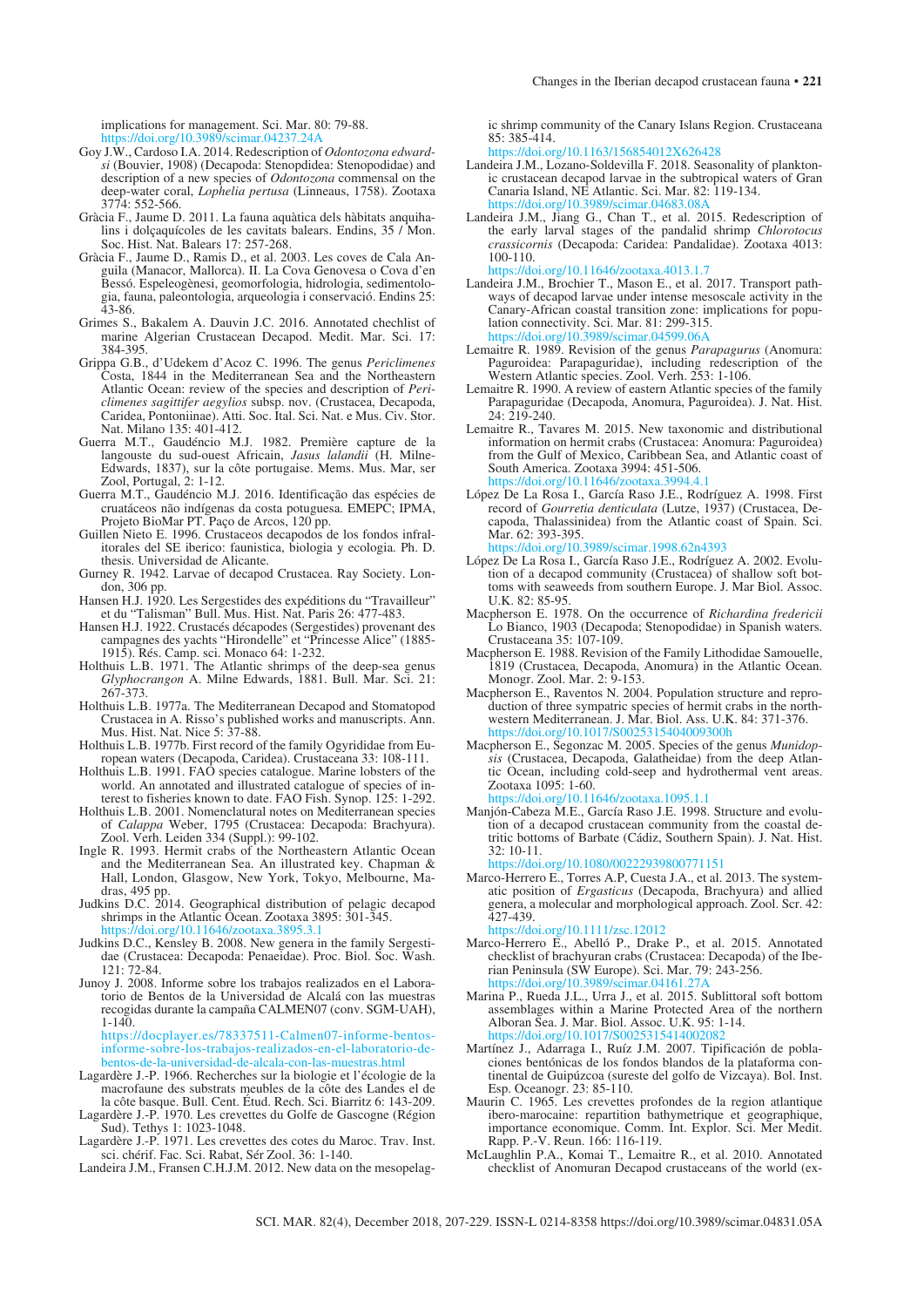clusive of the Kiwaoidea and families Chirostylidae and Galatheidae of the Galatheoidea) Part I – Lithodoidea, Lomisoidea and Paguroidea. Raffles Bull. Zool. 23 (Suppl.): 5-107.

- Miranda y Rivera A. de. 1921. Algunos crustáceos de la colección del Laboratorio Biológico de Málaga. Bol. Pescas, Madrid 6: 179-205.
- Miranda y Rivera A. de. 1933. Ensayo de un catálogo de los Crustáceos Decápodos marinos de España y Marruecos español. Notas y Res. Inst. Esp. Oceanogr., ser. 2, 67: 1-72.
- Morgan S.G., Manooch III C.S., Mason D.L., et al. 1985. Pelagic fish predation on *Cerataspis*, a rare larval genus of oceanic Penaeoids. Bull. Mar. Sci. 36: 249-259.
- Neves A.M. 1969. Sobre um novo Crustáceo Decápode (Natantia, Stenopidea) para a fauna Portuguese: *Stenopus spinosus* Risso, 1827. Arq. Mus. Bocage, ser. 2, 2: 99-106.
- Neves A.M. 1975. Sobre uma colecçao de crustáceos decápodes da Baía de Setúbal (Portugal). Estudos Fauna Portuguesa 5: 1-48.
- Neves A.M. 1977. Crustaceos decâpodes Marinhos de Portugal continental existentes no Museu Bocage. III. Anomura. Arq. Mus. Bocage, sér. 2, 6: 153-215.
- Neves A.M. 1982. On the occurrence of *Nematocarcinus gracilipes*  Filhol, 1844 (Crustacea Decapoda; Nematocarcinidae) off the Portuguese coast. Arq. Mus. Bocage, B (Notas) II: 1-8.
- Neves A.M. 1985. On the occurrence of *Chlorotocus crassicornis* on the portuguese coast crustacea decapoda pandalidae. Arq. Mus. Bocage, ser. B(Notas) II: 123-128.
- Neves A.M. 1987. Crustâceos Decapodes Marinhos da Costa Portuguesa existentes no "Aquârio Vasco da Gama" 1. Penaeidea, Caridea, Macrura. Arq. Mus. Bocage, sér. A, 3: 221-262.
- Ng P.K.L., De Forges B.R. 2015. Revision of the spider crab genus *Maja* Lamark, 1801 (Crustacea: Barchyura: Majoidea: Majidae), with description of seven new genera and 17 new species from the Atlantic and Indo-West Pacific. Raffles Bull. Zool. 63: 110-225.
- Ngoc-Ho N. 2003. European and Mediterranean Thalassinidea (Crustacea, Decapoda). Zoosystema 25: 439-555.
- Nobre A. 1931. Crustáceos Decapodes e Stomatopodes marinhos de Portugal. Imprensa Portuguesa, Porto. 307 pp.
- Nobre A. 1936. Crustáceos Decapodes e Stomatopodes marinhos de Portugal, 2a ed., Fauna marinha de Portugal 4: 1-213.
- Nouvel L. 1941. Contribution à l' élude systématique des *Athanas* (Crustacés décapodes nageurs) des côtes de France. Bull. Inst. océanogr. Monaco, 806: 1-15.
- Nunes-Ruivo L. 1961. Crustacea Decapoda (1 Galatheidea et Brachyura). Résultats scientifiques de la campagne du N.R.P. «Faial» dans les eaux côtières du Portugal (1957) 4: 1-36.
- Ortega A., Queiroga H., González-Gordillo J.I. 2005. Planktonic stages of *Processa macrodactyla* (Decapoda: Caridea: Processidae) reared in the laboratory. J. Mar. Biol. Assoc. U.K. 85: 1449-1460.

https://doi.org/10.1017/S0025315405012634

- Osawa M., McLaughlin P.A. 2010. Annotated checklist of Anomuran Decapod crustaceans of the world (exclusive of the Kiwaoidea and families Chirostylidae and Galatheidae of the Galatheoidea) Part. II – Porcellanidae. Raffles Bull. Zool. 23 (Suppl.): 109-129.
- Paula J. 1987. Seasonal distribution of Crustacea Decapoda larvae in S. Torpes bay, South-western Portugal. Invest. Pesq. 51:  $267 - 275$ .
- Pereira A.M., Rufino M.M., Gaspar M.B. 2008. First record of *Albunea carabus* (Decapoda, Anomura, Hippidea) from the Algarve coast, South Portugal. Mar. Biol. Res. 4: 236-238. ://doi.org/10.1080/174510008019
- Pérez-Miguel M., Drake P., García Raso J.E., et al. 2017. European Pinnotheridae (Crustacea, Decapoda, Brachyura): species, distribution, host use and DNA barcodes. Mar. Biodiversity. https://doi.org/10.1007/s12526-017-07:
- Pozuelo M.A., Arias A., Rodríguez A., et al. 1976. Presencia de *Scyllarus posteli* Forest en la Bahia de Cádiz (región sudatlántica española). Inv. Pesq. 40: 85-93.
- Pretus J.L. 1990. Description of *Odontozona addaia* spec. nov. (Crustacea: Decapoda: Stenopodidae) from a marine cave in the island of Minorca, Western Mediterranean. Zool. Meded. 63: 343-357.
- Rice A.L., Saint Laurent M. De. 1986. The nomenclature and diagnostic characters of four north·eastern Atlantic species of the genus *Munida* Leach: *M. rugosa* (Fabricius), *M. tenuimana*  G.O. Sars, *M. intermedia* A. Milne-Edwards and Bouvier and *M. sarsi* Huus (Crustacea, Decapoda, Galatheidae). J. Nat. Hist. 20: 143-163.
- Rodríguez A. 1989. Presencia de *Penaeus japonicus* Bate (Crustacea, Decapoda) en el Golfo de Cádiz (Océano Atlántico). In: Yufera M. (ed.) Acuicultura intermareal. Inst. Cien. Marinas de Andalucía, Cádiz, pp. 321-324.
- Rodríguez Flores P.C., Machordom A., Abelló P., et al. 2016. A revision of the species of the genus *Munida* (Crustacea, Anomura, Munididae) from Mediterranean and north-eastern Atlantic waters using morphological and molecular characters. Front. Mar. Sci. Conference Abstract: XIX Iberian Symposium on Marine Biology Studies.

https://doi.org/10.3389/conf.FMARS.2016.05.00123

- Rueda J.L., González-García E., Marina P., et al. 2012a. Heterogeneidad bentónica en volcanes de fango del margen español (Golfo de Cádiz). In: Borja Á. (ed.) XVII Iberian Symposium on Marine Biology Studies (SIEBM), San Sebastián - Donostia (Spain). Rev. Inv. Mar. 19: 213-217.
- Rueda J.L., González-García E., Marina P., et al. 2012b. Biodiversity and geodiversity in the mud volcano field of the Spanish margin (Gulf of Cádiz). 7º Simpósio sobre a Margem Ibérica Atlântica - MIA12, 6 pp.
- Saint Laurent M. de. 1968. Révision des genres *Catapaguroides* et *Cestopagurus* et description de quatre genres nouveaux. I. Catapaguroides A, Milne Edwards et Bouvier et *Decaphyllus* nov. gen. (Crustacés Décapodes Paguridae). Bull. Mus. Nat. Hist. Nat. 2e sér. Tome 39 ["1967"]: 923-954.
- Saint Laurent M. de. 1972a. Un Thalassinide nouveau du golfe de Gascogne, *Calastacus laevis* sp. nov. Remarques sur le genre *Calastacus* Faxon. (Crustacea Decapoda Axiidae). Bull. Mus. Nat. Hist. Nat., 3e série, Zoologie 29: 347-356.
- Saint Laurent M. de. 1972b. Sur la famille des Parapaguridae Smith, 1882. Description de *Typhlopagurus foresti* gen. nov., sp. nov., et de quinze especes ou sous-especes nouvelles de *Parapagurus* Smith (Crustacea, Decapoda). Bijdragen tot de Dierkunde 42: 97-123.
- Saint Laurent, M. de. 1985. Remarques sur la distribution des Crustacés Décapodes. In: Laubier L., Monniot C. (eds). Peuplements profonds du Golfe de Gascogne: campagnes BIOGAS. IFRE-MER. Brest, France, pp. 469-478.
- Saint Laurent M. de., Bozic B. 1976. Diagnoses et tableaux de determination des Callianasses de I'Atlantique nord oriental et de Mediterranee (Crustacea, Decapoda, Callianasidae). Proc First Colloquium Crustacea Decapoda Mediterranea. Thalassia Jugosl. 8: 15-40.
- Saint Laurent M. de., Le Loeuff P. 1979. Campagnes de la Calypso au large des côtes atlantiques africaines (1956 et 1959) 22. Crustacés Décapodes Thalassinidea. I. Upogebiidae et Callianassidae. Ann. Inst. Oceanogr. 55(Suppl.): 29-101.
- Saint Laurent M. de., García-Raso J.E. 1993. A new record and redescription of *Periclimenes kornii* (Lo Bianco, 1903) (Crustacea, Decapoda, Palaemonidae) from the Straits of Gibraltar. Sci. Mar. 57: 101-104.
- Sakai K. 2011 Axioidea of the world and a reconsideration of the Callianassoidea Decapoda, Thalassinidea, Callianassida). Crustaceana Monographs 13: 1-616.
- Sampaio L., Mamede R., Ricardo F., et al. 2016. Soft sediment crustacean diversity and distribution along the Portuguese continental shelf. J. Mar. Sys. 163: 43-60.<br>https://doi.org/10.1016/i.jmarsys.2016.06.011

https://doi.org/10.1016/

- Santinho C.I. de A. 2009. Padrões de distribuição da abundância larvar de crustáceos decápodes na baía de Cascais. Ph. D. thesis, Univ. Algarve. 88 pp.
- Sanz Brau A. 1986. Biología del camarón de agua dulce *Palemonetes zariquieyi* Soullaud, 1939 (Crustacea: Decapoda: Palaemonidae). Limnetica 2: 293-304.
- Sanz A., Gómez P. 1984. Distribucion geografica de *Dugastella valentina* (Ferrer Galdiano, 1924) (Crustacea: Atyidae). Limnetica 1: 336-339.
- Sanz S., Platvoet D. 1995. New perspectives on the evolution of the genus *Typhlatya* (Crustacea, Decapoda): first record of a cavernicolous atyid in the Iberian Peninsula, *Typhlatya miravetensis*  n. sp. Contrib. Zool. 65: 77-99.
- Sardá F, Valladares F.J., Abelló P. 1982. Crustáceos decápodos y estomatópodos capturados durante la campaña "Golfo de Cádiz 81". Res. Exp. Cient. (Supl. Invest. Pesq.) 10: 89-100.
- Serrano A, Sánchez F, García-Castillo G. 2006. Epibenthic communities of trawlable grounds of the Cantabrian Sea. Sci. Mar. 70S1: 149-159.

https://doi.org/10.3989/scimar.2006.70s1149

Serrano A., Sánchez F., Punzón A., et al. 2011. Deep sea megafaunal assemblages off the northern Iberian slope related to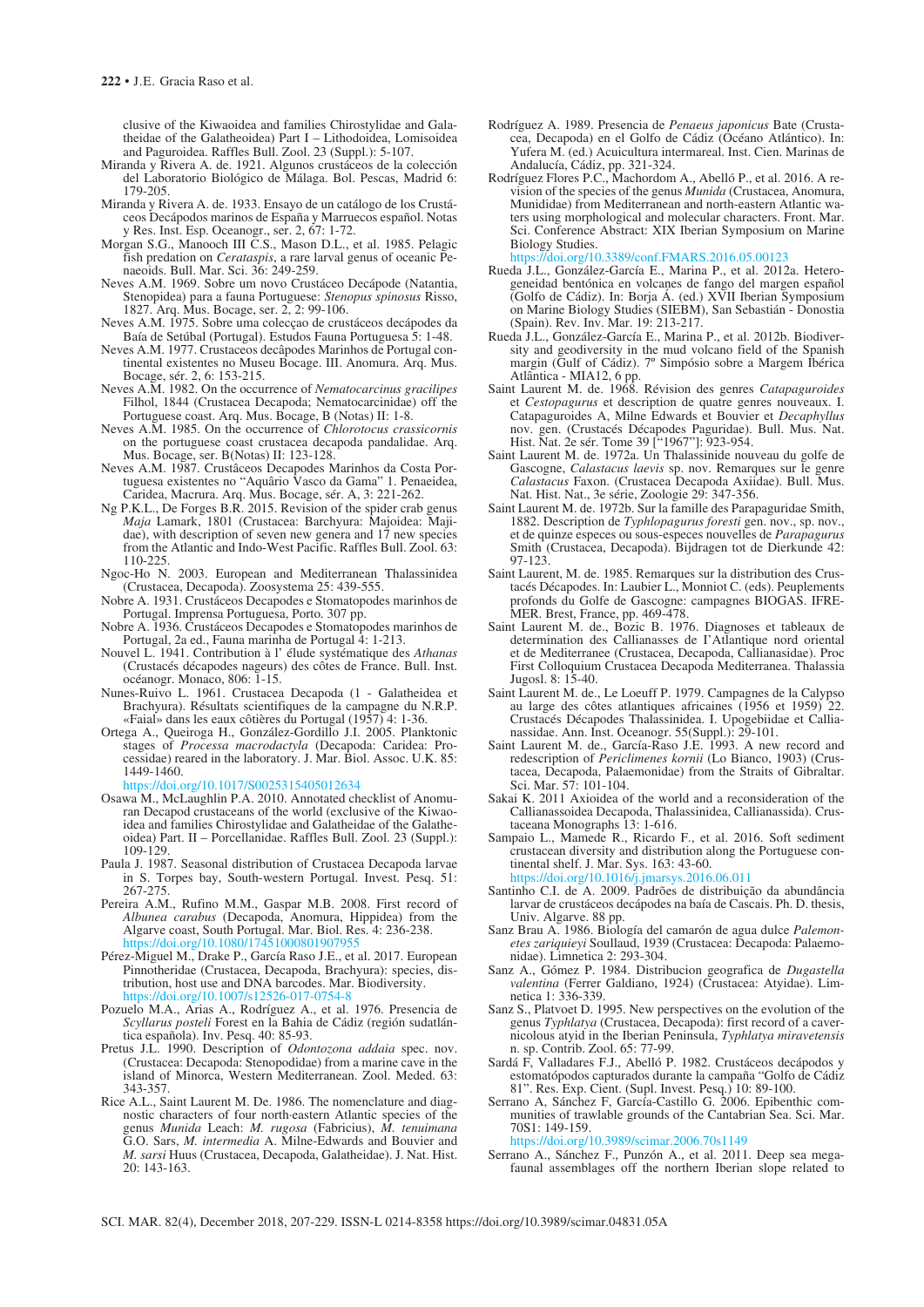environmental factors. Sci. Mar. 75: 425-437.

https://doi.org/10.3989/scimar.2011.75

- Sivertsen E., Holthuis L.B. 1956. Cruslacea Decapoda (The Penaeidea and Stenopodidea excepted). Rep. Sei. Res. Michael Sars N. Atlant. Deep-sea Exped. 5: 1-54.
- Spalding M.D., Fox H.E., Allen G.R., et al. 2007. Marine ecoregions of the world: A bioregionalization of coastal and shelf areas. BioSci. 57: 573-583.
- Stephensen K. 1923. Decapoda-Macrura excluding Sergestidae. Rep. Dan. oceanogr. Exped. Medit. 2: 1-85.
- Sund O. 1920. Peneides and Stenopides. Rep. Sci. Res. "Michael Sars" North Atlantic deep-sea Exped. 1910, 3: 1-36.
- Thessalou-Legaki M. 1986. Preliminary data on the occurence of Thalassinidea (Crustacea, Decapoda) in the Greek seas. Biol. Gallo-Hellenica 12: 181-187.
- Torres A.P. 2015. Decapod crustacean larvae inhabiting offshore Balearic sea waters (Western Mediterranean): taxonomy and ecology. Ph. D. thesis. Univ. Baleares. 198 pp.
- Torres A.P., Dos Santos A., Cuesta J.A., et al. 2012. First record of *Palaemon macrodactylus* Rathbun, 1902 (Decapoda, Palaemonidae) in the western Mediterranean. Medit. Mar. Sci. 13: 278-282.
- Torres A.P., Dos Santos A., Balbín R., et al. 2014. Decapod crustacean larval communities in the Balearic Sea (western Mediterranean): Seasonal composition, horizontal and vertical distribution patterns. J. Mar. Syst. 138: 112-126. /doi.org/10.1016/j.jmarsys.2013.11.017
- Tsoi K.H., Ma K.Y., Wu T.H., et al. 2014. Verification of the cryptic species *Penaeus pulchricaudatus* in the commercially important kuruma shrimp *P. japonicus* (Decapoda:Penaeidae) using molecular taxonomy. Invert. Syst. 28: 476-490.
- Türkay M. 1975. Decapoda Reptantia aus dem Iberischen Tiefseebecken. - Auwertung der Fahrten 3(1966) und 15(1972) von F.S. "Meteor". "Meteor"-Forschungserg. (D) 20: 66-70, Abb. 1-6; Berlin and Stuttgart.
- Türkay M. 1976. Decapoda Reptantia von der portugiesischen und marokkanischen Küste. Auswertung der Fahrten 8, 9c (1967), 23 (1971) und 36 (1975) von F.S. "Meteor". "Meteor" Forschungserg, (D) 23: 23-44, Abb.1-35; Berlin and Stuttgart.
- Türkay M. 2001. Decapoda. In: Costello, M.J. et al. (eds.) European register of marine species: a check-list of the marine species in

Europe and a bibliography of guides to their identification. Coll. Patr. Nat. 50: 284-292

- Vedia I., Miranda R. 2013. Review of the state of knowledge of crayfish species in the Iberian Peninsula. Limnetica 32: 269-286.
- Vereshchaka A. 2000. The genus *Sergia*: taxonomy, systematics, and distribution. "Galathea" Rep. 19: 1-207.
- Vereshchaka A. 2009. The genus *Sergestes*: taxonomy, systematics, and distribution. "Galathea" Rep. 22: 1-137.
- Vereshchaka A.L., Olesen J., Lunina A.A. 2014. Global diversity and phylogeny of pelagic shrimps of the former genera *Sergestes* and *Sergia* (Crustacea, Dendrobranchiata, Sergestidae), with definition of eight new genera. PLoS ONE  $9(11)$ : e112057. https://doi.org/10.1371/journal.pone.0112057
- Williamson D.I., Rochanaburanon T. 1979. A new species of Processidae (Crustacea, Decapoda, Caridea) and the larvae of the north european species. J. Nat. Hist. 13: 11-33.
- Zariquiey Álvarez R. 1946. Crustáceos Decápodos Mediterráneos. Inst. Esp. Est. Medit. 1-181.
- Zariquiey Álvarez R. 1968. Crustáceos Decápodos ibéricos. Invest. Pesq. 32: 1-510.
- Zariquiey Cenarro R. 1935a. Adiciones al «Ensayo de un Catálogo de los Crustáceos Decápodos Marinos de España y Marruecos Español» de D. Alvaro de Miranda y Rivera, publicado en 20 de septiembre de 1933. Butll. Inst. Catal. Hist. Nat. 35: 92-98.
- Zariquiey Cenarro R. 1935b. Crustáceos del Mediterráneo. Familia Hippolytidae, S. Bate. Géneros *Thor*, Kingsley y *Spirontocaris*, S. Bate. Butll. Inst. Catal. Hist. Nat. 35: 233-250.
- Zariquiey Cenarro R. 1942. Crustáceos del Mediterráneo. Familia Palaemonidae S. Bate. Eos 18: 251-292.
- Zenetos A., Gofas S., Verlaque M., et al. 2010. Alien species in the Mediterranean Sea by 2010. A contribution to the application of European Union's Marine Strategy Framework Directive (MSFD). Part I. Spatial distribution. Medit. Mar. Sci. 11: 318-493.

https://doi.org/10.12681/mms.87

Zenetos A., Gofas S., Morri C., et al. 2012. Alien species in the Mediterranean Sea by 2012. A contribution to the application of European Union's Marine Strategy Framework Directive (MSFD). Part 2. Introduction trends and pathways. Medit. Mar. Sci. 13: 328-352.

https://doi.org/10.12681/mms.327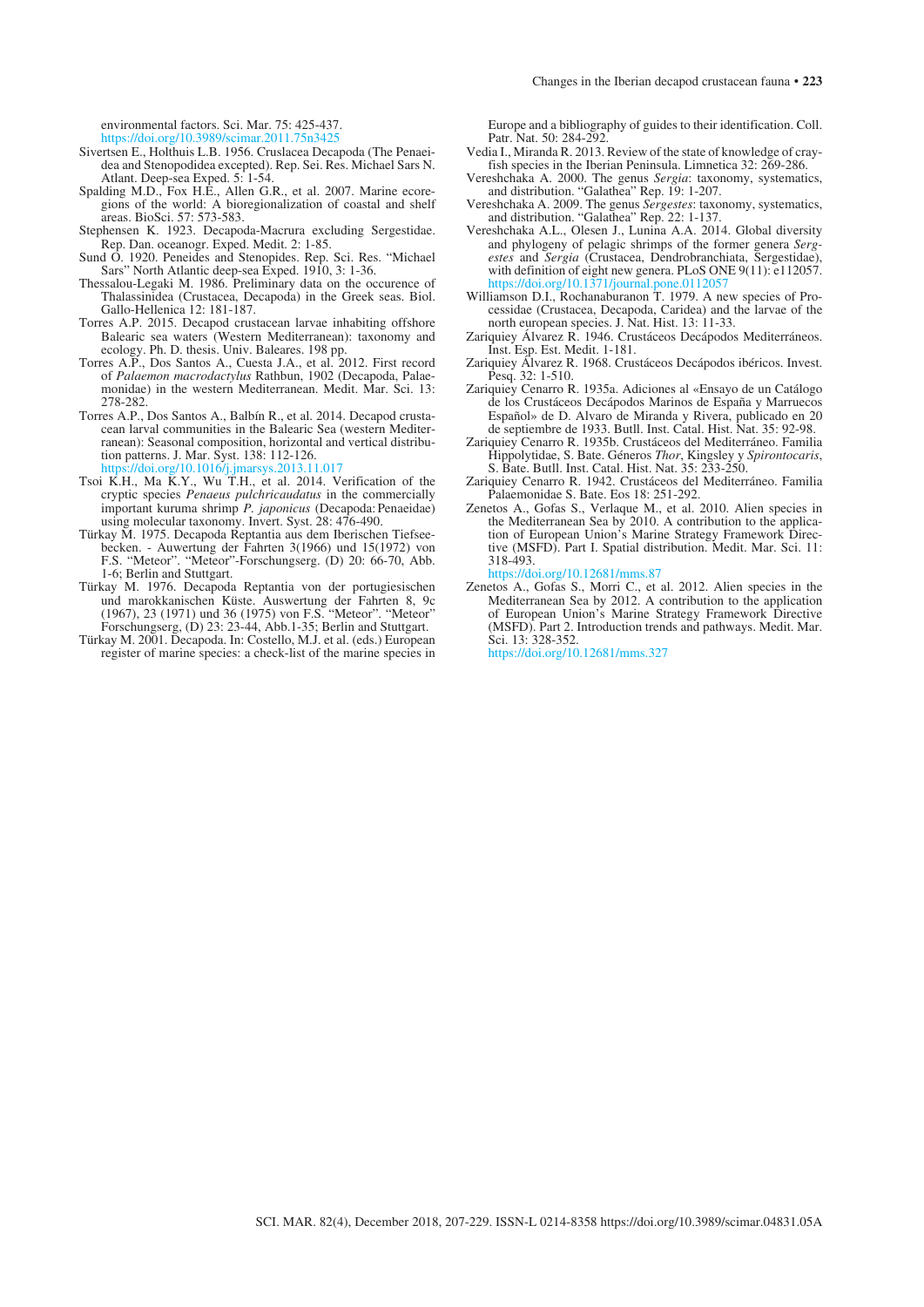#### **224** • J.E. Gracia Raso et al.

Appendix 1. – Checklist of marine decapod crustacean species from the Iberian Peninsula (excluded Brachyura) by geographic sectors: Gulf of Biscay and Galicia (GB-GA); western Portugal (WP); Gulf of Cadiz or southwestern Iberian Peninsula (GC); Alborán Sea (ALB); Spanish western Mediterranean (SWM). The presence of the species in each geographic sector is coded by numbers that correspond to references below: (1) Abbes and Casanova 1973; (2) Abelló and Torres 1998; (3) Abelló and Valladares 1988; (4) Abelló et al. 2002; (5) Aguirre and Sánchez 2005; (6) Anadón 1975; (7) Baba and Macpherson 2012; (8) Box et al. 2007; (9) Cartes 1993; (10) Cartes and Sardà 1992; (11) Cartes et al. 2007; (12) Cartes et al. 1994; (13) Cartes et al. 2014; (14) Chicharo et al. 2009; (15) Crosnier and Forest 1973; (16) Cuesta et al. 2004; (17) Cuesta et al. 2006; (18) d'Udekem d'Acoz 1999a; (19) d'Udekem d'Acoz 1999b; (20) d'Udekem d'Acoz and Duris 1996; (21) Diez et al. 1994; (22) Domenech et al. 1981; (23) Dos Santos 1999; (24) Dos Santos and Moreira 2003; (25) Dos Santos et al. 2008; (26) Duris 1996; (27) Dworschak and Cunha 2007; (28) Fariña et al. 1997; (29) Forest 1965; (30) Galil 2000; (31) García-Gómez 1994; (32) García Muñoz et al. 2014; (33) García Muñoz et al. 2008; (34) García Raso 1981; (35) García Raso 1982a; (36) García Raso 1982b; (37) García Raso 1982c; (38) García Raso 1983; (39) García Raso 1984a; (40) García Raso 1984b; (41) García Raso 1985a; (42) García Raso 1985b; (43) García Raso 1985c; (44) García Raso 1987a; (45) García Raso 1987b; (46) García Raso 1989; (47) García Raso 1990; (48) García Raso 1996; (49) García Raso et al. 2010; (50) García Raso and Salas 1985; (51) García Raso and Manjón-Cabeza 1996; (52) García Raso and Manjón-Cabeza 2002; (53) García Raso et al. 1998; (54) García Raso et al. 2011; (55) García Raso et al. 2014a; (56) García Raso et al. 2014b; (57) García Socias and Gracia 1988; (58) García Socias and Gracia 1996; (59) González-Gordillo and Rodríguez 2003; (60) Goy and Cardoso 2014; (61) Grippa and d'Udekem d'Acoz 1996; (62) Guerra and Gaudêncio 1982; (63) Guillén Nieto 1996; (64) Hansen 1920; (65) Hansen 1922; (66) Holthuis 1971; (67) Holthuis 1977b; (68) Ingle 1993; (69) Judkins 2014; (70) Lagardère 1966; (71) Landeira and Fransen 2012; (72) Lemaitre 1989; (73) Lemaitre 1990; (74) López de la Rosa et al. 1998; (75) López de la Rosa et al. 2002; (76) Macpherson 1978; (77) Macpherson 1988; (78) Macpherson and Raventós 2004; (79) Macpherson and Segonzac 2005; (80) Manjón-Cabeza and García Raso 1998; (81) Marina et al. 2015; (82) Martínez et al. 2007; (83) Neves 1969; (84) Neves 1975; (85) Neves 1977; (86) Neves 1982; (87) Neves 1985; (88) Neves 1987; (89) Ngoc-Ho 2003; (90) Nunes-Ruivo 1961; (91) Ortega et al. 2005; (92) Paula 1987; (93) Pereira et al. 2008; (94) Pozuelo et al. 1976; (95) Pretus 1990; (96) Rice and Saint Laurent 1986; (97) Rodríguez 1989; (98) Rueda et al. 2012a; (99) Rueda et al. 2012b; (100) Saint Laurent 1972a; (101) Saint Laurent 1985; (102) Saint Laurent and Bozic 1976; (103) Saint Laurent and García Raso 1993; (104) Santinho 2009; (105) Sardà et al. 1982; (106) Serrano et al. 2006; (107) Serrano et al. 2011; (108) Sund 1920; (109) Torres et al. 2012; (110) Torres et al. 2014; (111) Türkay 1975; (112) Türkay 1976; (113) Sampaio et al. 2016; (114) Guerra and Gaudencio 2016; (115) González-Ortegón and Cuesta 2006; (116) García Raso et al. 2018; (Z) Zariquiey Álvarez 1968.

Abbreviations: CAL07, CALMEN07 expedition; Eco05, Eco06, ECOMARG Project 2005, 2006 (IEO); GR, unpublished data from García Raso; GRch, unpublished data from García Raso from Chica expedition; GRde, unpublished data from García Raso from DEEPER expedition, GRia, unpublished data from García Raso from Alboran Island; IMM, unpublished data from Isabel M. Muñoz; INDavil, INDEMARES project Cañon de Aviles (IEO); Int., introduced species; OBIS, data from Ocean Biogeographic Information System; PE, unpublished data from Pere Abelló; Z, data from Zariquiey Álvarez (1968); \* New record after Zariquiey Álvarez (1968); ?, questionable or imprecise reference.

|                                                                                     | Geographical sectors |             |                           |                  |              |
|-------------------------------------------------------------------------------------|----------------------|-------------|---------------------------|------------------|--------------|
|                                                                                     | GB-GA                | WP          | GC                        | ALB              | <b>SWM</b>   |
| Suborder Dendrobranchiata (previosly Infraorder Penaeidea)                          |                      |             |                           |                  |              |
| <b>Superfamily Penaeoidea Rafinesque, 1815</b>                                      |                      |             |                           |                  |              |
| Family Aristeidae Wood-Mason in Wood-Mason and Alcock, 1891                         |                      |             |                           |                  |              |
| Aristaeopsis edwardsiana (Johnson, 1867)                                            | 13                   | 18          | Z, 18, 48                 |                  |              |
| Aristaeomorpha foliacea (Risso, 1827)                                               | Z, 18                | 18          | Z, 18, 105                | Z                | Ζ            |
| Aristeus antennatus (Risso, 1816)                                                   | Z, 18                | 18          | Z, 18, 105                | $\boldsymbol{Z}$ | $\mathbf{Z}$ |
| ∗<br>Cerataspis monstrosus Gray, 1828                                               | 101                  |             |                           |                  |              |
| Family Benthesicymidae Wood-Mason in Wood-Mason and Alcock, 1891                    |                      |             |                           |                  |              |
| Bentheogennema intermedia (Spence Bate, 1888)                                       | Ζ                    | 18          | ?, 18                     |                  |              |
| Benthesicymus brasiliensis Spence Bate, 1881                                        | 101                  |             |                           |                  |              |
| ∗<br>Benthesicymus iridescens Spence Bate, 1881                                     | 18                   |             |                           |                  |              |
| Gennadas brevirostris Bouvier, 1905                                                 | 18                   | 18          | Z, 18                     |                  |              |
| Gennadas elegans (Smith, 1882)                                                      | Z                    | 18          | Z, 18                     | Ζ                | Z            |
| Gennadas tinayrei Bouvier, 1906                                                     |                      | 69          | Z, 18                     |                  |              |
| Gennadas valens (Smith, 1884)                                                       | 13                   | 18          | Z, 18                     | 18, 108          |              |
| Family Penaeidae Rafinesque, 1815                                                   |                      |             |                           |                  |              |
| * Funchalia villosa (Bouvier, 1908)                                                 |                      | 69          | 69                        | 18               | OBIS?        |
| Funchalia woodwardi Johnson, 1867                                                   | 13                   | <b>OBIS</b> | Z, 18, 48                 |                  | 4            |
| Parapenaeus longirostris (Lucas, 1846)                                              | 18, 28               | 18          | Z, GRch                   | Ζ                | Z            |
| ∗<br>Penaeopsis serrata Spence Bate, 1881                                           |                      |             | 18, GRch                  | 2, GRde          | 4            |
| ∗<br><i>Penaeus pulchricaudatus Stebbing, 1914 (Int.)</i>                           |                      | 114         | 18, 97                    |                  |              |
| Penaeus kerathurus (Forskål, 1775)                                                  |                      | 18          | Z, GR                     | Ζ                | Z            |
| Family Solenoceridae Wood-Mason in Wood-Mason and Alcock, 1891                      |                      |             |                           |                  |              |
| <i>* Metapenaeus affinis</i> (H. Milne-Edwards, 1837 [in Milne-Edwards, 1834-1840]) | 13                   |             | <b>IMM</b>                |                  |              |
| Hymenopenaeus aphoticus Burkenroad, 1936                                            |                      |             | 48?                       |                  |              |
| *<br>Hymenopenaeus debilis Smith, 1882                                              | 13                   |             | 48                        | 4                |              |
| Solenocera membranacea (Risso, 1816)                                                | 22                   | 18          | Z, 18                     | Z                | Ζ            |
| Family Sicyoniidae Ortmann, 1898                                                    |                      |             |                           |                  |              |
| Sicyonia carinata (Brünnich, 1768)                                                  |                      |             | Z, 18                     | Ζ                | Ζ            |
| <b>Superfamily Sergestoidea Dana, 1852</b>                                          |                      |             |                           |                  |              |
| Family Sergestidae Dana, 1852                                                       |                      |             |                           |                  |              |
| Allosergestes sargassi (Ortmann, 1893)                                              |                      | 69, OBIS    | Ζ                         | 36               | Ζ            |
| * Cornutosergestes cornutus (Krøyer, 1855)                                          | 65                   | 23          | 23                        |                  |              |
| Deosergestes corniculum (Krøyer, 1855)                                              | $\overline{\cdot}$   | 18          | Z, GRch                   | 36               | Ζ            |
| ∗<br><i>Deosergestes henseni</i> (Ortmann, 1893)                                    |                      | 23          | 23                        |                  | 110          |
| <i>Eusergestes arcticus</i> (Krøyer, 1855)                                          | Z, 18                | 18          | 18                        | 36               | Z, 18, 108   |
| ∗<br>Gardinosergia splendens (Sund, 1920)                                           |                      | 69?         | 69, 71                    |                  | 110          |
| $\ast$<br><i>Parasergestes armatus</i> (Krøyer, 1855)                               | 13                   |             | 69                        |                  |              |
| <i>Parasergestes vigilax</i> (Stimpson, 1860)                                       |                      |             | 23                        | Ζ                | Ζ            |
| * Petalidium obesum (Krøyer, 1855)                                                  |                      |             | 64, 65                    |                  |              |
| Robustosergia robusta (Smith, 1882)                                                 | Z<br>$\overline{?}$  | Z           | GRch                      | 36               | Ζ            |
| Sergestes atlanticus H. Milne-Edwards, 1830<br>∗                                    |                      |             | Z?, 69, OBIS Z?, 23, GRch | 18, 108          | PE?          |
| Sergia burukovskii Vereshchaka, 2000<br>∗                                           |                      |             | 71                        |                  |              |
| Sergia grandis (Sund, 1920)                                                         |                      | 24          |                           |                  |              |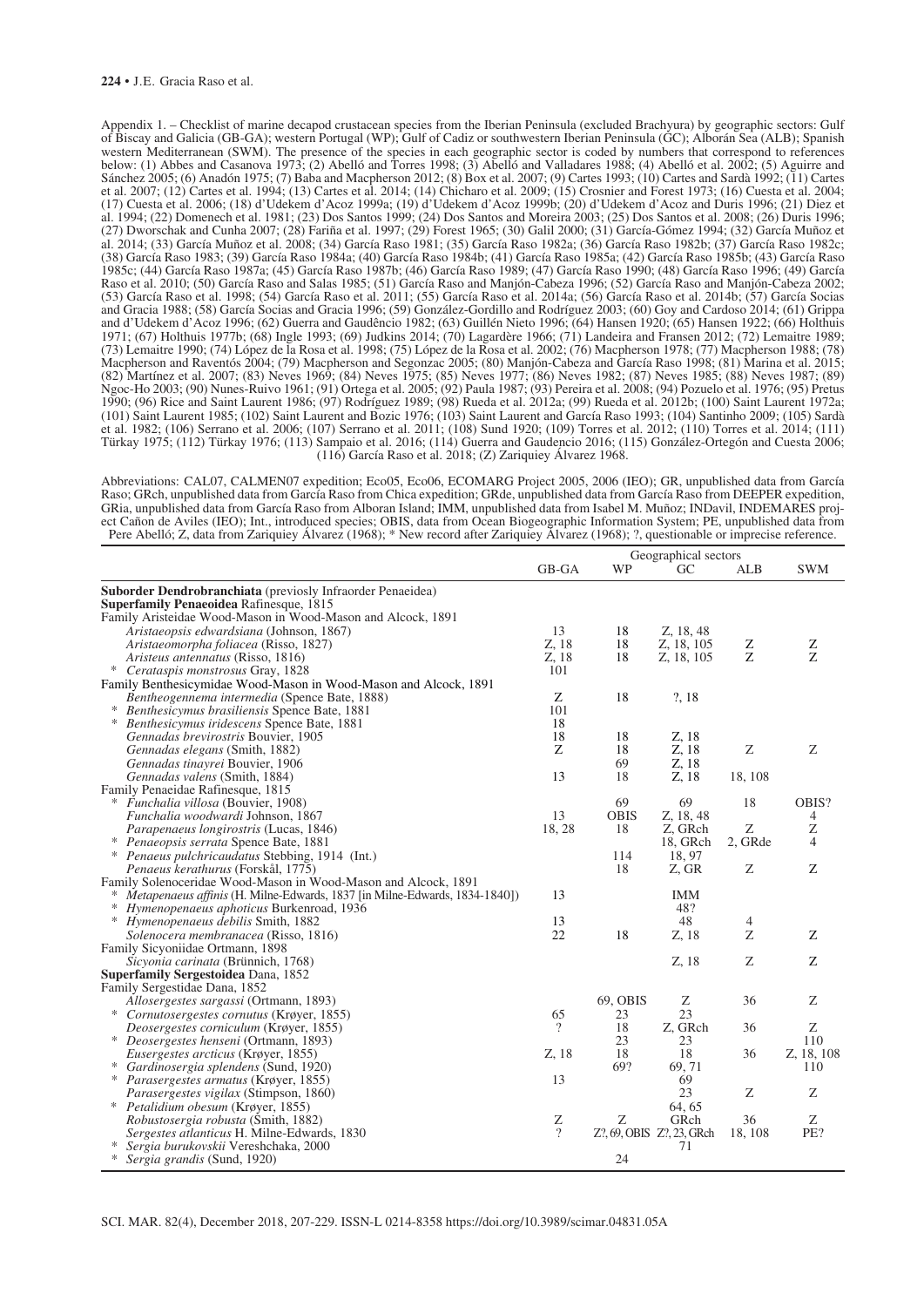|                                                                                                             | GB-GA     | Geographical sectors<br>WP | <b>SWM</b>        |                       |                |
|-------------------------------------------------------------------------------------------------------------|-----------|----------------------------|-------------------|-----------------------|----------------|
| <i>Sergia japonica</i> (Spence Bate, 1881)                                                                  | $Z$ ?, 13 | Z?, 18                     | GC<br>Z?          | ALB<br>Z, 18          |                |
| * Sergia tenuiremis (Krøyer, 1855)                                                                          |           |                            | 5, 65             |                       |                |
| Family Luciferidae De Haan, 1849 [in De Haan, 1833-1850]                                                    | 82        | 18, 104                    |                   |                       | Ζ              |
| <i>Lucifer typus</i> H. Milne-Edwards, 1837<br><b>Suborder Pleocyemata</b>                                  |           |                            | Z                 | 18, 36                |                |
| <b>Infraorder Achelata</b>                                                                                  |           |                            |                   |                       |                |
| Family Palinuridae Latreille, 1802<br>* Jasus lalandii (H. Milne-Edwards 1837)<br>(Int.)                    |           |                            | 18, 62            |                       |                |
| <i>Palinurus elephas</i> (Fabricius, 1787)                                                                  | Ζ         | 18                         | GR                |                       |                |
| <i>Palinurus mauritanicus Gruvel, 1911</i>                                                                  |           | 18, GR                     | 18                | $\frac{Z}{Z}$         | $\frac{Z}{Z}$  |
| Panulirus regius De Brito Capello, 1864<br>(Int.)                                                           |           |                            |                   |                       | Z              |
| Family Scyllaridae Latreille, 1825<br>* Acantharctus posteli (Forest, 1963)                                 |           |                            | 59, 94            | 37                    |                |
| Scyllarides latus (Latreille, 1803)                                                                         |           | 18                         | 18, GR            | <b>GR</b>             | Z              |
| Scyllarus arctus (Linnaeus, 1758)                                                                           | Z         | 18                         | GR                | Z<br>$\boldsymbol{Z}$ | $\frac{Z}{Z}$  |
| Scyllarus pygmaeus (Spence Bate, 1888)<br><b>Infraorder Polychelida</b>                                     |           |                            |                   |                       |                |
| <b>Superfamily Eryonoidea</b> De Haan, 1841                                                                 |           |                            |                   |                       |                |
| Family Polychelidae Wood-Mason, 1875                                                                        |           |                            |                   |                       |                |
| <i>* Cardus crucifer</i> (Thomson, 1873)<br>Pentacheles laevis Spence Bate 1878                             | 18        | 18                         | 18, 48, 112<br>18 |                       |                |
| * <i>Pentacheles snyderi</i> (Rathbun, 1906)                                                                | 30        |                            |                   |                       |                |
| Polycheles typhlops Heller, 1862                                                                            | 22        | 18                         | 18                | 18                    | Ζ              |
| <i>Stereomastis nana</i> (Smith, 1884)                                                                      | Z<br>Ζ    | 18<br>18                   | GRch              |                       | 12             |
| <i>Stereomastis sculpta</i> (Smith, 1880)<br>* Willemoesia leptodactyla (Willemoes-Suhm, 1873)              | 101       |                            |                   |                       |                |
| <b>Infraorder Astacidea</b>                                                                                 |           |                            |                   |                       |                |
| Superfamily Astacoidea Latreille, 1802                                                                      |           |                            |                   |                       |                |
| Family Astacidae Latreille, 1802 - All freshwater<br><b>Superfamily Nephropoidea Dana, 1852</b>             |           |                            |                   |                       |                |
| Family Nephropidae Dana, 1852                                                                               |           |                            |                   |                       |                |
| <i>Homarus gammarus</i> (Linnaeus, 1758)                                                                    | Ζ         | 18,88                      | Ζ                 | Ζ                     | Ζ              |
| <i>Nephrops norvegicus</i> (Linnaeus, 1758)<br><i>Nephropsis atlantica</i> Norman, 1882                     | Z<br>Ζ    | 18,88<br>18                | Z<br>Z, 48, 112,  | $\rm{Z}$              | Z              |
| <b>Infraorder Stenopodidea</b>                                                                              |           |                            |                   |                       |                |
| Family Stenopodidae Claus, 1872                                                                             |           |                            |                   |                       |                |
| * Odontozona addaia Pretus, 1990<br>$*$<br>Odontozona edwardsi (Bouvier, 1908)                              | 60        |                            |                   |                       | 95             |
| * Richardina fredericii Lo Bianco, 1903                                                                     |           |                            |                   | PE                    | 9, 10, 76      |
| <i>Richardina spinicincta A. Milne-Edwards, 1881</i>                                                        | Z         |                            |                   |                       |                |
| <i>Stenopus spinosus Risso, 1827</i>                                                                        |           | 83, 92                     | 18                | 41                    | Ζ              |
| Family Spongicolidae Schram, 1986<br>*<br><i>Spongicoloides evolutus</i> (Bouvier, 1905)                    |           |                            | 48                |                       |                |
| <i>Spongicoloides koehleri</i> (Caullery, 1896)                                                             | Z, 13     |                            | Ζ                 |                       |                |
| <b>Infraorder Caridea</b>                                                                                   |           |                            |                   |                       |                |
| Superfamily Alpheoidea Rafinesque, 1815<br>Family Alpheidae Rafinesque, 1815                                |           |                            |                   |                       |                |
| Alpheus dentipes Guérin-Méneville, 1832                                                                     | Ζ         | 18                         | 18                | Ζ                     | $\frac{Z}{Z}$  |
| <i>Alpheus glaber</i> (Olivi, 1792)                                                                         | $\rm{Z}$  | 18                         | 48, 105           | $\rm{Z}$              |                |
| Alpheus macrocheles (Hailstone, 1835)<br>* Alpheus platydactylus Coutière, 1897                             | Ζ         | 18                         | 48, GRch          | Ζ<br>4, 26, GRia      | $\rm{Z}$<br>29 |
| * Alpheus talismani Coutière, 1898                                                                          |           |                            | 48                |                       |                |
| * Athanas amazone Holthuis, 1951                                                                            |           |                            | 48                | 48, 81                | PE             |
| Athanas nitescens (Leach, 1813 [in Leach, 1813-1814])<br>* Automate branchialis Holthuis and Gottlieb, 1958 | Ζ         | 18                         | Ζ                 | Ζ<br>49               | Ζ<br>8,63      |
| Synalpheus africanus Crosnier and Forest, 1965                                                              |           | 23                         | 23                | 39                    |                |
| Synalpheus gambarelloides (Nardo, 1847)                                                                     |           | 18                         | 18                | Z                     | Z              |
| Family Bythocarididae Christoffersen, 1987                                                                  |           |                            |                   | 54                    |                |
| * Bythocaris cosmetops Holthuis, 1951<br>Family Hippolytidae Spence Bate, 1888                              |           |                            |                   |                       |                |
| * Caridion gordoni (Spencer Bate, 1858)                                                                     | 13        | 23                         | 23                |                       |                |
| ∗<br>Caridion steveni Lebour, 1930                                                                          | Ζ         | 92                         | 23                | PE?                   | 4, 58, 110     |
| Hippolyte garciarasoi D'Udekem d'Acoz, 1996<br>Hippolyte holthuisi Zariquiey-Alvarez, 1953                  | 6?        |                            | Z, 18             | Ζ<br>53               | Z<br>Z         |
| Hippolyte inermis Leach, 1815                                                                               | Ζ         | 18                         | Ζ                 | Ζ                     | Ζ              |
| * Hippolyte lagarderei D'Udekem d'Acoz, 1995                                                                |           |                            | 75                |                       |                |
| <i>Hippolyte leptocerus</i> (Heller, 1863)<br>* Hippolyte leptometrae Ledoyer, 1969                         | Ζ         | 18                         | 75                | 36<br>GR              | <b>GR</b>      |
| * Hippolyte niezabitowskii D'Udekem d'Acoz, 1996                                                            |           |                            |                   | 53                    |                |
| <i>Hippolyte prideauxiana</i> Leach, 1817                                                                   |           |                            |                   | 39                    | Ζ              |
| Hippolyte varians Leach, 1814<br>* Merhippolyte ancistrota Crosnier and Forest, 1973                        | Ζ         | 18                         | Z, 18<br>GRch     | ? 20                  | CAL07?         |
| Family Thoridae Kingsley, 1879                                                                              |           |                            |                   |                       |                |
| Eualus cranchii (Leach, 1817)                                                                               | Z         | 18                         | 51                | Ζ                     | Z              |
| Eualus drachi Noël, 1978<br>∗                                                                               |           | 92                         |                   | 26, 55                |                |
| Eualus gaimardii (H. Milne-Edwards, 1837)<br>Eualus lebourae Holthuis, 1951<br>∗                            |           |                            |                   | 48?                   |                |
| <i>Eualus occultus</i> (Lebour, 1936)                                                                       | Z         | 18                         | 75                | 45                    | Ζ              |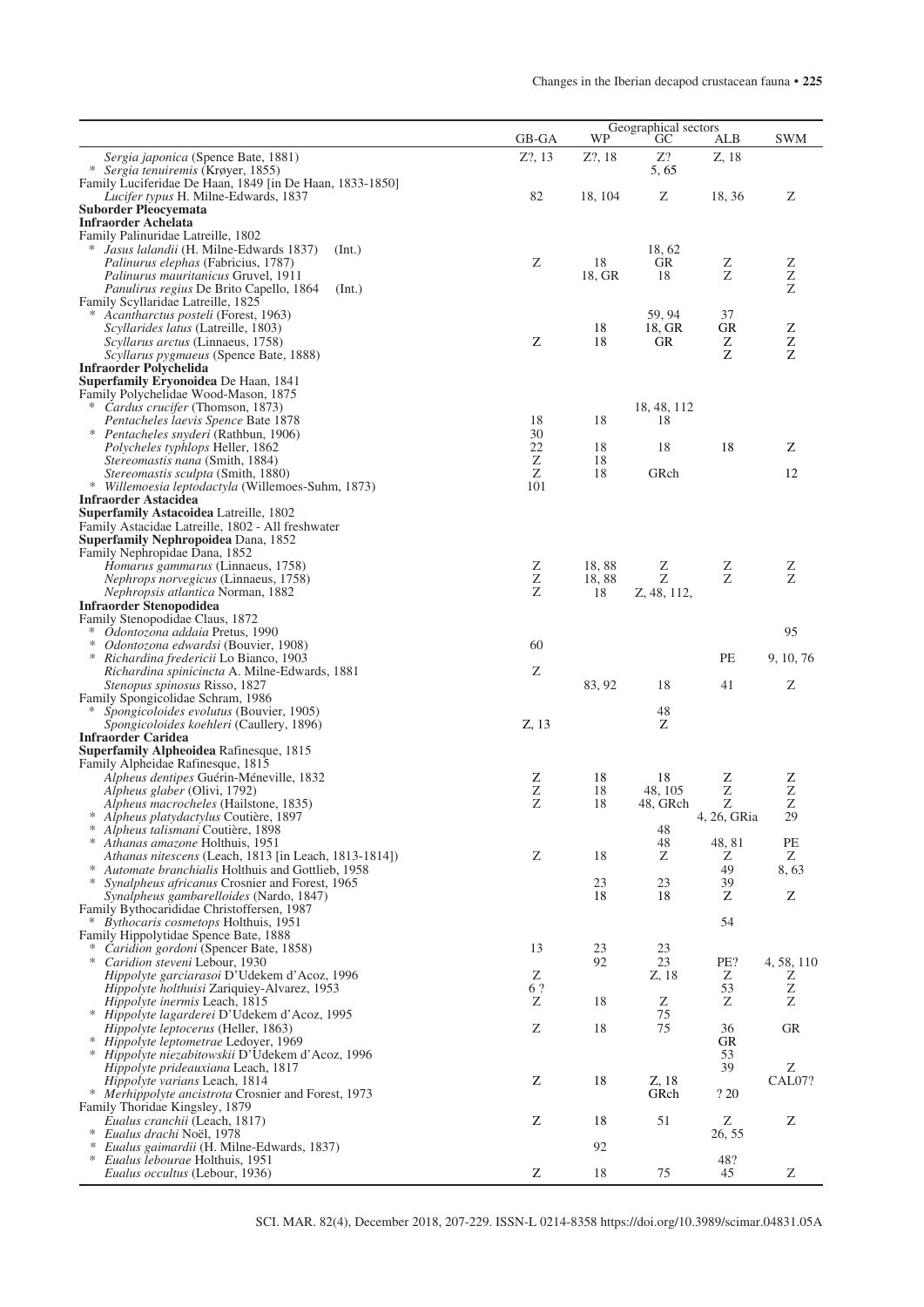|                                                                                                  | GB-GA          | WP                       | Geographical sectors<br>GC | ALB                          | <b>SWM</b>                |
|--------------------------------------------------------------------------------------------------|----------------|--------------------------|----------------------------|------------------------------|---------------------------|
| Eualus pusiolus (Krøyer, 1841)                                                                   | Ζ              | 92                       |                            | Ζ                            |                           |
| Eualus sollaudi (Zariquiey-Cenarro, 1935)                                                        |                | 18?                      | 18?                        | 36?                          | Ζ                         |
| * Lebbeus microceros (Kroyer, 1841)                                                              | 13             |                          |                            |                              |                           |
| Family Lysmatidae Dana, 1852                                                                     |                |                          |                            |                              |                           |
| <i>Ligur ensiferus</i> (Risso, 1816)<br>Lysmata seticaudata (Risso, 1816)                        | Z              | 18                       | Z                          | 4, GR<br>Ζ                   | Ζ<br>Z                    |
| Family Ogyrididae Holthuis, 1955                                                                 |                |                          |                            |                              |                           |
| * Ogyrides rarispina Holthuis, 1951                                                              |                |                          | 67,75                      |                              |                           |
| Superfamily Bresilioidea Calman, 1896<br>Family Bresiliidae Calman, 1896                         |                |                          |                            |                              |                           |
| <i>Bresilia atlantica</i> Calman, 1896                                                           | 13             |                          |                            |                              |                           |
| Superfamily Crangonoidea Haworth, 1825                                                           |                |                          |                            |                              |                           |
| Family Crangonidae Haworth, 1825                                                                 |                |                          |                            |                              |                           |
| <i>Aegaeon cataphractus</i> (Olivi, 1792)<br><i>Aegaeon lacazei</i> (Gourret, 1887)              | Ζ              | 92<br>18                 | Z, 18<br>GRch              | Ζ<br>Ζ                       | Z<br>$\rm{Z}$             |
| Crangon crangon (Linnaeus, 1758)                                                                 | 6              | 18                       | Ζ                          | 59                           | Z                         |
| $\ast$<br>Crangon allmani Kinahan, 1857                                                          |                | 23, 104                  |                            |                              |                           |
| Metacrangon jacqueti (A. Milne-Edwards, 1881)<br><i>Parapontophilus abyssi</i> (Smith, 1884)     | 11<br>97       |                          | 48                         |                              |                           |
| <i>Philocheras bispinosus</i> (Hailstone, 1835)                                                  | 82             | 84, 104                  | 48                         | 52                           | Z                         |
| Philocheras echinulatus (Sars, 1861)                                                             | 11, 18         | 92, 25                   | 18, GRch                   | 36                           |                           |
| <i>Philocheras fasciatus</i> (Risso, 1816)                                                       | Ζ              | 92, 23                   | 18,75                      | Z                            | $Z$ $Z$ $Z$ $Z$           |
| <i>Philocheras monacanthus</i> (Holthuis, 1961)<br><i>Philocheras sculptus</i> (Bell, 1847)      | <b>INDAvil</b> | 18                       | 18,75<br>46, 23            | Z<br>36                      |                           |
| Philocheras trispinosus (Hailstone, 1835)                                                        | Ζ              | 18                       | 75                         | 36                           |                           |
| Pontophilus norvegicus (Sars, 1861)                                                              | 11, 18         | 23                       |                            |                              | 29                        |
| Pontophilus spinosus (Leach, 1815)                                                               | Ζ<br>18        | 18                       | 105                        | 36                           | $\ensuremath{\mathbf{Z}}$ |
| Sabinea hystrix (A. Milne-Edwards, 1881)<br>Family Glyphocrangonidae Smith, 1884                 |                |                          |                            |                              |                           |
| Glyphocrangon atlantica Chace, 1939                                                              | 101            |                          |                            |                              |                           |
| Glyphocrangon longirostris (Smith, 1882)                                                         | 13, 101        |                          |                            |                              |                           |
| Glyphocrangon sculpta (Smith, 1882)<br><b>Superfamily Nematocarcinoidea Smith, 1884</b>          | 66             |                          |                            |                              |                           |
| Family Nematocarcinidae Smith, 1884                                                              |                |                          |                            |                              |                           |
| <i>Nematocarcinus ensifer</i> (Smith, 1882)                                                      | Ζ              | $\overline{\mathcal{L}}$ | 15                         |                              |                           |
| $*$<br>Nematocarcinus exilis (Spence Bate, 1888)                                                 | 101, 13        |                          | 48                         |                              | 3                         |
| * Nematocarcinus gracilipes Filhol, 1884<br><b>Superfamily Oplophoroidea Dana, 1852</b>          |                | 86                       |                            |                              |                           |
| Family Acanthephyridae Spence Spence Bate, 1888                                                  |                |                          |                            |                              |                           |
| Acanthephyra brevirostris Smith, 1885                                                            | 15             | 15                       |                            |                              |                           |
| Acanthephyra eximia Smith, 1884                                                                  | Ζ<br>Ζ         |                          | Z, 48<br>Ζ                 | 4<br>$\rm{Z}$                | Ζ<br>Z                    |
| Acanthephyra pelagica (Risso, 1816)<br>$*$<br>Acanthephyra purpurea A. Milne-Edwards, 1881       | 18             | 18                       | 48, GRch                   |                              |                           |
| <i>Ephyrina benedicti</i> Smith, 1885                                                            |                | Z, 18                    |                            |                              |                           |
| Ephyrina bifida Stephensen, 1923                                                                 | Ζ              |                          |                            |                              |                           |
| Ephyrina figueirai Crosnier and Forest, 1973<br>Heterogenys microphthalma (Smith, 1885)          | Z, 101         | Z, 18<br>18              |                            |                              |                           |
| ∗<br>Hymenodora glacialis (Buchholz, 1874)                                                       | 101            |                          |                            |                              |                           |
| Hymenodora gracilis Smith, 1886                                                                  | Z, 101         | 18?                      |                            |                              |                           |
| Kemphyra corallina (A. Milne-Edwards, 1883)                                                      | 97             | 18                       |                            |                              |                           |
| Meningodora mollis Smith, 1882<br>Meningodora vesca (Smith, 1886)                                | Z              | 18<br>Z?                 | $\overline{\cdot}$<br>Z    |                              |                           |
| <i>Notostomus elegans A. Milne-Edwards, 1881</i>                                                 |                |                          | Z, 18                      |                              |                           |
| Family Oplophoridae Dana, 1852                                                                   |                |                          |                            |                              |                           |
| ∗<br>Oplophorus spinosus (Brullé, 1839)<br>∗<br>Systellaspis braueri (Balss, 1914)               | 13<br>15, 101  | OBIS, 69                 | 48, GRch                   |                              |                           |
| <i>Systellaspis cristata</i> Faxon, 1893                                                         | 15             | 18                       | 18                         |                              |                           |
| Systellaspis debilis (A. Milne-Edwards, 1881)                                                    | Z, 22          | 18                       | Z                          |                              |                           |
| <b>Superfamily Palaemonoidea</b> Rafinesque, 1815                                                |                |                          |                            |                              |                           |
| Family Gnathophyllidae Dana, 1852<br>Gnathophyllum elegans (Risso, 1816)                         |                |                          |                            | 36                           | Ζ                         |
| Family Palaemonidae Rafinesque, 1815                                                             |                |                          |                            |                              |                           |
| Ascidonia flavomaculata (Heller, 1864)                                                           |                | 92                       | 23                         | 36                           | Ζ                         |
| Balssia gasti (Balss, 1921)                                                                      |                |                          |                            | 39                           | $\boldsymbol{Z}$          |
| * Brachycarpus biunguiculatus (Lucas, 1846)<br>Palaemon adspersus Rathke, 1837                   | Z              | 18,88                    | Z, 88                      | 44, 47<br>Ζ                  | 110<br>Ζ                  |
| Palaemon elegans Rathke, 1837                                                                    | Ζ              | 18                       | Ζ                          | Ζ                            | $\ensuremath{\mathbf{Z}}$ |
| Palaemon longirostris H. Milne-Edwards, 1837                                                     | Ζ              | 18                       | Z, 75                      |                              | Ζ                         |
| $\ast$<br><i>Palaemon macrodactylus Rathbun, 1902 (Int.)</i>                                     |                | 14, 104                  | 16, 17                     |                              | 109                       |
| Palaemon serratus (Pennant, 1777)<br>Palaemon varians (Leach, 1814)                              | Z<br>Z         | 18<br>18                 | Ζ<br>Ζ                     | Ζ<br>GR                      | Ζ                         |
| <i>Palaemon xiphias Risso, 1816</i>                                                              |                |                          | 115                        | Ζ                            | Ζ                         |
| * Periclimenes aegylios Grippa and d'Udekem d'Acoz, 1996                                         |                |                          |                            |                              | 57                        |
| Periclimenes amethysteus (Risso, 1827)                                                           |                |                          |                            |                              | Ζ<br>$\rm{Z}$             |
| <i>Periclimenes granulatus</i> Holthuis, 1950<br>$\ast$<br>Periclimenes kornii (Lo Bianco, 1903) |                |                          | 103                        | $\overline{4}$<br>18, 19, GR | 12?                       |
| Periclimenes sagittifer (Norman, 1861)                                                           | 22, 18         | 18                       | 18                         | GR                           | Z?, 58, 61                |
| <i>Periclimenes scriptus</i> (Risso, 1822)                                                       |                |                          |                            | 33                           | Ζ                         |

SCI. MAR. 82(4), December 2018, 207-229. ISSN-L 0214-8358 https://doi.org/10.3989/scimar.04831.05A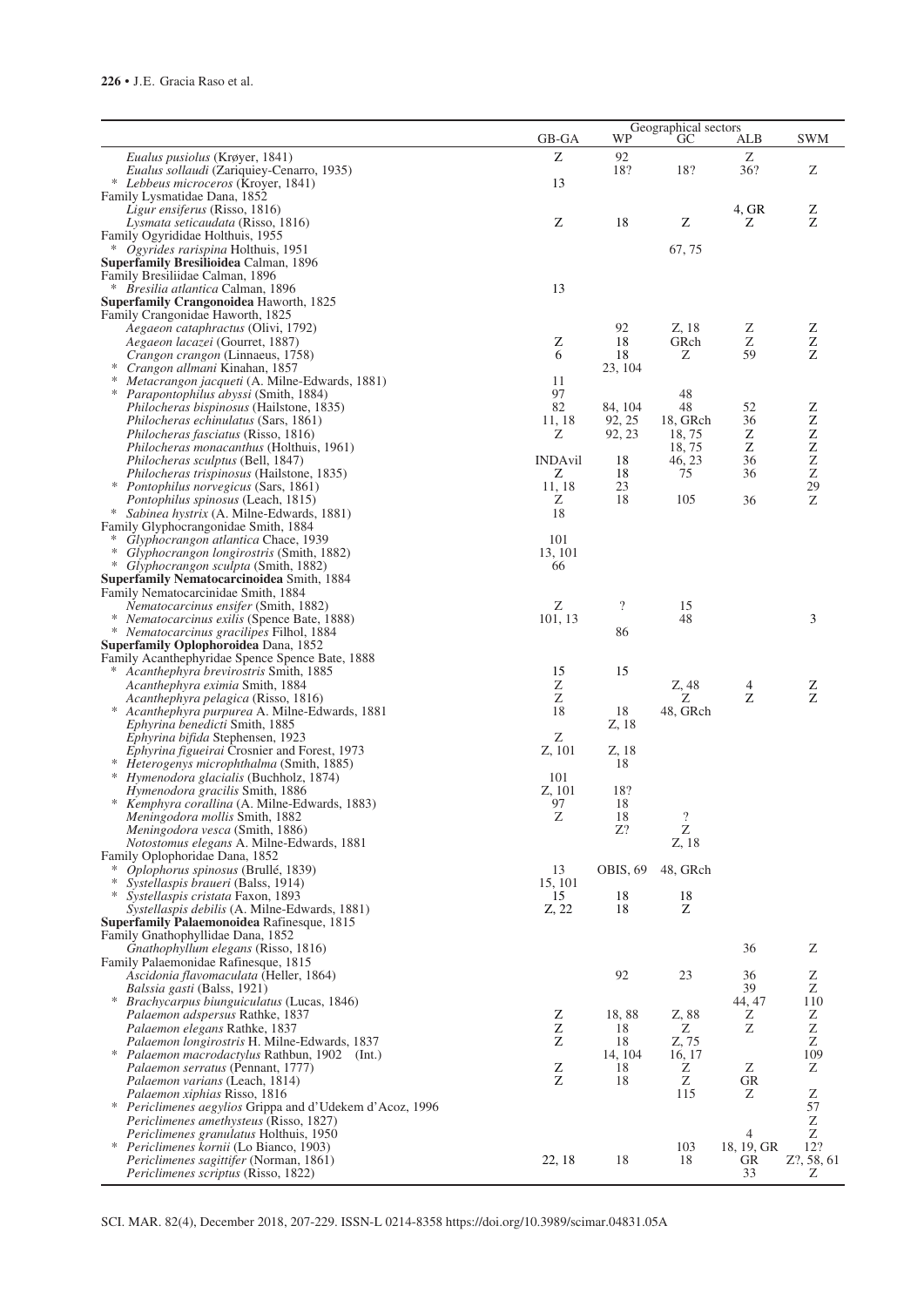|                                                                                                                                    | GB-GA           |           | Geographical sectors<br>WP<br>ALB<br>GC |         |                                |  |
|------------------------------------------------------------------------------------------------------------------------------------|-----------------|-----------|-----------------------------------------|---------|--------------------------------|--|
| Pontonia pinnophylax (Otto, 1821)                                                                                                  |                 |           |                                         | Ζ       | <b>SWM</b><br>Ζ                |  |
| Typton spongicola O.G. Costa, 1844                                                                                                 |                 | 18        | 18                                      | 47      | Z                              |  |
| Superfamily Pandaloidea Haworth, 1825<br>Family Pandalidae Haworth, 1825                                                           |                 |           |                                         |         |                                |  |
| Chlorotocus crassicornis (Costa, 1871)                                                                                             | 28              | 87        | Ζ                                       | 34, 36  | Ζ                              |  |
| * Dichelopandalus bonnieri Caullery, 1896                                                                                          | 22, 28          | 23        | 23                                      |         |                                |  |
| Heterocarpus ensifer ensifer A. Milne-Edwards, 1881                                                                                |                 |           | Ζ                                       | PE      | PE                             |  |
| * Heterocarpus grimaldii A. Milne-Edwards and Bouvier, 1900<br><i>Pandalina brevirostris</i> (Rathke, 1843)                        | Z               | 18        | 15, 48<br>48, 59                        | 48, 59  | Z                              |  |
| <i>Pandalina profunda</i> Holthuis, 1946                                                                                           | 11              | 18        | GRch                                    | 41      | z                              |  |
| Plesionika acanthonotus (Smith, 1882)                                                                                              |                 | 18        | 105                                     | 34      |                                |  |
| <i>Plesionika antigai</i> Zariquiey-Alvarez, 1955<br><i>Plesionika edwardsii</i> (Brandt, 1851)                                    |                 |           | GRch<br>Ζ                               | 34<br>Ζ | $\frac{Z}{Z}$                  |  |
| * Plesionika ensis (A. Milne-Edwards, 1881)                                                                                        |                 |           | 48                                      | 34      |                                |  |
| * Plesionika geniculatus (A. Milne-Edwards, 1883)                                                                                  |                 | 18        |                                         |         |                                |  |
| <i>Plesionika gigliolii</i> (Senna, 1902)<br>Plesionika heterocarpus (Costa, 1871)                                                 | 28              | 18        | GRch<br>Ζ                               | 34<br>Ζ | Z                              |  |
| <i>Plesionika martia martia</i> (A. Milne-Edwards, 1883)                                                                           | Ζ               | 18        | Z, 18                                   | 34      | $\frac{Z}{Z}$                  |  |
| <i>Plesionika narval</i> (Fabricius, 1787)                                                                                         |                 |           | Ζ                                       | 34      |                                |  |
| * Plesionika williamsi Forest, 1974<br>Stylopandalus richardi (Coutière, 1905)                                                     |                 | OBIS, 6   | 48<br>Z, 18                             |         |                                |  |
| Superfamily Pasiphaeoidea Dana, 1852                                                                                               |                 |           |                                         |         |                                |  |
| Family Pasiphaeidae Dana, 1852                                                                                                     |                 |           |                                         |         |                                |  |
| * Eupasiphae gilesii (Wood-Mason, 1892)<br>Parapasiphae sulcatifrons Smith, 1884                                                   | 1,18<br>13, 101 | 18?<br>15 | Z, 18                                   |         |                                |  |
| * Pasiphae ecarina Crosnier, 1969                                                                                                  | 13              |           |                                         |         |                                |  |
| * Pasiphaea hoplocerca Chace, 1940                                                                                                 | 13              | 18        | 24, GRch                                |         |                                |  |
| Pasiphaea multidentata Esmark, 1866                                                                                                | Z<br>Ζ          | 18<br>18  | 18, GRch<br>Ζ                           | 36<br>Ζ | Z<br>Z                         |  |
| <i>Pasiphaea sivado</i> (Risso, 1816)<br>* Pasiphaea tarda (Krøyer, 1845)                                                          | 11, 13          |           |                                         |         |                                |  |
| <i>Psathyrocaris fragilis</i> Wood-Mason, 1893                                                                                     | Ζ               |           |                                         |         |                                |  |
| Superfamily Processoidea Ortmann, 1896                                                                                             |                 |           |                                         |         |                                |  |
| Family Processidae Ortmann, 1896<br><i>Processa acutirostris</i> Nouvel and Holthuis, 1957                                         | 82?             |           |                                         | 18, GR  | Z                              |  |
| Processa canaliculata Leach, 1815                                                                                                  | 82              | 18        | 48                                      | Ζ       | Z                              |  |
| <i>Processa edulis edulis</i> (Risso, 1816)                                                                                        | Z, 6            | 18        | Z, 73                                   | 47      | $\frac{Z}{Z}$                  |  |
| Processa elegantula Nouvel and Holthuis, 1957<br><i>Processa intermedia</i> Holthuis, 1951                                         |                 |           | 73<br>Ζ                                 |         | CAL07                          |  |
| * Processa macrodactyla Holthuis, 1952                                                                                             |                 |           | 91                                      | 50      | 5                              |  |
| Processa macrophthalma Nouvel and Holthuis, 1957                                                                                   |                 | 18        | 51,80                                   | 36      | Z                              |  |
| Processa modica Williamson in Williamson and Rochanaburanon, 1979<br><i>Processa nouveli nouveli</i> Al-Adhub and Williamson, 1975 | 82<br>Ζ         | 18<br>18  | 73<br>73                                | Ζ<br>36 | Z<br>$\ensuremath{\mathbf{Z}}$ |  |
| <i>Processa robusta</i> Nouvel and Holthuis, 1957                                                                                  |                 |           | 73                                      | 18      | $\bar{z}$                      |  |
| <b>Infraorder Axiidea</b>                                                                                                          |                 |           |                                         |         |                                |  |
| Family Axiidae Huxley, 1879<br>Axius stirynchus Leach, 1815                                                                        |                 | 23, 92    | 17                                      |         | Ζ                              |  |
| * Calocarides coronatus (Trybom, 1904)                                                                                             | 11              |           |                                         | 48?, PE | 12, PE                         |  |
| * Levantocaris hornungae Galil and Clark, 1993                                                                                     |                 |           |                                         |         | 18                             |  |
| Family Calocarididae Ortmann, 1891<br>* Calastacus laevis de Saint Laurent, 1972                                                   | 100             |           |                                         |         |                                |  |
| Calocaris macandreae Bell, 1846                                                                                                    | 21              |           | 48, 98                                  | Z       | Z                              |  |
| * Calocaris cf. templemani Squires, 1965                                                                                           | 13              |           |                                         |         |                                |  |
| Family Callianassidae Dana, 1852<br>Callianassa subterranea (Montagu, 1808)                                                        | Z, 22           | 102       |                                         | 89      | Z                              |  |
| * Necallianassa truncata (Giard and Bonnier, 1890)                                                                                 | 70, 82          | 104       | 23                                      | Z?      | 110                            |  |
| * Pestarella candida (Olivi, 1792)                                                                                                 |                 |           | 42                                      | 38      | 89                             |  |
| Pestarella tyrrhena (Petagna, 1792)<br>Family Eucalliacidae Manning and Felder, 1991                                               | 22              | 18        | GR                                      | 38      | Ζ                              |  |
| * Calliax lobata (de Gaillande and Lagardère, 1966)                                                                                |                 |           | 99, 116                                 |         |                                |  |
| Family Bathycalliacidae Sakjay and Turkay, 1999                                                                                    |                 |           |                                         |         |                                |  |
| * <i>Vulcanocalliax arutyunovi</i> Dworschak and Cunha 2007<br>Fam Gourretiidae Sakai 1999                                         |                 |           | 27                                      |         |                                |  |
| * Gourretia denticulata (Lutze, 1937)                                                                                              |                 |           | 74                                      |         |                                |  |
| <b>Infraorder Gebiidea</b>                                                                                                         |                 |           |                                         |         |                                |  |
| Family Upogebiidae Borradaile, 1903<br>Upogebia deltaura (Leach, 1815)                                                             | Ζ               | 18        | 23                                      | 38      | Ζ                              |  |
| ∗<br><i>Upogebia mediterranea</i> Noël, 1992                                                                                       |                 |           |                                         |         | 89                             |  |
| <i>Upogebia pusilla</i> (Petagna, 1792)                                                                                            | 22,89           | 18        | 42                                      | 38      | Z                              |  |
| <i>Upogebia tipica</i> (Nardo, 1868)<br>Family Laomediidae Borradaile, 1903                                                        |                 |           |                                         |         | Z                              |  |
| Jaxea nocturna Nardo, 1847                                                                                                         | Z, 21           | 104       | 59                                      | Z, 38   | Z                              |  |
| <b>Infraorder Anomura</b>                                                                                                          |                 |           |                                         |         |                                |  |
| <b>Superfamily Chirostyloidea Ortmann, 1892</b>                                                                                    |                 |           |                                         |         |                                |  |
| Family Chirostylidae Ortmann, 1892<br>Gastroptychus formosus (Filhol, 1884)                                                        | Ζ               |           |                                         |         |                                |  |
| ∗<br>Uroptychus bouvieri Caullery, 1896                                                                                            | 13              |           |                                         |         |                                |  |
| * Uroptychus cartesi Baba and Macpherson 2012                                                                                      | 7<br>Z          |           |                                         |         |                                |  |
| Uroptychus concolor (A. Milne-Edwards and Bouvier, 1894)                                                                           |                 |           |                                         |         |                                |  |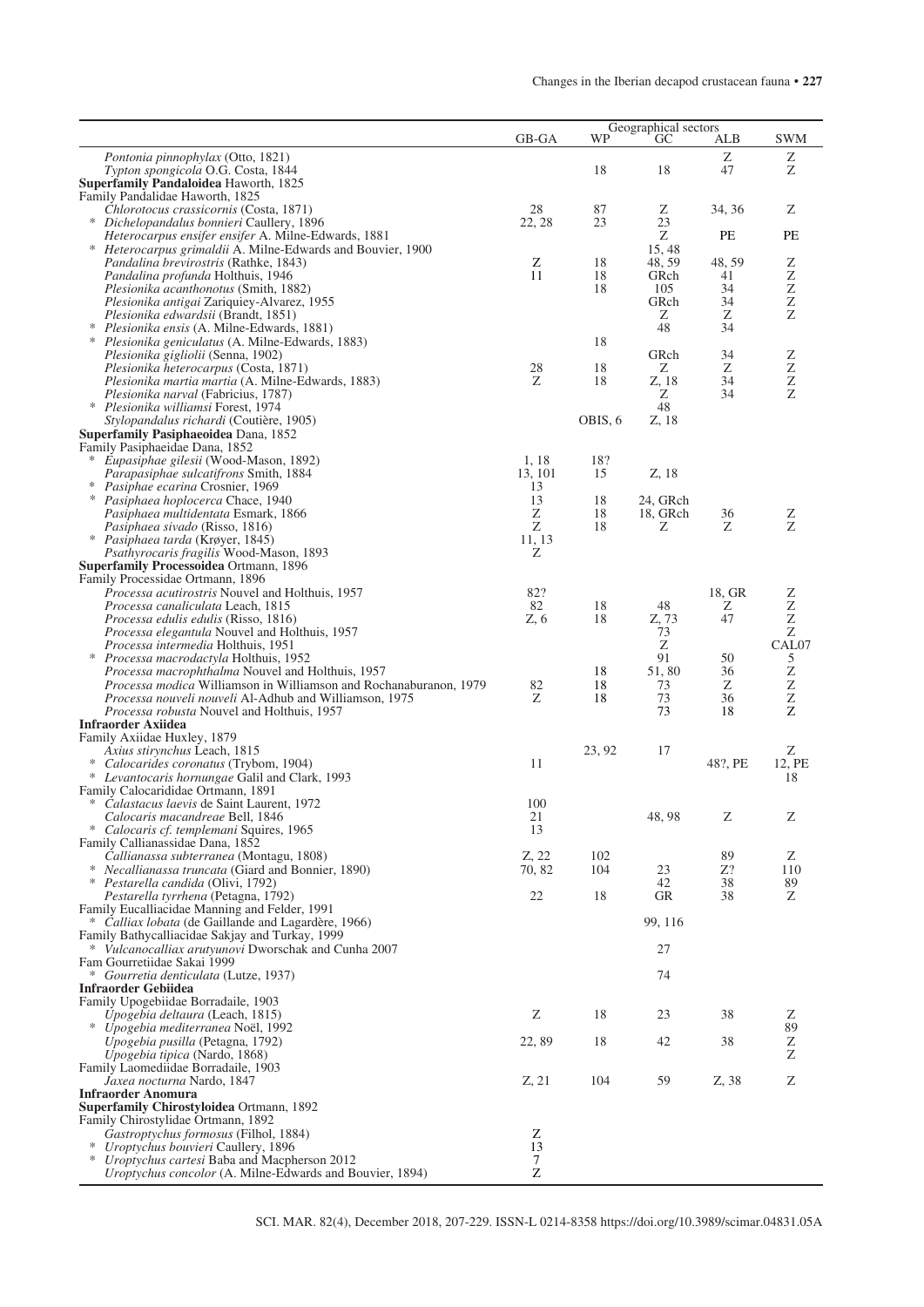| Z, 13<br>Uroptychus rubrovittatus (A. Milne-Edwards, 1881)<br>Superfamily Galatheoidea Samouelle, 1819<br>Family Galatheidae Samouelle, 1819<br>Ζ<br>45<br>Galathea bolivari Zariquiey-Alvarez, 1950<br>* Galathea capillata Miyake and Baba, 1970<br>52<br>Galathea cenarroi Zariquiey-Alvarez, 1968<br>Ζ<br>Ζ<br>85, 112<br>Ζ<br>Ζ<br>Ζ<br><i>Galathea dispersa</i> Spence Bate, 1859<br>18<br>GRch<br>Galathea faiali Nunes-Ruivo, 1961<br>Ζ<br>Ζ<br>18<br>80<br>45<br>Galathea intermedia Lilljeborg, 1851<br>13<br>GRch<br>Galathea machadoi Barrois, 1888<br>Ζ<br>85, 112<br>Galathea nexa Embleton, 1834<br>85<br>46<br>Z<br>Ζ<br>Ζ<br>Galathea squamifera Leach, 1814<br>85<br>Ζ<br>Z<br>Z<br>52<br>Z<br>85<br>Galathea strigosa (Linnaeus, 1767)<br>Z, 18<br>85, 90<br><i>Munida curvimana A. Milne-Edwards and Bouvier, 1894</i><br>Ζ<br>28<br>46<br>Munida intermedia A. Milne-Edwards and Bouvier, 1899<br>85<br>18, 48<br>* Munida microphthalma A. Milne-Edwards, 1880<br>13<br>18, Z<br>Z<br>Z, 48<br>Ζ<br>Munida perarmata A. Milne-Edwards and Bouvier, 1894<br>96<br>Z<br>Z<br>Ζ<br>85<br>Munida rugosa (Fabricius, 1775)<br>Ζ<br>* Munida sanctipauli Henderson, 1885<br>GRch<br>Ζ<br>Munida sarsi Huus, 1935<br>23<br>Z, 48<br>Eco06, 107<br>Ζ<br>57<br>Munida speciosa von Martens, 1878<br>85, 112<br>48, 112<br>Family Munidopsidae Ortmann, 1898<br>79<br>Galacantha rostrata (A. Milne-Edwards, 1880)<br>$\ast$<br>79, 101<br><i>Munidopsis abyssicola</i> Baba, 2005<br>Munidopsis acutispina Benedict, 1902<br>13<br>Munidopsis allae Khodkina and Duriš, 1989<br><b>OBIS</b><br>∗<br>∗<br>Munidopsis antonii (Filhol, 1884)<br>79, 101<br>$\ast$<br>79<br>Munidopsis aries (A. Milne-Edwards, 1880)<br>Z, 111<br>Munidopsis crassa Smith, 1885<br>101<br>112<br>Munidopsis curvirostra Whiteaves, 1874<br>∗<br>79<br>Munidopsis marionis (A. Milne-Edwards, 1882)<br>Munidopsis parfaiti (A. Milne-Edwards and Bouvier, 1894)<br>101, 111<br>3<br>Z?, 13<br>Z?<br>Munidopsis serricornis (Lovén, 1853)<br>Munidopsis thieli Türkay, 1975<br>111<br>18<br>18<br>Munidopsis vaillantii (A. Milne-Edwards, 1881)<br>Family Porcellanidae Haworth, 1825<br>Ζ<br><i>Pisidia bluteli</i> (Risso, 1816)<br>80<br>Ζ<br>104<br>Ζ<br>$\mathbf{1}$<br>Pisidia longicornis (Linnaeus, 1767)<br>Z<br>6<br>85, 90<br>Ζ<br>45<br>Pisidia longimana (Risso, 1816)<br>Z<br>Ζ<br>Ζ<br>Ζ<br>Porcellana platycheles (Pennant, 1777)<br>42, 85<br><b>Superfamily Hippoidea</b> Latreille, 1825<br>Family Albuneidae Stimpson, 1858<br>Ζ<br>Ζ<br>93<br>Albunea carabus (Linnaeus, 1758)<br>Superfamily Lithodoidea Samouelle, 1819<br>Family Lithodidae Samouelle, 1819<br>77, 101<br>∗<br>Neolithodes grimaldii (A. Milne-Edwards and Bouvier, 1894)<br>* Paralomis bouvieri Hansen, 1908<br>77?<br>77<br>* Paralomis microps Filhol, 1884<br>Superfamily Paguroidea Latreille, 1802<br>Family Diogenidae Ortmann, 1892<br>23,80<br>35<br>Ζ<br>Calcinus tubularis (Linnaeus, 1767)<br>Ζ<br>59, GR<br>Ζ<br>Ζ<br>Clibanarius erythropus (Latreille, 1818)<br>18<br>Z<br>Ζ<br>68<br>85<br>Ζ<br>Dardanus arrosor (Herbst, 1796)<br>Z<br>85<br>Z, 35<br>Dardanus calidus (Risso, 1827)<br>$\ensuremath{\mathbf{Z}}$<br>Ζ<br>Ζ<br>68<br>Diogenes pugilator (Roux, 1829)<br>Ζ<br>Z<br>Ζ<br>Ζ<br>85<br>Z, 85<br>Paguristes eremita (Linnaeus, 1767)<br>Family Parapaguridae Smith, 1882<br>Z, 48<br>Oncopagurus bicristatus (A. Milne-Edwards, 1880)<br>* Paragiopagurus ruticheles (A. Milne-Edwards, 1891)<br>18, 73<br>∗<br>101<br>Parapagurus abyssorum (Filhol, 1885))<br>101<br>* Parapagurus nudus (A. Milne-Edwards, 1891)<br>Z, 72, 101<br>48<br>Parapagurus pilosimanus Smith, 1879<br>Ζ<br>48, GRch<br>Strobopagurus gracilipes (A. Milne-Edwards, 1891)<br>Family Paguridae Latreille, 1802<br>78<br>Anapagurus alboranensis Garcia-Gomez, 1994<br>80<br>31<br>35<br>Ζ<br>106, Eco06<br>Z, 18<br>Anapagurus bicorniger A. Milne-Edwards and Bouvier, 1892<br>$\rm{Z}$<br>80<br>40<br>Anapagurus breviaculeatus Fenizia, 1937<br>Z<br>18<br>33<br>Anapagurus chiroacanthus (Lilljeborg, 1856)<br>Z, 18<br>Ζ<br>Ζ<br>Anapagurus curvidactylus Chevreux and Bouvier, 1892<br>Z<br>80<br>35<br>Anapagurus hyndmanni (Bell, 1845)<br>18<br>Ζ<br>35<br>Ζ<br>Anapagurus laevis (Bell, 1845)<br>68<br>Ζ<br>Z<br>48, 55<br>Anapagurus longispina A. Milne-Edwards and Bouvier, 1900<br>Z, 31<br>Ζ<br>107, Eco05<br>35<br>Anapagurus petiti Dechancé and Forest, 1962<br>∗<br>31<br>Anapagurus pusillus Henderson, 1888<br>106, Eco06<br>113<br>GRch<br>Catapaguroides iris Bouvier, 1922<br>Catapaguroides microps A. Milne-Edwards and Bouvier, 1892<br>Ζ<br>48, 112 |                                                        | Geographical sectors |    |    |     |            |
|-------------------------------------------------------------------------------------------------------------------------------------------------------------------------------------------------------------------------------------------------------------------------------------------------------------------------------------------------------------------------------------------------------------------------------------------------------------------------------------------------------------------------------------------------------------------------------------------------------------------------------------------------------------------------------------------------------------------------------------------------------------------------------------------------------------------------------------------------------------------------------------------------------------------------------------------------------------------------------------------------------------------------------------------------------------------------------------------------------------------------------------------------------------------------------------------------------------------------------------------------------------------------------------------------------------------------------------------------------------------------------------------------------------------------------------------------------------------------------------------------------------------------------------------------------------------------------------------------------------------------------------------------------------------------------------------------------------------------------------------------------------------------------------------------------------------------------------------------------------------------------------------------------------------------------------------------------------------------------------------------------------------------------------------------------------------------------------------------------------------------------------------------------------------------------------------------------------------------------------------------------------------------------------------------------------------------------------------------------------------------------------------------------------------------------------------------------------------------------------------------------------------------------------------------------------------------------------------------------------------------------------------------------------------------------------------------------------------------------------------------------------------------------------------------------------------------------------------------------------------------------------------------------------------------------------------------------------------------------------------------------------------------------------------------------------------------------------------------------------------------------------------------------------------------------------------------------------------------------------------------------------------------------------------------------------------------------------------------------------------------------------------------------------------------------------------------------------------------------------------------------------------------------------------------------------------------------------------------------------------------------------------------------------------------------------------------------------------------------------------------------------------------------------------------------------------------------------------------------------------------------------------------------------------------------------------------------------------------------------------------------------------------------------------------------------------------------------------------------------------------------------------------------------------------------------------------------------------------------------------------------------------------------------------------------------------------------------------------------------------------------------------------------------------------------------------------------------------------------------------------------------------------------------------------------------------------------------------------------------------------------------------------------------------------|--------------------------------------------------------|----------------------|----|----|-----|------------|
|                                                                                                                                                                                                                                                                                                                                                                                                                                                                                                                                                                                                                                                                                                                                                                                                                                                                                                                                                                                                                                                                                                                                                                                                                                                                                                                                                                                                                                                                                                                                                                                                                                                                                                                                                                                                                                                                                                                                                                                                                                                                                                                                                                                                                                                                                                                                                                                                                                                                                                                                                                                                                                                                                                                                                                                                                                                                                                                                                                                                                                                                                                                                                                                                                                                                                                                                                                                                                                                                                                                                                                                                                                                                                                                                                                                                                                                                                                                                                                                                                                                                                                                                                                                                                                                                                                                                                                                                                                                                                                                                                                                                                                                                         |                                                        | GB-GA                | WP | GC | ALB | <b>SWM</b> |
|                                                                                                                                                                                                                                                                                                                                                                                                                                                                                                                                                                                                                                                                                                                                                                                                                                                                                                                                                                                                                                                                                                                                                                                                                                                                                                                                                                                                                                                                                                                                                                                                                                                                                                                                                                                                                                                                                                                                                                                                                                                                                                                                                                                                                                                                                                                                                                                                                                                                                                                                                                                                                                                                                                                                                                                                                                                                                                                                                                                                                                                                                                                                                                                                                                                                                                                                                                                                                                                                                                                                                                                                                                                                                                                                                                                                                                                                                                                                                                                                                                                                                                                                                                                                                                                                                                                                                                                                                                                                                                                                                                                                                                                                         |                                                        |                      |    |    |     |            |
|                                                                                                                                                                                                                                                                                                                                                                                                                                                                                                                                                                                                                                                                                                                                                                                                                                                                                                                                                                                                                                                                                                                                                                                                                                                                                                                                                                                                                                                                                                                                                                                                                                                                                                                                                                                                                                                                                                                                                                                                                                                                                                                                                                                                                                                                                                                                                                                                                                                                                                                                                                                                                                                                                                                                                                                                                                                                                                                                                                                                                                                                                                                                                                                                                                                                                                                                                                                                                                                                                                                                                                                                                                                                                                                                                                                                                                                                                                                                                                                                                                                                                                                                                                                                                                                                                                                                                                                                                                                                                                                                                                                                                                                                         |                                                        |                      |    |    |     |            |
|                                                                                                                                                                                                                                                                                                                                                                                                                                                                                                                                                                                                                                                                                                                                                                                                                                                                                                                                                                                                                                                                                                                                                                                                                                                                                                                                                                                                                                                                                                                                                                                                                                                                                                                                                                                                                                                                                                                                                                                                                                                                                                                                                                                                                                                                                                                                                                                                                                                                                                                                                                                                                                                                                                                                                                                                                                                                                                                                                                                                                                                                                                                                                                                                                                                                                                                                                                                                                                                                                                                                                                                                                                                                                                                                                                                                                                                                                                                                                                                                                                                                                                                                                                                                                                                                                                                                                                                                                                                                                                                                                                                                                                                                         |                                                        |                      |    |    |     |            |
|                                                                                                                                                                                                                                                                                                                                                                                                                                                                                                                                                                                                                                                                                                                                                                                                                                                                                                                                                                                                                                                                                                                                                                                                                                                                                                                                                                                                                                                                                                                                                                                                                                                                                                                                                                                                                                                                                                                                                                                                                                                                                                                                                                                                                                                                                                                                                                                                                                                                                                                                                                                                                                                                                                                                                                                                                                                                                                                                                                                                                                                                                                                                                                                                                                                                                                                                                                                                                                                                                                                                                                                                                                                                                                                                                                                                                                                                                                                                                                                                                                                                                                                                                                                                                                                                                                                                                                                                                                                                                                                                                                                                                                                                         |                                                        |                      |    |    |     |            |
|                                                                                                                                                                                                                                                                                                                                                                                                                                                                                                                                                                                                                                                                                                                                                                                                                                                                                                                                                                                                                                                                                                                                                                                                                                                                                                                                                                                                                                                                                                                                                                                                                                                                                                                                                                                                                                                                                                                                                                                                                                                                                                                                                                                                                                                                                                                                                                                                                                                                                                                                                                                                                                                                                                                                                                                                                                                                                                                                                                                                                                                                                                                                                                                                                                                                                                                                                                                                                                                                                                                                                                                                                                                                                                                                                                                                                                                                                                                                                                                                                                                                                                                                                                                                                                                                                                                                                                                                                                                                                                                                                                                                                                                                         |                                                        |                      |    |    |     |            |
|                                                                                                                                                                                                                                                                                                                                                                                                                                                                                                                                                                                                                                                                                                                                                                                                                                                                                                                                                                                                                                                                                                                                                                                                                                                                                                                                                                                                                                                                                                                                                                                                                                                                                                                                                                                                                                                                                                                                                                                                                                                                                                                                                                                                                                                                                                                                                                                                                                                                                                                                                                                                                                                                                                                                                                                                                                                                                                                                                                                                                                                                                                                                                                                                                                                                                                                                                                                                                                                                                                                                                                                                                                                                                                                                                                                                                                                                                                                                                                                                                                                                                                                                                                                                                                                                                                                                                                                                                                                                                                                                                                                                                                                                         |                                                        |                      |    |    |     |            |
|                                                                                                                                                                                                                                                                                                                                                                                                                                                                                                                                                                                                                                                                                                                                                                                                                                                                                                                                                                                                                                                                                                                                                                                                                                                                                                                                                                                                                                                                                                                                                                                                                                                                                                                                                                                                                                                                                                                                                                                                                                                                                                                                                                                                                                                                                                                                                                                                                                                                                                                                                                                                                                                                                                                                                                                                                                                                                                                                                                                                                                                                                                                                                                                                                                                                                                                                                                                                                                                                                                                                                                                                                                                                                                                                                                                                                                                                                                                                                                                                                                                                                                                                                                                                                                                                                                                                                                                                                                                                                                                                                                                                                                                                         |                                                        |                      |    |    |     |            |
|                                                                                                                                                                                                                                                                                                                                                                                                                                                                                                                                                                                                                                                                                                                                                                                                                                                                                                                                                                                                                                                                                                                                                                                                                                                                                                                                                                                                                                                                                                                                                                                                                                                                                                                                                                                                                                                                                                                                                                                                                                                                                                                                                                                                                                                                                                                                                                                                                                                                                                                                                                                                                                                                                                                                                                                                                                                                                                                                                                                                                                                                                                                                                                                                                                                                                                                                                                                                                                                                                                                                                                                                                                                                                                                                                                                                                                                                                                                                                                                                                                                                                                                                                                                                                                                                                                                                                                                                                                                                                                                                                                                                                                                                         |                                                        |                      |    |    |     |            |
|                                                                                                                                                                                                                                                                                                                                                                                                                                                                                                                                                                                                                                                                                                                                                                                                                                                                                                                                                                                                                                                                                                                                                                                                                                                                                                                                                                                                                                                                                                                                                                                                                                                                                                                                                                                                                                                                                                                                                                                                                                                                                                                                                                                                                                                                                                                                                                                                                                                                                                                                                                                                                                                                                                                                                                                                                                                                                                                                                                                                                                                                                                                                                                                                                                                                                                                                                                                                                                                                                                                                                                                                                                                                                                                                                                                                                                                                                                                                                                                                                                                                                                                                                                                                                                                                                                                                                                                                                                                                                                                                                                                                                                                                         |                                                        |                      |    |    |     |            |
|                                                                                                                                                                                                                                                                                                                                                                                                                                                                                                                                                                                                                                                                                                                                                                                                                                                                                                                                                                                                                                                                                                                                                                                                                                                                                                                                                                                                                                                                                                                                                                                                                                                                                                                                                                                                                                                                                                                                                                                                                                                                                                                                                                                                                                                                                                                                                                                                                                                                                                                                                                                                                                                                                                                                                                                                                                                                                                                                                                                                                                                                                                                                                                                                                                                                                                                                                                                                                                                                                                                                                                                                                                                                                                                                                                                                                                                                                                                                                                                                                                                                                                                                                                                                                                                                                                                                                                                                                                                                                                                                                                                                                                                                         |                                                        |                      |    |    |     |            |
|                                                                                                                                                                                                                                                                                                                                                                                                                                                                                                                                                                                                                                                                                                                                                                                                                                                                                                                                                                                                                                                                                                                                                                                                                                                                                                                                                                                                                                                                                                                                                                                                                                                                                                                                                                                                                                                                                                                                                                                                                                                                                                                                                                                                                                                                                                                                                                                                                                                                                                                                                                                                                                                                                                                                                                                                                                                                                                                                                                                                                                                                                                                                                                                                                                                                                                                                                                                                                                                                                                                                                                                                                                                                                                                                                                                                                                                                                                                                                                                                                                                                                                                                                                                                                                                                                                                                                                                                                                                                                                                                                                                                                                                                         | Family Munididae Ahyong, Baba, Macpherson, Poore, 2010 |                      |    |    |     |            |
|                                                                                                                                                                                                                                                                                                                                                                                                                                                                                                                                                                                                                                                                                                                                                                                                                                                                                                                                                                                                                                                                                                                                                                                                                                                                                                                                                                                                                                                                                                                                                                                                                                                                                                                                                                                                                                                                                                                                                                                                                                                                                                                                                                                                                                                                                                                                                                                                                                                                                                                                                                                                                                                                                                                                                                                                                                                                                                                                                                                                                                                                                                                                                                                                                                                                                                                                                                                                                                                                                                                                                                                                                                                                                                                                                                                                                                                                                                                                                                                                                                                                                                                                                                                                                                                                                                                                                                                                                                                                                                                                                                                                                                                                         |                                                        |                      |    |    |     |            |
|                                                                                                                                                                                                                                                                                                                                                                                                                                                                                                                                                                                                                                                                                                                                                                                                                                                                                                                                                                                                                                                                                                                                                                                                                                                                                                                                                                                                                                                                                                                                                                                                                                                                                                                                                                                                                                                                                                                                                                                                                                                                                                                                                                                                                                                                                                                                                                                                                                                                                                                                                                                                                                                                                                                                                                                                                                                                                                                                                                                                                                                                                                                                                                                                                                                                                                                                                                                                                                                                                                                                                                                                                                                                                                                                                                                                                                                                                                                                                                                                                                                                                                                                                                                                                                                                                                                                                                                                                                                                                                                                                                                                                                                                         |                                                        |                      |    |    |     |            |
|                                                                                                                                                                                                                                                                                                                                                                                                                                                                                                                                                                                                                                                                                                                                                                                                                                                                                                                                                                                                                                                                                                                                                                                                                                                                                                                                                                                                                                                                                                                                                                                                                                                                                                                                                                                                                                                                                                                                                                                                                                                                                                                                                                                                                                                                                                                                                                                                                                                                                                                                                                                                                                                                                                                                                                                                                                                                                                                                                                                                                                                                                                                                                                                                                                                                                                                                                                                                                                                                                                                                                                                                                                                                                                                                                                                                                                                                                                                                                                                                                                                                                                                                                                                                                                                                                                                                                                                                                                                                                                                                                                                                                                                                         |                                                        |                      |    |    |     |            |
|                                                                                                                                                                                                                                                                                                                                                                                                                                                                                                                                                                                                                                                                                                                                                                                                                                                                                                                                                                                                                                                                                                                                                                                                                                                                                                                                                                                                                                                                                                                                                                                                                                                                                                                                                                                                                                                                                                                                                                                                                                                                                                                                                                                                                                                                                                                                                                                                                                                                                                                                                                                                                                                                                                                                                                                                                                                                                                                                                                                                                                                                                                                                                                                                                                                                                                                                                                                                                                                                                                                                                                                                                                                                                                                                                                                                                                                                                                                                                                                                                                                                                                                                                                                                                                                                                                                                                                                                                                                                                                                                                                                                                                                                         |                                                        |                      |    |    |     |            |
|                                                                                                                                                                                                                                                                                                                                                                                                                                                                                                                                                                                                                                                                                                                                                                                                                                                                                                                                                                                                                                                                                                                                                                                                                                                                                                                                                                                                                                                                                                                                                                                                                                                                                                                                                                                                                                                                                                                                                                                                                                                                                                                                                                                                                                                                                                                                                                                                                                                                                                                                                                                                                                                                                                                                                                                                                                                                                                                                                                                                                                                                                                                                                                                                                                                                                                                                                                                                                                                                                                                                                                                                                                                                                                                                                                                                                                                                                                                                                                                                                                                                                                                                                                                                                                                                                                                                                                                                                                                                                                                                                                                                                                                                         |                                                        |                      |    |    |     |            |
|                                                                                                                                                                                                                                                                                                                                                                                                                                                                                                                                                                                                                                                                                                                                                                                                                                                                                                                                                                                                                                                                                                                                                                                                                                                                                                                                                                                                                                                                                                                                                                                                                                                                                                                                                                                                                                                                                                                                                                                                                                                                                                                                                                                                                                                                                                                                                                                                                                                                                                                                                                                                                                                                                                                                                                                                                                                                                                                                                                                                                                                                                                                                                                                                                                                                                                                                                                                                                                                                                                                                                                                                                                                                                                                                                                                                                                                                                                                                                                                                                                                                                                                                                                                                                                                                                                                                                                                                                                                                                                                                                                                                                                                                         |                                                        |                      |    |    |     |            |
|                                                                                                                                                                                                                                                                                                                                                                                                                                                                                                                                                                                                                                                                                                                                                                                                                                                                                                                                                                                                                                                                                                                                                                                                                                                                                                                                                                                                                                                                                                                                                                                                                                                                                                                                                                                                                                                                                                                                                                                                                                                                                                                                                                                                                                                                                                                                                                                                                                                                                                                                                                                                                                                                                                                                                                                                                                                                                                                                                                                                                                                                                                                                                                                                                                                                                                                                                                                                                                                                                                                                                                                                                                                                                                                                                                                                                                                                                                                                                                                                                                                                                                                                                                                                                                                                                                                                                                                                                                                                                                                                                                                                                                                                         |                                                        |                      |    |    |     |            |
|                                                                                                                                                                                                                                                                                                                                                                                                                                                                                                                                                                                                                                                                                                                                                                                                                                                                                                                                                                                                                                                                                                                                                                                                                                                                                                                                                                                                                                                                                                                                                                                                                                                                                                                                                                                                                                                                                                                                                                                                                                                                                                                                                                                                                                                                                                                                                                                                                                                                                                                                                                                                                                                                                                                                                                                                                                                                                                                                                                                                                                                                                                                                                                                                                                                                                                                                                                                                                                                                                                                                                                                                                                                                                                                                                                                                                                                                                                                                                                                                                                                                                                                                                                                                                                                                                                                                                                                                                                                                                                                                                                                                                                                                         |                                                        |                      |    |    |     |            |
|                                                                                                                                                                                                                                                                                                                                                                                                                                                                                                                                                                                                                                                                                                                                                                                                                                                                                                                                                                                                                                                                                                                                                                                                                                                                                                                                                                                                                                                                                                                                                                                                                                                                                                                                                                                                                                                                                                                                                                                                                                                                                                                                                                                                                                                                                                                                                                                                                                                                                                                                                                                                                                                                                                                                                                                                                                                                                                                                                                                                                                                                                                                                                                                                                                                                                                                                                                                                                                                                                                                                                                                                                                                                                                                                                                                                                                                                                                                                                                                                                                                                                                                                                                                                                                                                                                                                                                                                                                                                                                                                                                                                                                                                         |                                                        |                      |    |    |     |            |
|                                                                                                                                                                                                                                                                                                                                                                                                                                                                                                                                                                                                                                                                                                                                                                                                                                                                                                                                                                                                                                                                                                                                                                                                                                                                                                                                                                                                                                                                                                                                                                                                                                                                                                                                                                                                                                                                                                                                                                                                                                                                                                                                                                                                                                                                                                                                                                                                                                                                                                                                                                                                                                                                                                                                                                                                                                                                                                                                                                                                                                                                                                                                                                                                                                                                                                                                                                                                                                                                                                                                                                                                                                                                                                                                                                                                                                                                                                                                                                                                                                                                                                                                                                                                                                                                                                                                                                                                                                                                                                                                                                                                                                                                         |                                                        |                      |    |    |     |            |
|                                                                                                                                                                                                                                                                                                                                                                                                                                                                                                                                                                                                                                                                                                                                                                                                                                                                                                                                                                                                                                                                                                                                                                                                                                                                                                                                                                                                                                                                                                                                                                                                                                                                                                                                                                                                                                                                                                                                                                                                                                                                                                                                                                                                                                                                                                                                                                                                                                                                                                                                                                                                                                                                                                                                                                                                                                                                                                                                                                                                                                                                                                                                                                                                                                                                                                                                                                                                                                                                                                                                                                                                                                                                                                                                                                                                                                                                                                                                                                                                                                                                                                                                                                                                                                                                                                                                                                                                                                                                                                                                                                                                                                                                         |                                                        |                      |    |    |     |            |
|                                                                                                                                                                                                                                                                                                                                                                                                                                                                                                                                                                                                                                                                                                                                                                                                                                                                                                                                                                                                                                                                                                                                                                                                                                                                                                                                                                                                                                                                                                                                                                                                                                                                                                                                                                                                                                                                                                                                                                                                                                                                                                                                                                                                                                                                                                                                                                                                                                                                                                                                                                                                                                                                                                                                                                                                                                                                                                                                                                                                                                                                                                                                                                                                                                                                                                                                                                                                                                                                                                                                                                                                                                                                                                                                                                                                                                                                                                                                                                                                                                                                                                                                                                                                                                                                                                                                                                                                                                                                                                                                                                                                                                                                         |                                                        |                      |    |    |     |            |
|                                                                                                                                                                                                                                                                                                                                                                                                                                                                                                                                                                                                                                                                                                                                                                                                                                                                                                                                                                                                                                                                                                                                                                                                                                                                                                                                                                                                                                                                                                                                                                                                                                                                                                                                                                                                                                                                                                                                                                                                                                                                                                                                                                                                                                                                                                                                                                                                                                                                                                                                                                                                                                                                                                                                                                                                                                                                                                                                                                                                                                                                                                                                                                                                                                                                                                                                                                                                                                                                                                                                                                                                                                                                                                                                                                                                                                                                                                                                                                                                                                                                                                                                                                                                                                                                                                                                                                                                                                                                                                                                                                                                                                                                         |                                                        |                      |    |    |     |            |
|                                                                                                                                                                                                                                                                                                                                                                                                                                                                                                                                                                                                                                                                                                                                                                                                                                                                                                                                                                                                                                                                                                                                                                                                                                                                                                                                                                                                                                                                                                                                                                                                                                                                                                                                                                                                                                                                                                                                                                                                                                                                                                                                                                                                                                                                                                                                                                                                                                                                                                                                                                                                                                                                                                                                                                                                                                                                                                                                                                                                                                                                                                                                                                                                                                                                                                                                                                                                                                                                                                                                                                                                                                                                                                                                                                                                                                                                                                                                                                                                                                                                                                                                                                                                                                                                                                                                                                                                                                                                                                                                                                                                                                                                         |                                                        |                      |    |    |     |            |
|                                                                                                                                                                                                                                                                                                                                                                                                                                                                                                                                                                                                                                                                                                                                                                                                                                                                                                                                                                                                                                                                                                                                                                                                                                                                                                                                                                                                                                                                                                                                                                                                                                                                                                                                                                                                                                                                                                                                                                                                                                                                                                                                                                                                                                                                                                                                                                                                                                                                                                                                                                                                                                                                                                                                                                                                                                                                                                                                                                                                                                                                                                                                                                                                                                                                                                                                                                                                                                                                                                                                                                                                                                                                                                                                                                                                                                                                                                                                                                                                                                                                                                                                                                                                                                                                                                                                                                                                                                                                                                                                                                                                                                                                         |                                                        |                      |    |    |     |            |
|                                                                                                                                                                                                                                                                                                                                                                                                                                                                                                                                                                                                                                                                                                                                                                                                                                                                                                                                                                                                                                                                                                                                                                                                                                                                                                                                                                                                                                                                                                                                                                                                                                                                                                                                                                                                                                                                                                                                                                                                                                                                                                                                                                                                                                                                                                                                                                                                                                                                                                                                                                                                                                                                                                                                                                                                                                                                                                                                                                                                                                                                                                                                                                                                                                                                                                                                                                                                                                                                                                                                                                                                                                                                                                                                                                                                                                                                                                                                                                                                                                                                                                                                                                                                                                                                                                                                                                                                                                                                                                                                                                                                                                                                         |                                                        |                      |    |    |     |            |
|                                                                                                                                                                                                                                                                                                                                                                                                                                                                                                                                                                                                                                                                                                                                                                                                                                                                                                                                                                                                                                                                                                                                                                                                                                                                                                                                                                                                                                                                                                                                                                                                                                                                                                                                                                                                                                                                                                                                                                                                                                                                                                                                                                                                                                                                                                                                                                                                                                                                                                                                                                                                                                                                                                                                                                                                                                                                                                                                                                                                                                                                                                                                                                                                                                                                                                                                                                                                                                                                                                                                                                                                                                                                                                                                                                                                                                                                                                                                                                                                                                                                                                                                                                                                                                                                                                                                                                                                                                                                                                                                                                                                                                                                         |                                                        |                      |    |    |     |            |
|                                                                                                                                                                                                                                                                                                                                                                                                                                                                                                                                                                                                                                                                                                                                                                                                                                                                                                                                                                                                                                                                                                                                                                                                                                                                                                                                                                                                                                                                                                                                                                                                                                                                                                                                                                                                                                                                                                                                                                                                                                                                                                                                                                                                                                                                                                                                                                                                                                                                                                                                                                                                                                                                                                                                                                                                                                                                                                                                                                                                                                                                                                                                                                                                                                                                                                                                                                                                                                                                                                                                                                                                                                                                                                                                                                                                                                                                                                                                                                                                                                                                                                                                                                                                                                                                                                                                                                                                                                                                                                                                                                                                                                                                         |                                                        |                      |    |    |     |            |
|                                                                                                                                                                                                                                                                                                                                                                                                                                                                                                                                                                                                                                                                                                                                                                                                                                                                                                                                                                                                                                                                                                                                                                                                                                                                                                                                                                                                                                                                                                                                                                                                                                                                                                                                                                                                                                                                                                                                                                                                                                                                                                                                                                                                                                                                                                                                                                                                                                                                                                                                                                                                                                                                                                                                                                                                                                                                                                                                                                                                                                                                                                                                                                                                                                                                                                                                                                                                                                                                                                                                                                                                                                                                                                                                                                                                                                                                                                                                                                                                                                                                                                                                                                                                                                                                                                                                                                                                                                                                                                                                                                                                                                                                         |                                                        |                      |    |    |     |            |
|                                                                                                                                                                                                                                                                                                                                                                                                                                                                                                                                                                                                                                                                                                                                                                                                                                                                                                                                                                                                                                                                                                                                                                                                                                                                                                                                                                                                                                                                                                                                                                                                                                                                                                                                                                                                                                                                                                                                                                                                                                                                                                                                                                                                                                                                                                                                                                                                                                                                                                                                                                                                                                                                                                                                                                                                                                                                                                                                                                                                                                                                                                                                                                                                                                                                                                                                                                                                                                                                                                                                                                                                                                                                                                                                                                                                                                                                                                                                                                                                                                                                                                                                                                                                                                                                                                                                                                                                                                                                                                                                                                                                                                                                         |                                                        |                      |    |    |     |            |
|                                                                                                                                                                                                                                                                                                                                                                                                                                                                                                                                                                                                                                                                                                                                                                                                                                                                                                                                                                                                                                                                                                                                                                                                                                                                                                                                                                                                                                                                                                                                                                                                                                                                                                                                                                                                                                                                                                                                                                                                                                                                                                                                                                                                                                                                                                                                                                                                                                                                                                                                                                                                                                                                                                                                                                                                                                                                                                                                                                                                                                                                                                                                                                                                                                                                                                                                                                                                                                                                                                                                                                                                                                                                                                                                                                                                                                                                                                                                                                                                                                                                                                                                                                                                                                                                                                                                                                                                                                                                                                                                                                                                                                                                         |                                                        |                      |    |    |     |            |
|                                                                                                                                                                                                                                                                                                                                                                                                                                                                                                                                                                                                                                                                                                                                                                                                                                                                                                                                                                                                                                                                                                                                                                                                                                                                                                                                                                                                                                                                                                                                                                                                                                                                                                                                                                                                                                                                                                                                                                                                                                                                                                                                                                                                                                                                                                                                                                                                                                                                                                                                                                                                                                                                                                                                                                                                                                                                                                                                                                                                                                                                                                                                                                                                                                                                                                                                                                                                                                                                                                                                                                                                                                                                                                                                                                                                                                                                                                                                                                                                                                                                                                                                                                                                                                                                                                                                                                                                                                                                                                                                                                                                                                                                         |                                                        |                      |    |    |     |            |
|                                                                                                                                                                                                                                                                                                                                                                                                                                                                                                                                                                                                                                                                                                                                                                                                                                                                                                                                                                                                                                                                                                                                                                                                                                                                                                                                                                                                                                                                                                                                                                                                                                                                                                                                                                                                                                                                                                                                                                                                                                                                                                                                                                                                                                                                                                                                                                                                                                                                                                                                                                                                                                                                                                                                                                                                                                                                                                                                                                                                                                                                                                                                                                                                                                                                                                                                                                                                                                                                                                                                                                                                                                                                                                                                                                                                                                                                                                                                                                                                                                                                                                                                                                                                                                                                                                                                                                                                                                                                                                                                                                                                                                                                         |                                                        |                      |    |    |     |            |
|                                                                                                                                                                                                                                                                                                                                                                                                                                                                                                                                                                                                                                                                                                                                                                                                                                                                                                                                                                                                                                                                                                                                                                                                                                                                                                                                                                                                                                                                                                                                                                                                                                                                                                                                                                                                                                                                                                                                                                                                                                                                                                                                                                                                                                                                                                                                                                                                                                                                                                                                                                                                                                                                                                                                                                                                                                                                                                                                                                                                                                                                                                                                                                                                                                                                                                                                                                                                                                                                                                                                                                                                                                                                                                                                                                                                                                                                                                                                                                                                                                                                                                                                                                                                                                                                                                                                                                                                                                                                                                                                                                                                                                                                         |                                                        |                      |    |    |     |            |
|                                                                                                                                                                                                                                                                                                                                                                                                                                                                                                                                                                                                                                                                                                                                                                                                                                                                                                                                                                                                                                                                                                                                                                                                                                                                                                                                                                                                                                                                                                                                                                                                                                                                                                                                                                                                                                                                                                                                                                                                                                                                                                                                                                                                                                                                                                                                                                                                                                                                                                                                                                                                                                                                                                                                                                                                                                                                                                                                                                                                                                                                                                                                                                                                                                                                                                                                                                                                                                                                                                                                                                                                                                                                                                                                                                                                                                                                                                                                                                                                                                                                                                                                                                                                                                                                                                                                                                                                                                                                                                                                                                                                                                                                         |                                                        |                      |    |    |     |            |
|                                                                                                                                                                                                                                                                                                                                                                                                                                                                                                                                                                                                                                                                                                                                                                                                                                                                                                                                                                                                                                                                                                                                                                                                                                                                                                                                                                                                                                                                                                                                                                                                                                                                                                                                                                                                                                                                                                                                                                                                                                                                                                                                                                                                                                                                                                                                                                                                                                                                                                                                                                                                                                                                                                                                                                                                                                                                                                                                                                                                                                                                                                                                                                                                                                                                                                                                                                                                                                                                                                                                                                                                                                                                                                                                                                                                                                                                                                                                                                                                                                                                                                                                                                                                                                                                                                                                                                                                                                                                                                                                                                                                                                                                         |                                                        |                      |    |    |     |            |
|                                                                                                                                                                                                                                                                                                                                                                                                                                                                                                                                                                                                                                                                                                                                                                                                                                                                                                                                                                                                                                                                                                                                                                                                                                                                                                                                                                                                                                                                                                                                                                                                                                                                                                                                                                                                                                                                                                                                                                                                                                                                                                                                                                                                                                                                                                                                                                                                                                                                                                                                                                                                                                                                                                                                                                                                                                                                                                                                                                                                                                                                                                                                                                                                                                                                                                                                                                                                                                                                                                                                                                                                                                                                                                                                                                                                                                                                                                                                                                                                                                                                                                                                                                                                                                                                                                                                                                                                                                                                                                                                                                                                                                                                         |                                                        |                      |    |    |     |            |
|                                                                                                                                                                                                                                                                                                                                                                                                                                                                                                                                                                                                                                                                                                                                                                                                                                                                                                                                                                                                                                                                                                                                                                                                                                                                                                                                                                                                                                                                                                                                                                                                                                                                                                                                                                                                                                                                                                                                                                                                                                                                                                                                                                                                                                                                                                                                                                                                                                                                                                                                                                                                                                                                                                                                                                                                                                                                                                                                                                                                                                                                                                                                                                                                                                                                                                                                                                                                                                                                                                                                                                                                                                                                                                                                                                                                                                                                                                                                                                                                                                                                                                                                                                                                                                                                                                                                                                                                                                                                                                                                                                                                                                                                         |                                                        |                      |    |    |     |            |
|                                                                                                                                                                                                                                                                                                                                                                                                                                                                                                                                                                                                                                                                                                                                                                                                                                                                                                                                                                                                                                                                                                                                                                                                                                                                                                                                                                                                                                                                                                                                                                                                                                                                                                                                                                                                                                                                                                                                                                                                                                                                                                                                                                                                                                                                                                                                                                                                                                                                                                                                                                                                                                                                                                                                                                                                                                                                                                                                                                                                                                                                                                                                                                                                                                                                                                                                                                                                                                                                                                                                                                                                                                                                                                                                                                                                                                                                                                                                                                                                                                                                                                                                                                                                                                                                                                                                                                                                                                                                                                                                                                                                                                                                         |                                                        |                      |    |    |     |            |
|                                                                                                                                                                                                                                                                                                                                                                                                                                                                                                                                                                                                                                                                                                                                                                                                                                                                                                                                                                                                                                                                                                                                                                                                                                                                                                                                                                                                                                                                                                                                                                                                                                                                                                                                                                                                                                                                                                                                                                                                                                                                                                                                                                                                                                                                                                                                                                                                                                                                                                                                                                                                                                                                                                                                                                                                                                                                                                                                                                                                                                                                                                                                                                                                                                                                                                                                                                                                                                                                                                                                                                                                                                                                                                                                                                                                                                                                                                                                                                                                                                                                                                                                                                                                                                                                                                                                                                                                                                                                                                                                                                                                                                                                         |                                                        |                      |    |    |     |            |
|                                                                                                                                                                                                                                                                                                                                                                                                                                                                                                                                                                                                                                                                                                                                                                                                                                                                                                                                                                                                                                                                                                                                                                                                                                                                                                                                                                                                                                                                                                                                                                                                                                                                                                                                                                                                                                                                                                                                                                                                                                                                                                                                                                                                                                                                                                                                                                                                                                                                                                                                                                                                                                                                                                                                                                                                                                                                                                                                                                                                                                                                                                                                                                                                                                                                                                                                                                                                                                                                                                                                                                                                                                                                                                                                                                                                                                                                                                                                                                                                                                                                                                                                                                                                                                                                                                                                                                                                                                                                                                                                                                                                                                                                         |                                                        |                      |    |    |     |            |
|                                                                                                                                                                                                                                                                                                                                                                                                                                                                                                                                                                                                                                                                                                                                                                                                                                                                                                                                                                                                                                                                                                                                                                                                                                                                                                                                                                                                                                                                                                                                                                                                                                                                                                                                                                                                                                                                                                                                                                                                                                                                                                                                                                                                                                                                                                                                                                                                                                                                                                                                                                                                                                                                                                                                                                                                                                                                                                                                                                                                                                                                                                                                                                                                                                                                                                                                                                                                                                                                                                                                                                                                                                                                                                                                                                                                                                                                                                                                                                                                                                                                                                                                                                                                                                                                                                                                                                                                                                                                                                                                                                                                                                                                         |                                                        |                      |    |    |     |            |
|                                                                                                                                                                                                                                                                                                                                                                                                                                                                                                                                                                                                                                                                                                                                                                                                                                                                                                                                                                                                                                                                                                                                                                                                                                                                                                                                                                                                                                                                                                                                                                                                                                                                                                                                                                                                                                                                                                                                                                                                                                                                                                                                                                                                                                                                                                                                                                                                                                                                                                                                                                                                                                                                                                                                                                                                                                                                                                                                                                                                                                                                                                                                                                                                                                                                                                                                                                                                                                                                                                                                                                                                                                                                                                                                                                                                                                                                                                                                                                                                                                                                                                                                                                                                                                                                                                                                                                                                                                                                                                                                                                                                                                                                         |                                                        |                      |    |    |     |            |
|                                                                                                                                                                                                                                                                                                                                                                                                                                                                                                                                                                                                                                                                                                                                                                                                                                                                                                                                                                                                                                                                                                                                                                                                                                                                                                                                                                                                                                                                                                                                                                                                                                                                                                                                                                                                                                                                                                                                                                                                                                                                                                                                                                                                                                                                                                                                                                                                                                                                                                                                                                                                                                                                                                                                                                                                                                                                                                                                                                                                                                                                                                                                                                                                                                                                                                                                                                                                                                                                                                                                                                                                                                                                                                                                                                                                                                                                                                                                                                                                                                                                                                                                                                                                                                                                                                                                                                                                                                                                                                                                                                                                                                                                         |                                                        |                      |    |    |     |            |
|                                                                                                                                                                                                                                                                                                                                                                                                                                                                                                                                                                                                                                                                                                                                                                                                                                                                                                                                                                                                                                                                                                                                                                                                                                                                                                                                                                                                                                                                                                                                                                                                                                                                                                                                                                                                                                                                                                                                                                                                                                                                                                                                                                                                                                                                                                                                                                                                                                                                                                                                                                                                                                                                                                                                                                                                                                                                                                                                                                                                                                                                                                                                                                                                                                                                                                                                                                                                                                                                                                                                                                                                                                                                                                                                                                                                                                                                                                                                                                                                                                                                                                                                                                                                                                                                                                                                                                                                                                                                                                                                                                                                                                                                         |                                                        |                      |    |    |     |            |
|                                                                                                                                                                                                                                                                                                                                                                                                                                                                                                                                                                                                                                                                                                                                                                                                                                                                                                                                                                                                                                                                                                                                                                                                                                                                                                                                                                                                                                                                                                                                                                                                                                                                                                                                                                                                                                                                                                                                                                                                                                                                                                                                                                                                                                                                                                                                                                                                                                                                                                                                                                                                                                                                                                                                                                                                                                                                                                                                                                                                                                                                                                                                                                                                                                                                                                                                                                                                                                                                                                                                                                                                                                                                                                                                                                                                                                                                                                                                                                                                                                                                                                                                                                                                                                                                                                                                                                                                                                                                                                                                                                                                                                                                         |                                                        |                      |    |    |     |            |
|                                                                                                                                                                                                                                                                                                                                                                                                                                                                                                                                                                                                                                                                                                                                                                                                                                                                                                                                                                                                                                                                                                                                                                                                                                                                                                                                                                                                                                                                                                                                                                                                                                                                                                                                                                                                                                                                                                                                                                                                                                                                                                                                                                                                                                                                                                                                                                                                                                                                                                                                                                                                                                                                                                                                                                                                                                                                                                                                                                                                                                                                                                                                                                                                                                                                                                                                                                                                                                                                                                                                                                                                                                                                                                                                                                                                                                                                                                                                                                                                                                                                                                                                                                                                                                                                                                                                                                                                                                                                                                                                                                                                                                                                         |                                                        |                      |    |    |     |            |
|                                                                                                                                                                                                                                                                                                                                                                                                                                                                                                                                                                                                                                                                                                                                                                                                                                                                                                                                                                                                                                                                                                                                                                                                                                                                                                                                                                                                                                                                                                                                                                                                                                                                                                                                                                                                                                                                                                                                                                                                                                                                                                                                                                                                                                                                                                                                                                                                                                                                                                                                                                                                                                                                                                                                                                                                                                                                                                                                                                                                                                                                                                                                                                                                                                                                                                                                                                                                                                                                                                                                                                                                                                                                                                                                                                                                                                                                                                                                                                                                                                                                                                                                                                                                                                                                                                                                                                                                                                                                                                                                                                                                                                                                         |                                                        |                      |    |    |     |            |
|                                                                                                                                                                                                                                                                                                                                                                                                                                                                                                                                                                                                                                                                                                                                                                                                                                                                                                                                                                                                                                                                                                                                                                                                                                                                                                                                                                                                                                                                                                                                                                                                                                                                                                                                                                                                                                                                                                                                                                                                                                                                                                                                                                                                                                                                                                                                                                                                                                                                                                                                                                                                                                                                                                                                                                                                                                                                                                                                                                                                                                                                                                                                                                                                                                                                                                                                                                                                                                                                                                                                                                                                                                                                                                                                                                                                                                                                                                                                                                                                                                                                                                                                                                                                                                                                                                                                                                                                                                                                                                                                                                                                                                                                         |                                                        |                      |    |    |     |            |
|                                                                                                                                                                                                                                                                                                                                                                                                                                                                                                                                                                                                                                                                                                                                                                                                                                                                                                                                                                                                                                                                                                                                                                                                                                                                                                                                                                                                                                                                                                                                                                                                                                                                                                                                                                                                                                                                                                                                                                                                                                                                                                                                                                                                                                                                                                                                                                                                                                                                                                                                                                                                                                                                                                                                                                                                                                                                                                                                                                                                                                                                                                                                                                                                                                                                                                                                                                                                                                                                                                                                                                                                                                                                                                                                                                                                                                                                                                                                                                                                                                                                                                                                                                                                                                                                                                                                                                                                                                                                                                                                                                                                                                                                         |                                                        |                      |    |    |     |            |
|                                                                                                                                                                                                                                                                                                                                                                                                                                                                                                                                                                                                                                                                                                                                                                                                                                                                                                                                                                                                                                                                                                                                                                                                                                                                                                                                                                                                                                                                                                                                                                                                                                                                                                                                                                                                                                                                                                                                                                                                                                                                                                                                                                                                                                                                                                                                                                                                                                                                                                                                                                                                                                                                                                                                                                                                                                                                                                                                                                                                                                                                                                                                                                                                                                                                                                                                                                                                                                                                                                                                                                                                                                                                                                                                                                                                                                                                                                                                                                                                                                                                                                                                                                                                                                                                                                                                                                                                                                                                                                                                                                                                                                                                         |                                                        |                      |    |    |     |            |
|                                                                                                                                                                                                                                                                                                                                                                                                                                                                                                                                                                                                                                                                                                                                                                                                                                                                                                                                                                                                                                                                                                                                                                                                                                                                                                                                                                                                                                                                                                                                                                                                                                                                                                                                                                                                                                                                                                                                                                                                                                                                                                                                                                                                                                                                                                                                                                                                                                                                                                                                                                                                                                                                                                                                                                                                                                                                                                                                                                                                                                                                                                                                                                                                                                                                                                                                                                                                                                                                                                                                                                                                                                                                                                                                                                                                                                                                                                                                                                                                                                                                                                                                                                                                                                                                                                                                                                                                                                                                                                                                                                                                                                                                         |                                                        |                      |    |    |     |            |
|                                                                                                                                                                                                                                                                                                                                                                                                                                                                                                                                                                                                                                                                                                                                                                                                                                                                                                                                                                                                                                                                                                                                                                                                                                                                                                                                                                                                                                                                                                                                                                                                                                                                                                                                                                                                                                                                                                                                                                                                                                                                                                                                                                                                                                                                                                                                                                                                                                                                                                                                                                                                                                                                                                                                                                                                                                                                                                                                                                                                                                                                                                                                                                                                                                                                                                                                                                                                                                                                                                                                                                                                                                                                                                                                                                                                                                                                                                                                                                                                                                                                                                                                                                                                                                                                                                                                                                                                                                                                                                                                                                                                                                                                         |                                                        |                      |    |    |     |            |
|                                                                                                                                                                                                                                                                                                                                                                                                                                                                                                                                                                                                                                                                                                                                                                                                                                                                                                                                                                                                                                                                                                                                                                                                                                                                                                                                                                                                                                                                                                                                                                                                                                                                                                                                                                                                                                                                                                                                                                                                                                                                                                                                                                                                                                                                                                                                                                                                                                                                                                                                                                                                                                                                                                                                                                                                                                                                                                                                                                                                                                                                                                                                                                                                                                                                                                                                                                                                                                                                                                                                                                                                                                                                                                                                                                                                                                                                                                                                                                                                                                                                                                                                                                                                                                                                                                                                                                                                                                                                                                                                                                                                                                                                         |                                                        |                      |    |    |     |            |
|                                                                                                                                                                                                                                                                                                                                                                                                                                                                                                                                                                                                                                                                                                                                                                                                                                                                                                                                                                                                                                                                                                                                                                                                                                                                                                                                                                                                                                                                                                                                                                                                                                                                                                                                                                                                                                                                                                                                                                                                                                                                                                                                                                                                                                                                                                                                                                                                                                                                                                                                                                                                                                                                                                                                                                                                                                                                                                                                                                                                                                                                                                                                                                                                                                                                                                                                                                                                                                                                                                                                                                                                                                                                                                                                                                                                                                                                                                                                                                                                                                                                                                                                                                                                                                                                                                                                                                                                                                                                                                                                                                                                                                                                         |                                                        |                      |    |    |     |            |
|                                                                                                                                                                                                                                                                                                                                                                                                                                                                                                                                                                                                                                                                                                                                                                                                                                                                                                                                                                                                                                                                                                                                                                                                                                                                                                                                                                                                                                                                                                                                                                                                                                                                                                                                                                                                                                                                                                                                                                                                                                                                                                                                                                                                                                                                                                                                                                                                                                                                                                                                                                                                                                                                                                                                                                                                                                                                                                                                                                                                                                                                                                                                                                                                                                                                                                                                                                                                                                                                                                                                                                                                                                                                                                                                                                                                                                                                                                                                                                                                                                                                                                                                                                                                                                                                                                                                                                                                                                                                                                                                                                                                                                                                         |                                                        |                      |    |    |     |            |
|                                                                                                                                                                                                                                                                                                                                                                                                                                                                                                                                                                                                                                                                                                                                                                                                                                                                                                                                                                                                                                                                                                                                                                                                                                                                                                                                                                                                                                                                                                                                                                                                                                                                                                                                                                                                                                                                                                                                                                                                                                                                                                                                                                                                                                                                                                                                                                                                                                                                                                                                                                                                                                                                                                                                                                                                                                                                                                                                                                                                                                                                                                                                                                                                                                                                                                                                                                                                                                                                                                                                                                                                                                                                                                                                                                                                                                                                                                                                                                                                                                                                                                                                                                                                                                                                                                                                                                                                                                                                                                                                                                                                                                                                         |                                                        |                      |    |    |     |            |
|                                                                                                                                                                                                                                                                                                                                                                                                                                                                                                                                                                                                                                                                                                                                                                                                                                                                                                                                                                                                                                                                                                                                                                                                                                                                                                                                                                                                                                                                                                                                                                                                                                                                                                                                                                                                                                                                                                                                                                                                                                                                                                                                                                                                                                                                                                                                                                                                                                                                                                                                                                                                                                                                                                                                                                                                                                                                                                                                                                                                                                                                                                                                                                                                                                                                                                                                                                                                                                                                                                                                                                                                                                                                                                                                                                                                                                                                                                                                                                                                                                                                                                                                                                                                                                                                                                                                                                                                                                                                                                                                                                                                                                                                         |                                                        |                      |    |    |     |            |
|                                                                                                                                                                                                                                                                                                                                                                                                                                                                                                                                                                                                                                                                                                                                                                                                                                                                                                                                                                                                                                                                                                                                                                                                                                                                                                                                                                                                                                                                                                                                                                                                                                                                                                                                                                                                                                                                                                                                                                                                                                                                                                                                                                                                                                                                                                                                                                                                                                                                                                                                                                                                                                                                                                                                                                                                                                                                                                                                                                                                                                                                                                                                                                                                                                                                                                                                                                                                                                                                                                                                                                                                                                                                                                                                                                                                                                                                                                                                                                                                                                                                                                                                                                                                                                                                                                                                                                                                                                                                                                                                                                                                                                                                         |                                                        |                      |    |    |     |            |
|                                                                                                                                                                                                                                                                                                                                                                                                                                                                                                                                                                                                                                                                                                                                                                                                                                                                                                                                                                                                                                                                                                                                                                                                                                                                                                                                                                                                                                                                                                                                                                                                                                                                                                                                                                                                                                                                                                                                                                                                                                                                                                                                                                                                                                                                                                                                                                                                                                                                                                                                                                                                                                                                                                                                                                                                                                                                                                                                                                                                                                                                                                                                                                                                                                                                                                                                                                                                                                                                                                                                                                                                                                                                                                                                                                                                                                                                                                                                                                                                                                                                                                                                                                                                                                                                                                                                                                                                                                                                                                                                                                                                                                                                         |                                                        |                      |    |    |     |            |
|                                                                                                                                                                                                                                                                                                                                                                                                                                                                                                                                                                                                                                                                                                                                                                                                                                                                                                                                                                                                                                                                                                                                                                                                                                                                                                                                                                                                                                                                                                                                                                                                                                                                                                                                                                                                                                                                                                                                                                                                                                                                                                                                                                                                                                                                                                                                                                                                                                                                                                                                                                                                                                                                                                                                                                                                                                                                                                                                                                                                                                                                                                                                                                                                                                                                                                                                                                                                                                                                                                                                                                                                                                                                                                                                                                                                                                                                                                                                                                                                                                                                                                                                                                                                                                                                                                                                                                                                                                                                                                                                                                                                                                                                         |                                                        |                      |    |    |     |            |

SCI. MAR. 82(4), December 2018, 207-229. ISSN-L 0214-8358 https://doi.org/10.3989/scimar.04831.05A